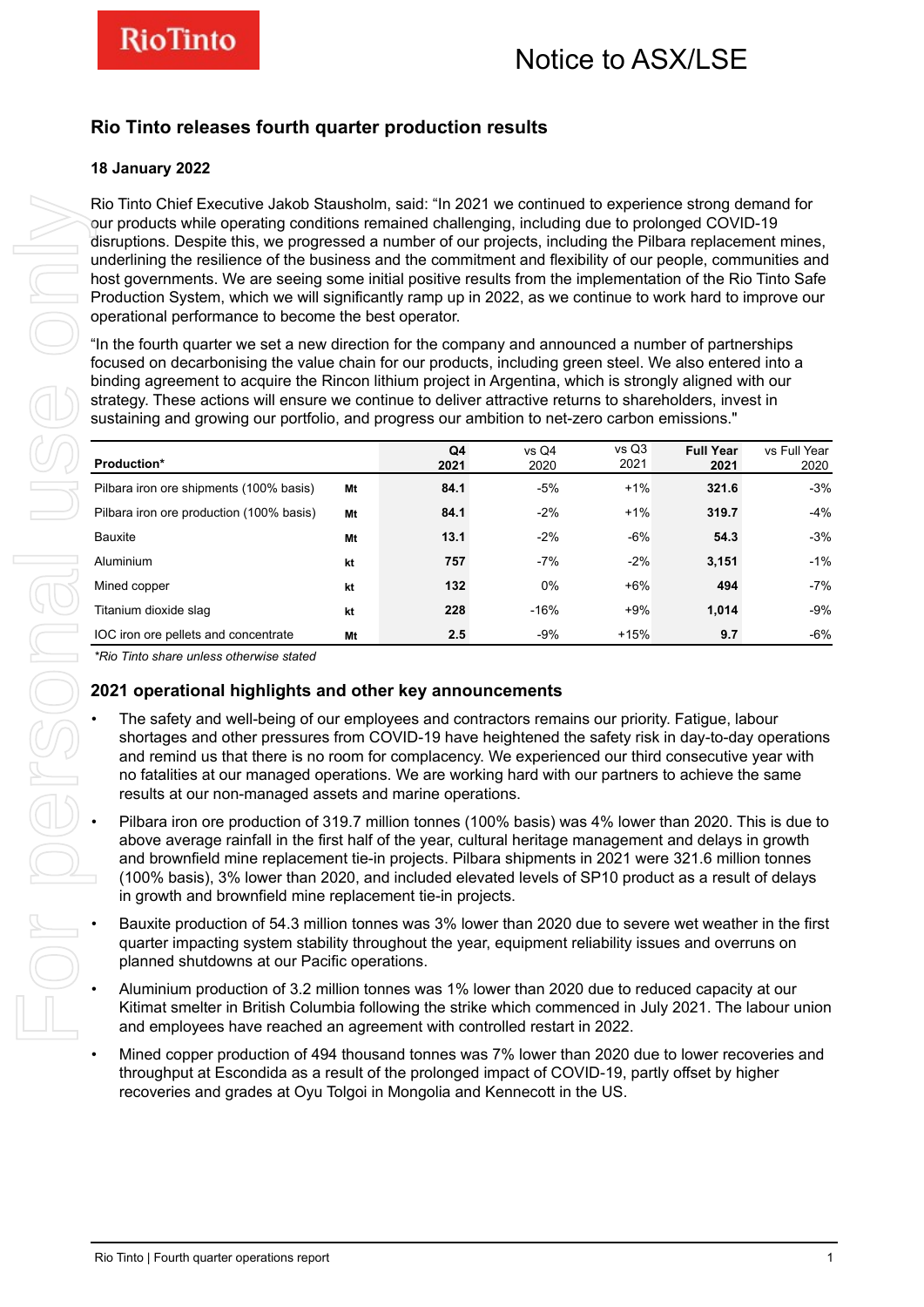- Titanium dioxide slag production of 1,014 thousand tonnes was 9% lower than 2020 as a result of community disruptions and subsequent curtailment of operations at Richards Bay Minerals (RBM) coupled with unplanned maintenance and equipment reliability issues at Rio Tinto Fer et Titane (RTFT) in Canada. On 24 August, RBM resumed operations following stabilisation of the security situation, supported by the national and provincial government, as well as substantive engagement with host communities and their traditional authorities.
- Production of pellets and concentrate at Iron Ore Company of Canada (IOC) was 6% lower than 2020 due to prolonged labour and equipment availability issues impacting product feed and various other operational challenges throughout the year.
- At the Jadar lithium-borate project in Serbia, as a result of delays in the approval of the Exploitation Field Licence (EFL), which is a prerequisite to publish the Environmental Impact Assessment (EIA) and commence the consultation process, we are revising development timelines. Based on current estimates and subject to receiving all relevant approvals, permits and licences, first saleable production is expected to be no earlier than 2027 (previously 2026).
- In the fourth quarter, we entered into several partnerships to accelerate decarbonising our own business and the value chains we operate in. In November, we announced the ELYSIS joint venture successfully produced aluminium without any direct greenhouse gas emissions from commercial-size cells.
- On 20 October, we [outlined](https://www.riotinto.com/news/releases/2021/Rio-Tinto-to-strengthen-performance-decarbonise-and-grow) the actions being taken to strengthen the business and improve performance. We unveiled a longer-term strategy to ensure we thrive in a decarbonising world and continue to deliver attractive shareholder returns, in line with our policy.
- This year, we initiated the Rio Tinto Safe Production System (RTSPS) at five pilot sites, focusing on sustainably unlocking capacity across the system. We are already seeing returns in the first year of rollout including a significant improvement at the Kennecott concentrator since the July deployment compared to the previous 12 months performance. A significantly larger programme is planned for 2022, subject to COVID-19 constraints, with the RTSPS rollout of up to 30 deployments at 15 sites as well as up to 80 rapid improvement projects which aim at improving targeted bottlenecks. Production of persis and competition in the model of Competition and Competition and SNL operation and SNL operation and Competition and Competition and Competition and Competition and Competition and Competition and Compe
	- On 28 October, we [issued](https://www.riotinto.com/news/releases/2021/Rio-Tinto-Finance-USA-Limited-prices-US1,-d-,25-billion-of-30-year-fixed-rate-notes) \$1.25 billion 30-year fixed rate SEC-registered bonds priced at 2.75%. The proceeds of the new issuance were used to fund the early redemption and extinguishment of the company's \$1.20 billion 3.75% bonds due to mature in June 2025.
	- On 19 December, we [announced](https://www.riotinto.com/news/releases/2021/Dominic-Barton-to-succeed-Simon-Thompson-as-Chair) the Board of Directors had selected Dominic Barton to succeed Simon Thompson as the new Chair. Dominic will join the Board with effect from 4 April 2022 and be appointed to the role of Chair at the conclusion of the Rio Tinto Limited annual general meeting on 5 May 2022.
	- On 21 December, we [announced](https://www.riotinto.com/news/releases/2021/Rio-Tinto-to-acquire-Rincon-Mining-lithium-project) we had entered into a binding agreement to acquire the Rincon lithium project in Argentina from Rincon Mining for \$825 million. Rincon is one of the largest undeveloped lithium brine projects in the world, located in the heart of the lithium triangle in Salta Province.
	- Our guidance assumes development of the pandemic does not lead to government-imposed restrictions and widespread protracted cases related to new highly contagious variants with high severity, which could result in a significant number of our production critical workforce and contractor base being unable to work due to illness and/or isolation requirements. This risk extends to prolonged interruption of service from a key partner or supplier which could lead to severely constrained operational activity of a key asset or project. This risk is exacerbated globally by tight labour markets and supply chain delays.
	- All figures in this report are unaudited. All currency figures in this report are US dollars, and comments refer to Rio Tinto's share of production, unless otherwise stated.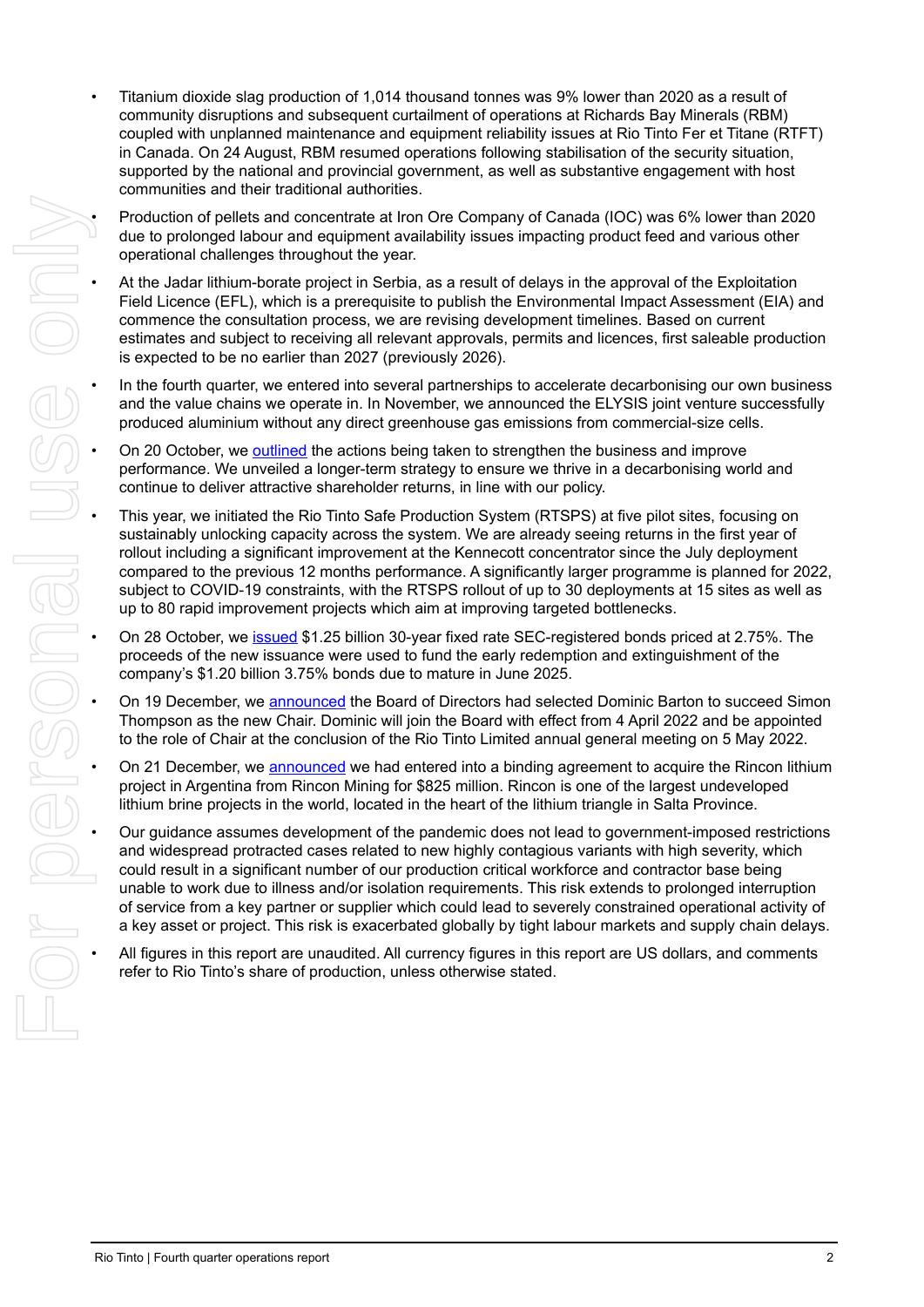### **2022 production guidance**

|                | Rio Tinto share, unless otherwise stated                                                                                                                                                                                                                                                                                                                                                                                                                                                                                                                                                                          | 2021 Actuals | 2022           |
|----------------|-------------------------------------------------------------------------------------------------------------------------------------------------------------------------------------------------------------------------------------------------------------------------------------------------------------------------------------------------------------------------------------------------------------------------------------------------------------------------------------------------------------------------------------------------------------------------------------------------------------------|--------------|----------------|
|                | Pilbara iron ore <sup>1</sup> (shipments, 100% basis) (Mt)                                                                                                                                                                                                                                                                                                                                                                                                                                                                                                                                                        | 322          | 320 to 335     |
| Bauxite (Mt)   |                                                                                                                                                                                                                                                                                                                                                                                                                                                                                                                                                                                                                   | 54           | 54 to 57       |
| Alumina (Mt)   |                                                                                                                                                                                                                                                                                                                                                                                                                                                                                                                                                                                                                   | 7.9          | 8.0 to 8.4     |
| Aluminium (Mt) |                                                                                                                                                                                                                                                                                                                                                                                                                                                                                                                                                                                                                   | 3.2          | 3.1 to 3.2     |
|                | Mined copper (kt)                                                                                                                                                                                                                                                                                                                                                                                                                                                                                                                                                                                                 | 494          | 500 to 575     |
|                | Refined copper (kt)                                                                                                                                                                                                                                                                                                                                                                                                                                                                                                                                                                                               | 202          | 230 to 290     |
|                | Diamonds <sup>2</sup> (M carats)                                                                                                                                                                                                                                                                                                                                                                                                                                                                                                                                                                                  | 3.8          | 5.0 to 6.0     |
|                | Titanium dioxide slag (Mt)                                                                                                                                                                                                                                                                                                                                                                                                                                                                                                                                                                                        | 1.0          | 1.1 to 1.4     |
|                | IOC <sup>3</sup> iron ore pellets and concentrate (Mt)                                                                                                                                                                                                                                                                                                                                                                                                                                                                                                                                                            | 9.7          | 10.0 to 11.0   |
|                | Boric oxide equivalent (Mt)                                                                                                                                                                                                                                                                                                                                                                                                                                                                                                                                                                                       | 0.5          | $-0.5$         |
| heritage.      | <sup>1</sup> Pilbara shipments guidance remains subject to risks around commissioning and ramp-up of new mines and management of cultural<br><sup>2</sup> Reflects 100% ownership of Diavik (previously 60%) from 1st November 2021.<br>3Iron Ore Company of Canada.<br>Iron ore shipments and bauxite production guidance remain subject to weather and market conditions<br>Our guidance assumes development of the pandemic does not lead to government-imposed restriction<br>and widespread protracted cases related to new highly contagious variants with high severity, which                             |              |                |
|                | could result in a significant number of our production critical workforce and contractor base being<br>unable to work due to illness and/or isolation requirements. This risk extends to prolonged interruption<br>of service from a key partner or supplier which could lead to severely constrained operational activity<br>a key asset or project. This risk is exacerbated globally by tight labour markets and supply chain delay                                                                                                                                                                            |              |                |
|                | Pilbara shipments guidance remains subject to commissioning and ramp-up of new mines and<br>management of cultural heritage, including any impacts from the recent changes to the Aboriginal<br>Heritage Act 1972 (WA). We support the strengthening of Aboriginal heritage protection in Western<br>Australia and continue to engage with Traditional Owners regarding current and proposed plans for<br>mining activities, adjusting mine plans where required. Given the quality of our resource, we retain a<br>range of development options in the Pilbara, subject to heritage and environmental approvals. |              |                |
|                |                                                                                                                                                                                                                                                                                                                                                                                                                                                                                                                                                                                                                   |              |                |
|                | Rio Tinto   Fourth quarter operations report                                                                                                                                                                                                                                                                                                                                                                                                                                                                                                                                                                      |              | 3 <sup>1</sup> |

- Iron ore shipments and bauxite production guidance remain subject to weather and market conditions.
- Our guidance assumes development of the pandemic does not lead to government-imposed restrictions and widespread protracted cases related to new highly contagious variants with high severity, which could result in a significant number of our production critical workforce and contractor base being unable to work due to illness and/or isolation requirements. This risk extends to prolonged interruption of service from a key partner or supplier which could lead to severely constrained operational activity of a key asset or project. This risk is exacerbated globally by tight labour markets and supply chain delays.
- Follow the asymple can't number of our production critical workforce and contractor case being of service from a key partner or supplier which could lead to severely constrained operational a lease asset or project. This r management of cultural heritage, including any impacts from the recent changes to the Aboriginal Heritage Act 1972 (WA). We support the strengthening of Aboriginal heritage protection in Western Australia and continue to engage with Traditional Owners regarding current and proposed plans for mining activities, adjusting mine plans where required. Given the quality of our resource, we retain a range of development options in the Pilbara, subject to heritage and environmental approvals.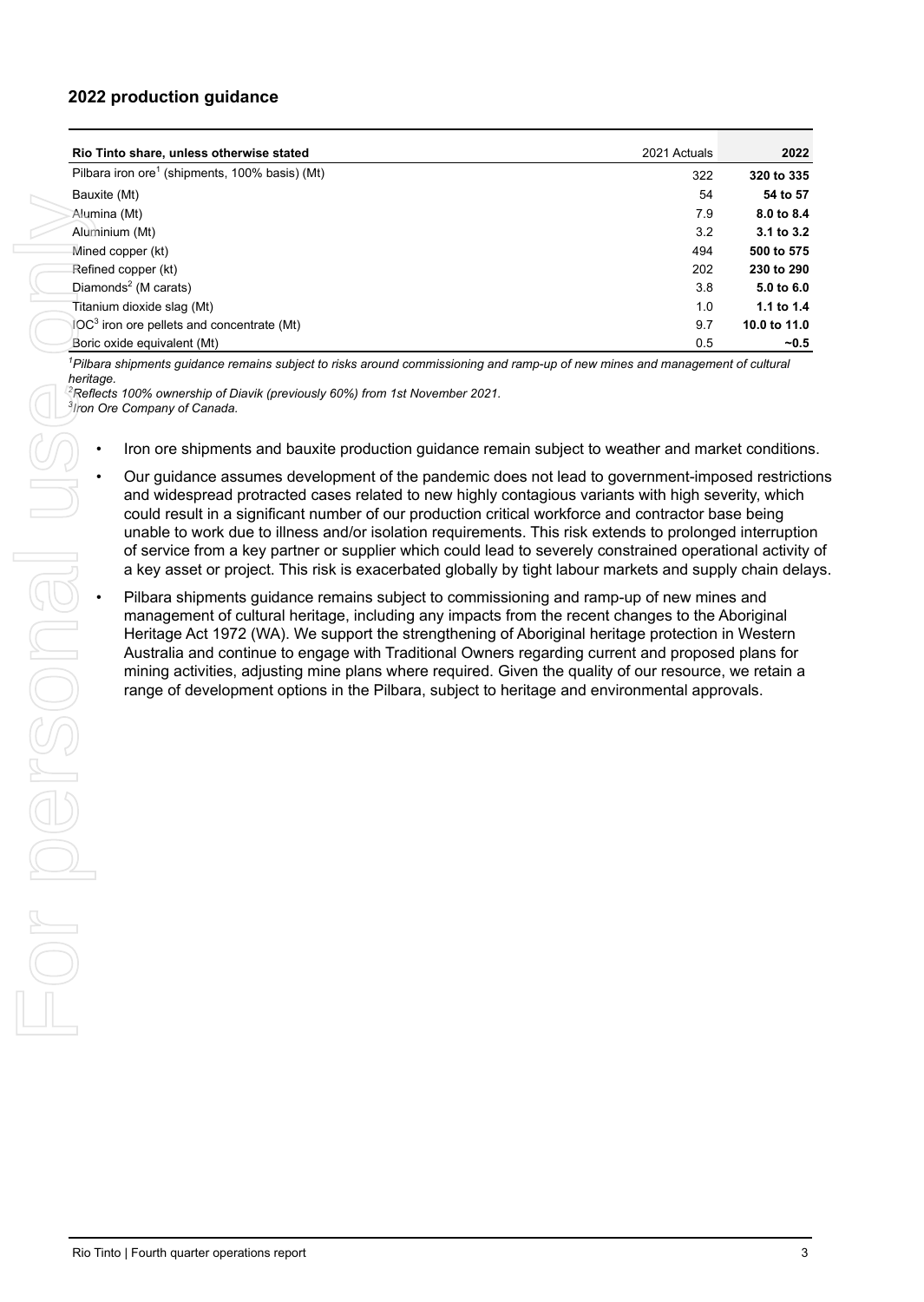#### **Investments, growth and development projects**

- We continue to proactively manage COVID-19 and prioritise work across critical projects, as challenges associated with interstate and international border access continue, impacting the availability and movement of people and goods, most notably in Australia and Mongolia. Mitigation plans are in place however there are some delays with the delivery of equipment to sites and access to key personnel.
- Exploration and evaluation expense in 2021 was \$726 million, \$101 million (16%) higher than 2020, with ramp-up of activities in Australia, Europe and Western Africa.

#### **Pilbara mine projects**

- Commissioning and ramp-up of Pilbara growth and brownfield mine replacement projects has been impacted by ongoing COVID-19 restrictions, including labour access and supply chain quality issues. The latter has been exacerbated by an inability to conduct pre-delivery quality assurance and control at international steel and equipment manufacturers due to limitations on travel.
- Mining and operational readiness activities are progressing at the Gudai-Darri mine and the railway is operational. The first train was loaded from the mobile crushing and screening facilities in December. First production from the main plant is now expected in the second quarter of 2022, subject to the continuing impacts of COVID-19.
- The Western Turner Syncline Phase 2 project achieved first ore in October, in line with previous guidance. At Robe Valley, the autonomous mining truck fleet has been commissioned. Since achieving first ore in August, ongoing wet plant construction and commissioning challenges are impacting production ramp-up.

### **Oyu Tolgoi underground project<sup>1</sup>**

### *Technical progress*

- The project is technically and operationally ready for undercut commencement, despite continued COVID-19 constraints in Mongolia. Site accommodation and staffing levels improved in the quarter to between 60% and 70% of planned requirements. The impact on project costs of the additional restrictions related to COVID-19 to the end of December 2021 is estimated to be \$175 million. The project has achieved the conveyor to surface decline breakthrough and completed construction of Materials Handling System 1 with commissioning expected to be completed in the coming weeks. From the interesting of the most interesting the most interesting to the filling of the interesting pair and the interesting of the interesting pair and the interesting of the interesting of the interesting pair denote th
	- Shaft 4 sinking activities recommenced in October, with advancement now at 148 metres below ground level. Shaft 3 readiness works continue, with sinking commencement expected by the end of the first quarter of 2022, despite some disruptions following an unplanned failure on one of the sinking brake systems. The delay to the commissioning of shafts 3 and 4 is still expected to be approximately nine months per prior guidance based on known COVID-19 impacts to date. Panel 1 and 2 studies will be ongoing throughout 2022.

### *Other updates*

- Negotiations with the Government of Mongolia are constructive and making positive progress. All key stakeholders have stated that they remain committed to moving the project forward and reaching a long-term solution to the items under discussion.
- In December, the updated Resources and Reserves were registered in Mongolia in accordance with Mongolian regulations and approval from Mongolian authorities of the 2022 Annual Mine Plan was received. The updated Feasibility Study (OTFS20) has been submitted to the relevant governmental agencies of Mongolia.
- As a result of COVID-19 impacts and outstanding non-technical undercut criteria, first sustainable production will be no earlier than January 2023, subject to the timing of commencement of the undercut. The full impact on the cost of the integrated project is subject to further analysis once we have clarity on the timeline around the completion of the undercut criteria and ongoing COVID-19 restrictions.
- Other milestones that need to be met in order to ensure that the project can commence caving operations (undercut) include: approval of the project investment uplift to \$6.75 billion, approval of the funding plan and extension of the current power supply arrangements until an agreed long term stable and reliable power solution can be fully implemented.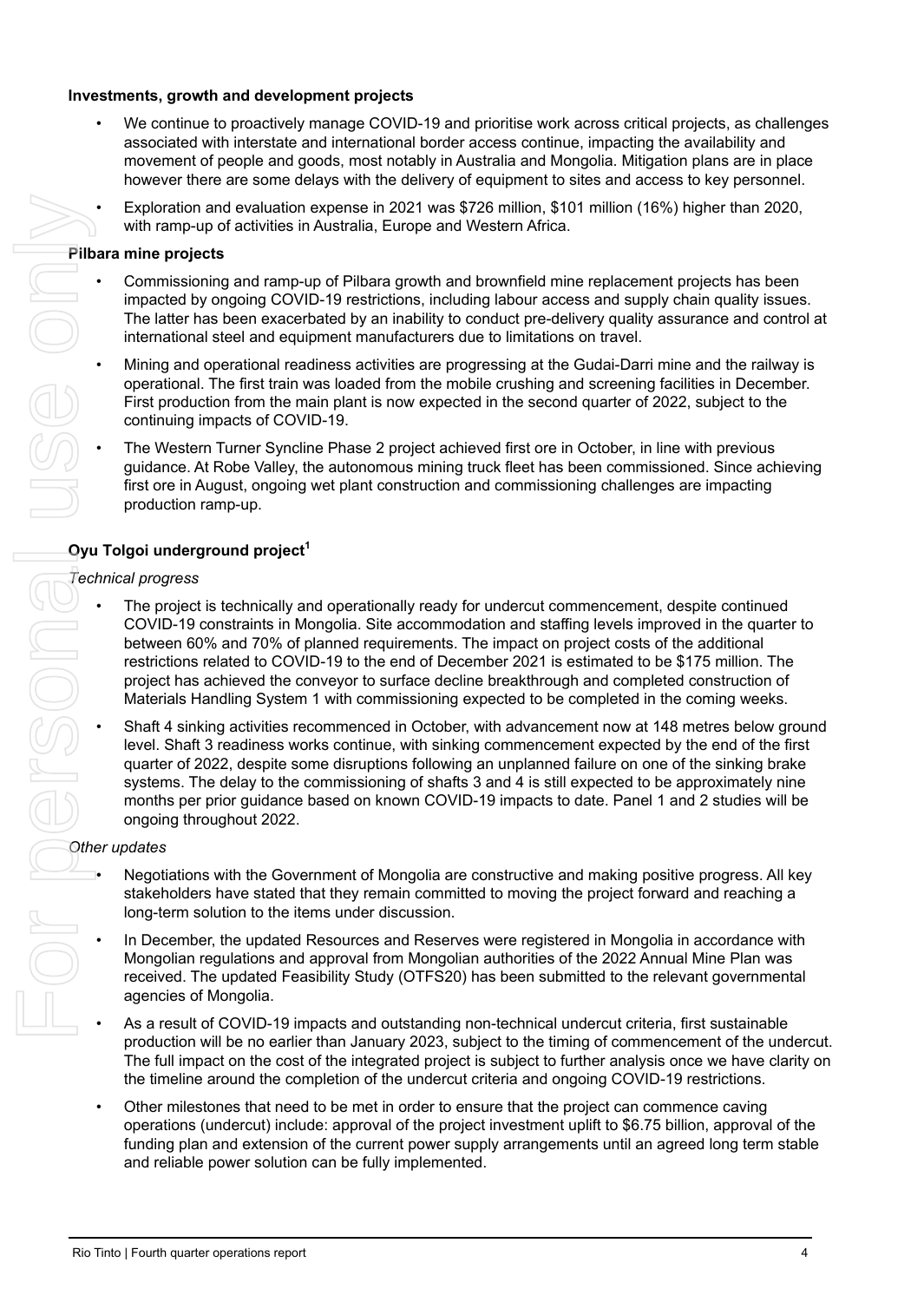#### **Other key projects and exploration and evaluation**

- The Zulti South project in South Africa remains on full suspension.
- At the Kemano hydropower tunnel project in British Columbia, Canada, the tunnel boring machine is being dismantled and removed following breakthrough in October. Although COVID-19 continues to affect the workforce, project completion remains on schedule for the second half of 2022.
- At the Resolution Copper project in Arizona, we continue to work with the US Forest Service to secure approval of the Final Environmental Impact Statement (EIS). In parallel, mine studies and engagement with the Native American tribes and local communities continue to progress.
- At the Winu project in Western Australia, there has been progress towards securing consent from the Traditional Owners to the Project Agreement in advance of submitting the necessary environmental and regulatory approvals. Drilling, fieldwork and study activities continue to progress to schedule.
- At the Simandou iron ore project in Guinea, we continue to engage with key stakeholders in-country including the Government of Guinea. We remain committed to an inclusive partnership, seeking mutual and sustainable benefits by developing our project in line with international social and environmental standards. A new drilling programme has commenced, and expressions of interest are being sourced for construction and early development works expected to be carried out in 2022.
- At the Jadar lithium-borate project in Serbia, as a result of delays in the approval of the Exploitation Field Licence (EFL), which is a prerequisite to publish the Environmental Impact Assessment (EIA) and commence the consultation process, we are revising development timelines. Based on current estimates and subject to receiving all relevant approvals, permits and licences, first saleable production is expected to be no earlier than 2027 (previously 2026). The Feasibility Study and the EIA Studies are progressing. We fully understand the concerns amongst some Serbian stakeholders about environmental impacts and we will continue to engage to demonstrate the project has developed mitigation solutions in the project plan. Rio The Vietname Train (Fourth control of the fourth control of the second to the Second to the Fourth control of the Fourth control of the Fourth control of the Fourth control of the Fourth control of the Fourth control o
	- Energy Resources of Australia (ERA) has previously indicated to the market that it has identified cost and schedule overruns in executing the mine closure plan that is expected to be significant relative to the findings of the Ranger Project Area closure feasibility study.

*<sup>1</sup>Project baseline reporting has been updated following endorsement of the definitive estimate by Rio Tinto Board and Turquoise Hill Resources (pending Oyu Tolgoi board approval).*

*The definitive estimate assumed COVID-19 restrictions in 2021 that were no more stringent than those experienced in September 2020 and noted that should COVID-19 constraints continue beyond 2021 or should the COVID-19 situation escalate further in 2021 leading to tougher restrictions, additional costs and schedule impacts would arise. Since the definitive estimate, at the end of 2020, Mongolia implemented additional restrictions in response to community transmission cases, and in March 2021 the first cases of COVID-19 were identified at Oyu Tolgoi resulting in temporary site shutdown, quarantine measures and further travel and movement restrictions. The impact of these additional restrictions, which have continued throughout this period and are beyond those experienced in September 2020, is ongoing. To date, the impact on projects costs of the additional restrictions experienced to the end of December 2021 is estimated to be \$175 million. Additional costs and schedule impacts continue to be incurred and the final impact is still to be determined.*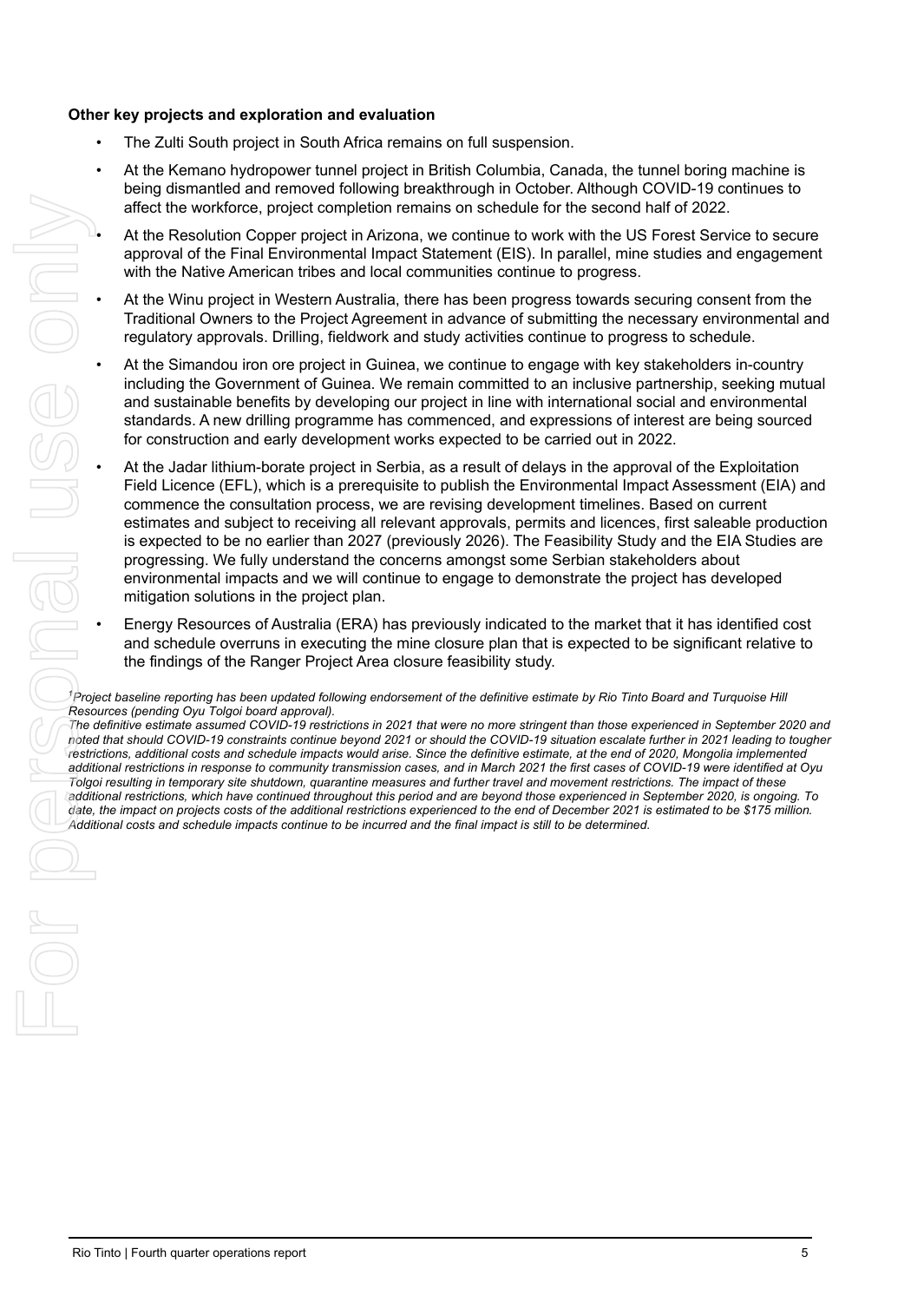### **Sustainability highlights**

We continue to advance our sustainability agenda. We are now a member of [The Dow Jones](https://www.spglobal.com/spdji/en/indices/esg/dow-jones-sustainability-world-index/#overview)  [Sustainability™ World Index](https://www.spglobal.com/spdji/en/indices/esg/dow-jones-sustainability-world-index/#overview), which comprises global sustainability leaders as identified by S&P Global, representing the top 10% of the largest 2,500 companies in the S&P Global Broad Market Index based on ESG dimensions.

On 9 November, we [announced](https://www.riotinto.com/news/releases/2021/Rio-Tinto-invests-in-start-up-to-support-habitat-restoration-final) a partnership with RESOLVE, a Washington-based non profit organisation, to launch Regeneration, a start-up that will use the re-mining and processing of waste from legacy mine sites to support rehabilitation activities and restore natural environments. We will make an equity investment of \$2 million and analyse our portfolio to identify potential opportunities for the first Regeneration project.

On 23 October, we [announced](https://www.riotinto.com/news/releases/2021/Rio-Tinto-BHP-and-Fortescue-Collaborate-on-New-Learning-Programs-to-Create-Safer-Workplaces) a partnership with BHP and Fortescue Metals Group to fund innovative, industry-first learning programmes as part of a continued commitment towards mining sector workplaces that are free from sexual harassment, bullying and racism. The partnership will fund and contribute to the design, development and implementation of new social awareness education packages for deployment through a range of education providers such as Technical and further education (TAFE), Registered Training Organisations, universities and high schools.

On 19 December, we [called for](https://www.riotinto.com/news/releases/2021/Rio-Tinto-puts-call-out-to-WA-manufacturers-to-build-iron-ore-rail-cars) Expressions of Interest from Western Australian manufacturers to build 100 rail cars for our Pilbara operations. We will initially purchase 50 rail cars from the successful supplier, followed by an ongoing commitment of 10 rail cars a year for the next five years. This will help grow the local rail car manufacturing industry and support local jobs.

#### **Communities & Social Performance (CSP)**

At the end of 2021 the relationship between Puutu Kunti Kurrama and Pinikura (PKKP) leadership and Rio Tinto Iron Ore is constructive and considered. The ongoing rehabilitation works at Juukan Gorge are on schedule and have the active involvement of the appointed Puutu Kunti Kurrama (PKK) committee members. An agreement on a co-management of country approach and an appropriate remedy for the destruction of Juukan Gorge is substantially progressed. Together we are charting new territory, and this takes time, but we are moving forward on a model which is respectful and looks to provide certainty of protection for cultural heritage and mining. ES de dimensions, we are constrained to personal paid in RESOLVE, a Washington based men profit organizations<br>to the more fregrencients respectively to the forest mention and processing of weak in the personal use only and

On 17 October, we [welcomed](https://www.riotinto.com/news/releases/2021/Rio-Tinto-Statement-on-Joint-Standing-Committee-on-Northern-Australia-Report) the Joint Standing Committee on Northern Australia's final report into the destruction of the rock shelters at Juukan Gorge. We continue to work closely with Traditional Owners to build trusted relationships and better understand and protect their cultural heritage.

On 17 October, we [announced](https://www.riotinto.com/news/releases/2021/Rio-Tinto-announces-12-million-dollar-Telethon-partnership) a new three-year partnership with Telethon aimed at improving the health and well-being of children in Western Australia. The partnership, which follows \$4 million contribution in 2020, will provide \$4 million contribution each year to 2023, to support research into mental health and juvenile diabetes.

At Resolution Copper in Arizona, we partnered with Stantec and White Mountain Apache community members to provide 64 hydro panels on the Fort Apache Reservation, and we are planning installation programs in other Native American communities. The panels will provide a new source of clean drinking water through an innovative, renewable technology that uses solar energy.

Key highlights in Australia from the quarter are outlined below, with further information available on our [website](https://www.riotinto.com/sustainability/communities).

#### *Agreement modernisation*

Discussions with Pilbara Traditional Owners to modernise existing agreements continued in the fourth quarter. Heads of Agreements (HoA), or similar, are being drafted with two Traditional Owner Groups. The HoA include principles and approaches to co-management of country over the life of mine cycle and partnership arrangements to broaden benefits arising from mining. Engagement protocols to guide the modernisation discussions have been executed or endorsed with five Traditional Owner Groups.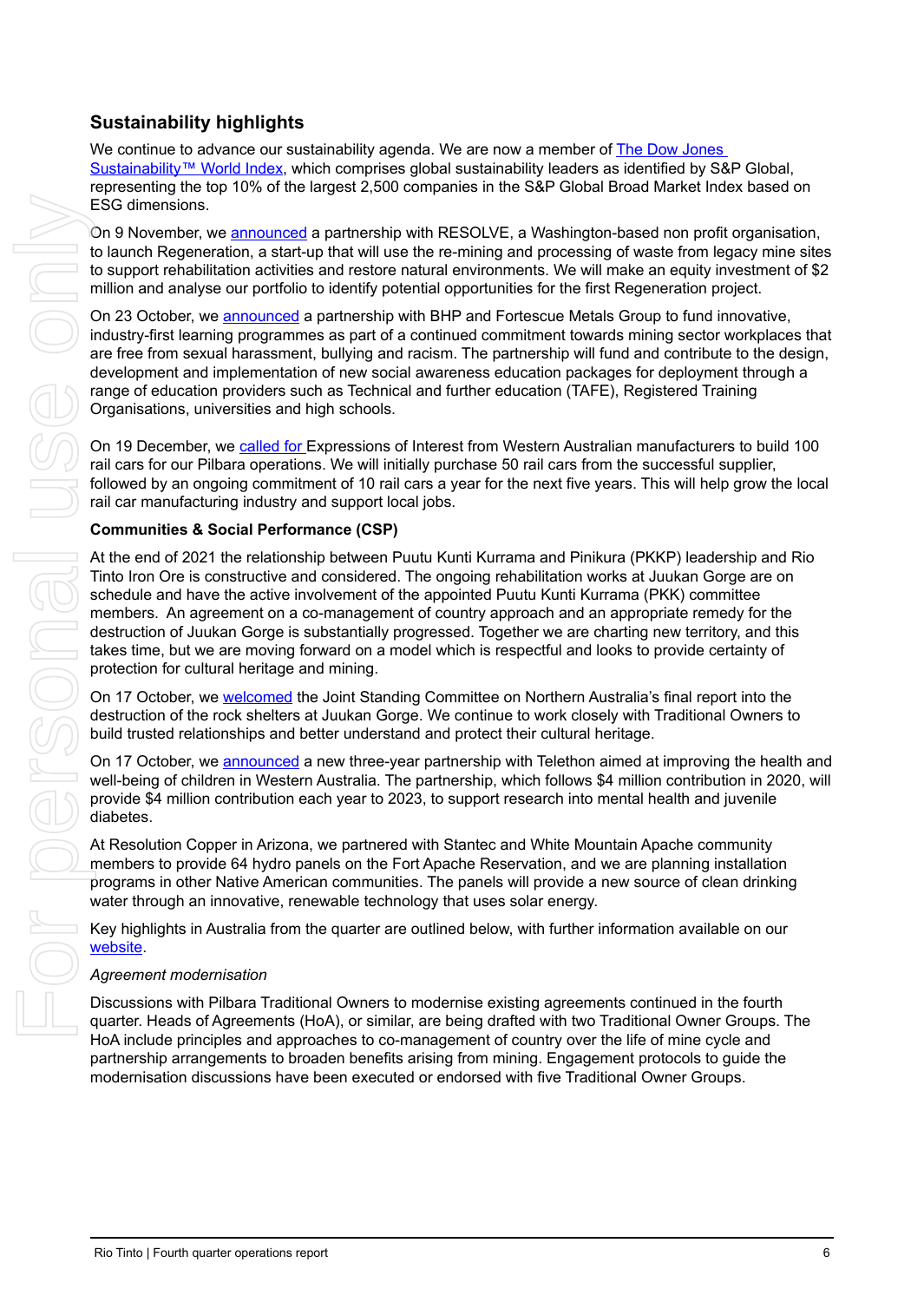#### *Cultural heritage management*

Pilbara Iron Ore continues to apply the Integrated Heritage Management Process (IHMP). Known sites of cultural significance continue to be re-assessed and mine plans adjusted or measures taken to avoid disturbance. This includes increased buffer zones and blast management plans to reduce vibration risk. To date, we have reviewed 2,205 heritage sites across different planning horizons. Lessons learned and best practice are shared and replicated, as appropriate, across Rio Tinto.

#### *Australian Advisory Group (AAG)*

Work to develop the AAG is progressing with the terms of reference finalised. The AAG is on track to commence in the first quarter of 2022 and will be comprised of a minimum of 60% Aboriginal or Torres Strait Islander membership, with an Indigenous Australian Chairperson.

We support the strengthening of Aboriginal heritage protection in Western Australia. We continue to collaborate with Traditional Owners, incorporating heritage and social surroundings information into mine designs, new developments and our IHMP systems.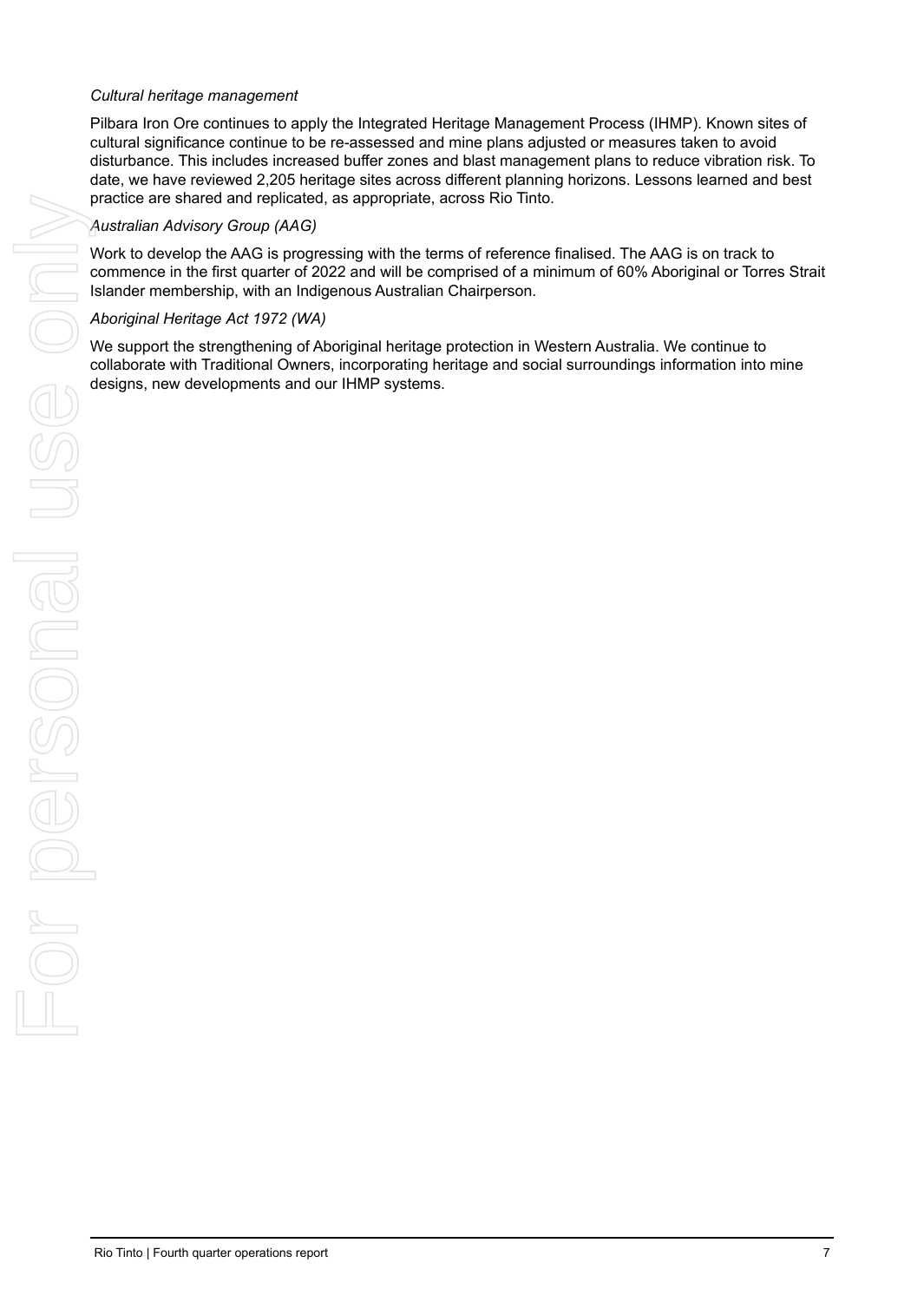#### **Climate change and our value chain**

We progressed initiatives in the fourth quarter in line with our pathway to decarbonise our business and actively develop technologies that will enable our customers and our customers' customers to decarbonise.

- On 26 October, we [announced](https://www.riotinto.com/news/releases/2021/Rio-Tinto-and-Carbfix-partner-for-carbon-capture-and-storage) a partnership with Carbfix to implement a technology for capturing carbon and permanently storing it underground at our ISAL aluminium smelter in Iceland. Under a Memorandum of Understanding (MoU), Carbfix will use Rio Tinto's land surrounding the ISAL smelter for onshore  $CO<sub>2</sub>$  injection in the world's first carbon mineral storage hub, the Coda Terminal. Liquified  $CO<sub>2</sub>$  will be imported by ship from industrial sites across North Europe for storage. The partnership follows an investment earlier in October in Carbon Capture Inc., a climate tech start-up that focuses on developing modular Direct Air Capture units powered by renewable energy and with the potential to remove significant amounts of  $CO<sub>2</sub>$  from the atmosphere for permanent underground storage. Riomannia of the interest of the content of the interest of the interest of the interest of the interest of the interest of the interest of the interest of the interest of the interest of the interest of the interest only
	- On 27 October, we [announced](https://www.riotinto.com/news/releases/2021/USGS-and-Rio-Tinto-Partner-to-Survey-for-Critical-Minerals-in-Southwest-Montana) a partnership with the U.S. Geological Survey (USGS), the science agency for the US Department of the Interior, to provide a clearer picture of the potential for critical mineral resources beneath the Continental Divide near Montana's Boulder Batholith. The USGS will fly airborne geophysical surveys in areas of interest with support from Rio Tinto during 2022 as part of its Earth Mapping Resources Initiative.
	- On 28 October, we [announced](https://www.riotinto.com/news/releases/2021/Rio-Tinto-and-BlueScope-to-explore-low-carbon-steelmaking-pathways) the signing of a MoU with BlueScope to research and design lowemissions processes for the steel value chain, including iron ore processing, iron and steelmaking and related technologies. The companies will work together to explore low-carbon steelmaking pathways using Pilbara iron ores, including the use of clean hydrogen to replace coking coal at BlueScope's Port Kembla Steelworks.
	- On 4 November, we [announced](https://www.riotinto.com/news/releases/2021/Carbon-free-aluminium-smelting-a-step-closer-ELYSIS-advances-commercial-demonstration-and-operates-at-industrial-scale) ELYSIS successfully produced aluminium without any direct greenhouse emissions at its Industrial Research and Development Center in Saguenay, Canada. Work is now focused on accelerating the scale-up of the ELYSIS technology towards the demonstration of even larger commercial-size cells in 2023.
	- On 16 November, we [announced](https://www.riotinto.com/news/releases/2021/Rio-Tinto-invests-in-InoBat) an investment in Inobat Auto, a European-based battery technology and manufacturing company. This investment will support the completion of InoBat's research and development centre and pilot battery line in Voderady, Slovakia. The investment follows a MoU signed in May, outlining an intention to work together to progress the establishment of a "cradle-to-cradle" electric vehicle battery value chain in Serbia.
	- On 10 December, we [announced](https://www.riotinto.com/news/releases/2021/Rio-Tinto-QMM-Launches-the-Construction-of-Its-Renewable-Energy-Project) the launch of the construction of the the solar and wind power plant at QIT Madagascar Minerals (QMM) ilmenite mine operations in Fort Dauphin, in southern Madagascar. The renewable energy project plays a key role in implementing QMM's 'sustainable mine' concept and enabling Rio Tinto operations in Madagascar to reach carbon neutrality by 2023.
	- On 11 January, we [announced](https://eu.wdesk.com/a/QWNjb3VudB82MDAyNjEwNzMxNDgzMTM2/doc/db93549acf894032ae49229785a89508/r/-1/v/1/sec/db93549acf894032ae49229785a89508_7) the purchase of four battery-electric trains for use in the Pilbara, Western Australia. Production is due to commence in 2023 ahead of initial trials in the Pilbara in early 2024. The locomotives will be recharged at purpose-built charging stations at the port or mine. They will also be capable of generating additional energy while in transit through a regenerative braking system which takes energy from the train and uses it to recharge the onboard batteries.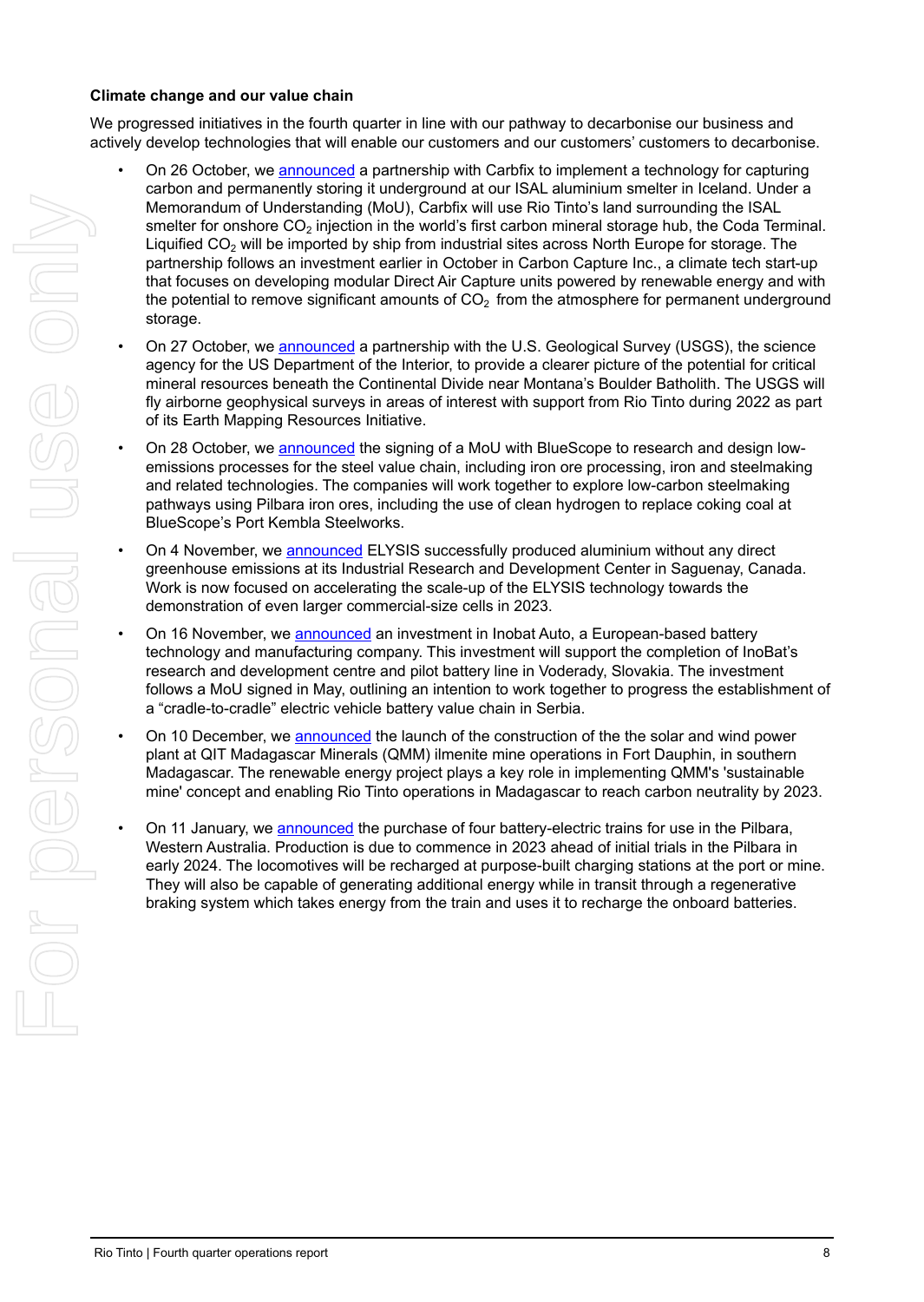### **Our markets**

Market dynamics were broadly positive throughout 2021 for most commodities, lifting a number of prices to cyclical highs. Fiscal and monetary support and successful vaccine campaigns were key contributors to strong demand growth that ultimately stretched global supply chains to their limits and created challenging conditions for many of the world's producers. We are encouraged by growth prospects in the coming year but remain vigilant in relation to potential disruption from new COVID-19 variants and geopolitical tensions.

- China is transitioning from tightening to easing policies following a slowdown in the last quarter of 2021, with mild pro-growth measures in place to support property, infrastructure and consumption. We expect China to continue to finetune its policies to balance multiple priorities.
- In the United States, activity momentum eased toward year end amid concerns over the latest COVID-19 variant and persistent supply chain constraints. Peak recovery has likely passed implying GDP growth will slow, but solid fundamentals remain in place. Household debt has fallen to the lowest since 2000, supply shortages are expected to ease and inventory restocking should support growth.
- Economic activity in the eurozone weakened significantly in late 2021, and the current level of restrictions suggest a slower than expected start to 2022, especially for the service-based economies.
- China's crude steel production and iron ore imports were stable year on year, with steel production exceeding 1 billion tonnes for a second time, despite numerous steel mill operating restrictions and a slowing property sector. Steel consumption and production rates in China decelerated significantly during the fourth quarter of 2021 however, iron ore seaborne supply improved, resulting in a ~30% decline in iron ore prices in the fourth quarter versus the prior quarter. Meanwhile, the steel and iron ore demand recovery in developed and other emerging economies maintained its momentum and global crude steel production grew by an estimated 6% year on year – by one of its largest absolute annual increments in history – to a record total of almost 2 billion tonnes in 2021.
- Aluminium prices experienced volatility during the quarter but recovered to just over \$2,800/t at the end of 2021, driven by extensive power-related smelting curtailments in Europe. Physical markets remained tight amid firm demand and lower inventory levels, resulting in regional market premia recovering by the end of the year in both the United States and Europe.
- Copper prices ended the year at 440c/lb, down 45c/lb from record levels reached in May 2021. Demand remained sound throughout 2021, whilst supply faced multiple headwinds including COVID-19, shipping disruptions and other factors. Exchange inventories declined over the course of 2021 and ended the year at less than 200kt.
- Global electric vehicle (EV) sales more than doubled in 2021 due to wider availability of EV models, government subsidies and falling production costs (battery prices). Lithium production was unable to maintain the same pace as demand and prices ended the year up 150%.

|                                              | but romain vigilant in rolation to potential disruption nominow OO viD To vanants and geopolitical tensions.                                                                                                                                                                                                                                                                                                                                                                                                                                                                                                                                                                                                                                                                                                                     |         |                     |       |       |
|----------------------------------------------|----------------------------------------------------------------------------------------------------------------------------------------------------------------------------------------------------------------------------------------------------------------------------------------------------------------------------------------------------------------------------------------------------------------------------------------------------------------------------------------------------------------------------------------------------------------------------------------------------------------------------------------------------------------------------------------------------------------------------------------------------------------------------------------------------------------------------------|---------|---------------------|-------|-------|
|                                              | China is transitioning from tightening to easing policies following a slowdown in the last quarter of<br>2021, with mild pro-growth measures in place to support property, infrastructure and consumption.<br>We expect China to continue to finetune its policies to balance multiple priorities.                                                                                                                                                                                                                                                                                                                                                                                                                                                                                                                               |         |                     |       |       |
| $\bullet$<br>growth.                         | In the United States, activity momentum eased toward year end amid concerns over the latest<br>COVID-19 variant and persistent supply chain constraints. Peak recovery has likely passed implying<br>GDP growth will slow, but solid fundamentals remain in place. Household debt has fallen to the<br>lowest since 2000, supply shortages are expected to ease and inventory restocking should support                                                                                                                                                                                                                                                                                                                                                                                                                          |         |                     |       |       |
| $\bullet$<br>economies.                      | Economic activity in the eurozone weakened significantly in late 2021, and the current level of<br>restrictions suggest a slower than expected start to 2022, especially for the service-based                                                                                                                                                                                                                                                                                                                                                                                                                                                                                                                                                                                                                                   |         |                     |       |       |
| $\bullet$                                    | China's crude steel production and iron ore imports were stable year on year, with steel production<br>exceeding 1 billion tonnes for a second time, despite numerous steel mill operating restrictions and a<br>slowing property sector. Steel consumption and production rates in China decelerated significantly<br>during the fourth quarter of 2021 however, iron ore seaborne supply improved, resulting in a ~30%<br>decline in iron ore prices in the fourth quarter versus the prior quarter. Meanwhile, the steel and iron<br>ore demand recovery in developed and other emerging economies maintained its momentum and<br>global crude steel production grew by an estimated 6% year on year - by one of its largest absolute<br>annual increments in history - to a record total of almost 2 billion tonnes in 2021. |         |                     |       |       |
| $\bullet$                                    | Aluminium prices experienced volatility during the quarter but recovered to just over \$2,800/t at the<br>end of 2021, driven by extensive power-related smelting curtailments in Europe. Physical markets<br>remained tight amid firm demand and lower inventory levels, resulting in regional market premia<br>recovering by the end of the year in both the United States and Europe.                                                                                                                                                                                                                                                                                                                                                                                                                                         |         |                     |       |       |
| $\bullet$                                    | Copper prices ended the year at 440c/lb, down 45c/lb from record levels reached in May 2021.<br>Demand remained sound throughout 2021, whilst supply faced multiple headwinds including<br>COVID-19, shipping disruptions and other factors. Exchange inventories declined over the course of<br>2021 and ended the year at less than 200kt.                                                                                                                                                                                                                                                                                                                                                                                                                                                                                     |         |                     |       |       |
| $\bullet$                                    | Global electric vehicle (EV) sales more than doubled in 2021 due to wider availability of EV models,<br>government subsidies and falling production costs (battery prices). Lithium production was unable to<br>maintain the same pace as demand and prices ended the year up 150%.                                                                                                                                                                                                                                                                                                                                                                                                                                                                                                                                              |         |                     |       |       |
|                                              | Average realised prices achieved for our major commodities                                                                                                                                                                                                                                                                                                                                                                                                                                                                                                                                                                                                                                                                                                                                                                       |         |                     |       |       |
|                                              | Units                                                                                                                                                                                                                                                                                                                                                                                                                                                                                                                                                                                                                                                                                                                                                                                                                            | H1 2021 | H <sub>2</sub> 2021 | 2021  | 2020  |
| Pilbara iron ore                             | FOB, \$/wmt                                                                                                                                                                                                                                                                                                                                                                                                                                                                                                                                                                                                                                                                                                                                                                                                                      | 154.9   | 111.5               | 132.3 | 91.0  |
| Pilbara iron ore                             | FOB, \$/dmt                                                                                                                                                                                                                                                                                                                                                                                                                                                                                                                                                                                                                                                                                                                                                                                                                      | 168.4   | 121.2               | 143.8 | 98.9  |
| Aluminium*                                   | Metal \$/t                                                                                                                                                                                                                                                                                                                                                                                                                                                                                                                                                                                                                                                                                                                                                                                                                       | 2,626   | 3,254               | 2,899 | 1,946 |
| Copper**                                     | US c/lb                                                                                                                                                                                                                                                                                                                                                                                                                                                                                                                                                                                                                                                                                                                                                                                                                          | 415     | 435                 | 424   | 283   |
| IOC pellets                                  | \$/wmt                                                                                                                                                                                                                                                                                                                                                                                                                                                                                                                                                                                                                                                                                                                                                                                                                           | 218.3   | 210,8               | 214.4 | 127.6 |
|                                              | *LME plus all-in premiums (product and market)<br>** Average realised price for all units sold. Realised price does not include the impact of the provisional pricing<br>adjustments, which positively impacted revenues in 2021 by \$246 million (2020 positive impact of \$182 million).                                                                                                                                                                                                                                                                                                                                                                                                                                                                                                                                       |         |                     |       |       |
| Rio Tinto   Fourth quarter operations report |                                                                                                                                                                                                                                                                                                                                                                                                                                                                                                                                                                                                                                                                                                                                                                                                                                  |         |                     |       | 9     |

### *Average realised prices achieved for our major commodities*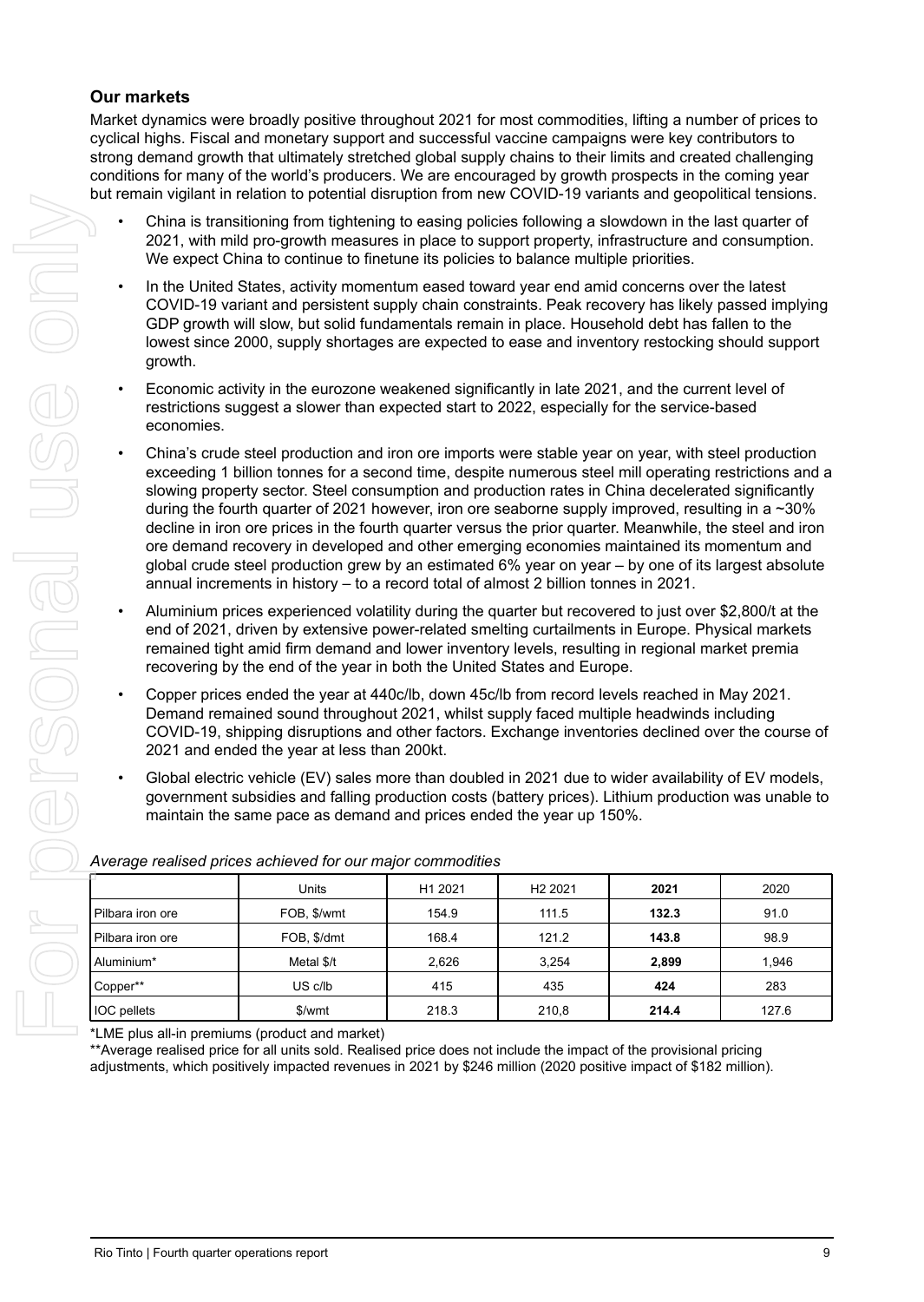| Rio Tinto share of production (Million<br>tonnes) | Q4<br>2021 | $vs$ Q4<br>2020 | vs Q3<br>2021 | <b>Full Year</b><br>2021 | vs Full Year<br>2020 |
|---------------------------------------------------|------------|-----------------|---------------|--------------------------|----------------------|
| Pilbara Blend and SP10 Lump <sup>1</sup>          | 20.4       | $-6%$           | $+3%$         | 76.4                     | $-1%$                |
| Pilbara Blend and SP10 Fines <sup>1</sup>         | 32.1       | $+3%$           | $+4%$         | 119.9                    | $-3%$                |
| Robe Valley Lump                                  | 1.2        | $-16%$          | $-19%$        | 5.1                      | $-8%$                |
| Robe Valley Fines                                 | 2.0        | $-22%$          | $-11%$        | 8.4                      | $-20%$               |
| Yandicoogina Fines (HIY)                          | 14.4       | $+1%$           | $-8%$         | 56.9                     | $-3%$                |
| <b>Total Pilbara production</b>                   | 70.1       | $-1%$           | 0%            | 266.8                    | $-3%$                |
| Total Pilbara production (100% basis)             | 84.1       | $-2%$           | $+1%$         | 319.7                    | -4%                  |

| Robe Valley Fines                                                                                                                                                                                                                                                                                                                                                                                                                                                                                                                                                                                        |      |        | $-19%$ | 5.1              | $-8%$        |
|----------------------------------------------------------------------------------------------------------------------------------------------------------------------------------------------------------------------------------------------------------------------------------------------------------------------------------------------------------------------------------------------------------------------------------------------------------------------------------------------------------------------------------------------------------------------------------------------------------|------|--------|--------|------------------|--------------|
|                                                                                                                                                                                                                                                                                                                                                                                                                                                                                                                                                                                                          | 2.0  | $-22%$ | $-11%$ | 8.4              | $-20%$       |
| Yandicoogina Fines (HIY)                                                                                                                                                                                                                                                                                                                                                                                                                                                                                                                                                                                 | 14.4 | $+1%$  | $-8%$  | 56.9             | $-3%$        |
| Total Pilbara production                                                                                                                                                                                                                                                                                                                                                                                                                                                                                                                                                                                 | 70.1 | $-1%$  | 0%     | 266.8            | $-3%$        |
| Total Pilbara production (100% basis)                                                                                                                                                                                                                                                                                                                                                                                                                                                                                                                                                                    | 84.1 | $-2%$  | $+1%$  | 319.7            | $-4%$        |
| Rio Tinto share of shipments (Million                                                                                                                                                                                                                                                                                                                                                                                                                                                                                                                                                                    | Q4   | vs Q4  | vs Q3  | <b>Full Year</b> | vs Full Year |
| tonnes)                                                                                                                                                                                                                                                                                                                                                                                                                                                                                                                                                                                                  | 2021 | 2020   | 2021   | 2021             | 2020         |
| Pilbara Blend Lump                                                                                                                                                                                                                                                                                                                                                                                                                                                                                                                                                                                       | 12.8 | $-21%$ | $-1%$  | 51.5             | $-18%$       |
| Pilbara Blend Fines                                                                                                                                                                                                                                                                                                                                                                                                                                                                                                                                                                                      | 24.3 | $-31%$ | $-16%$ | 109.6            | $-13%$       |
| Robe Valley Lump                                                                                                                                                                                                                                                                                                                                                                                                                                                                                                                                                                                         | 1.1  | $-15%$ | $+10%$ | 4.0              | $-14%$       |
| Robe Valley Fines                                                                                                                                                                                                                                                                                                                                                                                                                                                                                                                                                                                        | 2.2  | $-27%$ | $-13%$ | 9.4              | $-18%$       |
| Yandicoogina Fines (HIY)                                                                                                                                                                                                                                                                                                                                                                                                                                                                                                                                                                                 | 14.1 | $-6%$  | $-5%$  | 56.9             | $-1%$        |
| $SP10$ Lump <sup>1</sup>                                                                                                                                                                                                                                                                                                                                                                                                                                                                                                                                                                                 | 4.8  | +367%  | 0%     | 16.1             | +315%        |
| SP10 Fines <sup>1</sup>                                                                                                                                                                                                                                                                                                                                                                                                                                                                                                                                                                                  | 10.7 | +503%  | +163%  | 20.5             | $+244%$      |
| Total Pilbara shipments <sup>2</sup>                                                                                                                                                                                                                                                                                                                                                                                                                                                                                                                                                                     | 70.1 | $-5%$  | $+1%$  | 267.9            | $-2%$        |
| Total Pilbara shipments (100% basis) <sup>2</sup><br><b>Total Pilbara Shipments (consolidated</b>                                                                                                                                                                                                                                                                                                                                                                                                                                                                                                        | 84.1 | $-5%$  | $+1%$  | 321.6            | $-3%$        |
| basis) $^{2, 3}$                                                                                                                                                                                                                                                                                                                                                                                                                                                                                                                                                                                         | 72.0 | $-5%$  | $+1%$  | 275.2            | $-2%$        |
| <b>Pilbara operations</b><br>2021 shipments of 321.6 million tonnes (Rio Tinto share 267.9 million tonnes) were 3% lower than 2020.<br>Shipments included 36.6 million tonnes of SP10 products. There was 8.8 million tonnes of Pilbara product<br>retained as working capital at China portside (1.7 million tonnes in 2020). SP10 products comprised a higher                                                                                                                                                                                                                                          |      |        |        |                  |              |
| share of shipments in the fourth quarter as a result of delays in growth and brownfield mine replacement tie-<br>in projects. As those mines ramp-up through the first half of 2022, we will see SP10 gradually decrease and<br>return to levels around 6% of shipments in the medium term.                                                                                                                                                                                                                                                                                                              |      |        |        |                  |              |
| Pilbara operations produced 319.7 million tonnes (Rio Tinto share 266.8 million tonnes) in 2021, 4% lower<br>than 2020. This was due to above average rainfall in the first half of the year, cultural heritage management<br>and delays in growth and brownfield mine replacement tie-in projects. Ongoing COVID-19 restrictions and a<br>tight labour market have further impacted our ability to access experienced contractors and particular skill<br>sets.                                                                                                                                         |      |        |        |                  |              |
| Production from the new greenfields mine at Gudai-Darri and brownfield mine replacement project at Robe<br>Valley, was delayed due to COVID-19 impact on labour availability and an inability to conduct pre-delivery<br>quality assurance and control at international steel manufacturers due to limitations on travel. First ore from<br>Gudai-Darri was railed in December from the modular crushing and screening plant installed to supplement<br>production and mitigate commissioning delays. Robe Valley production was significantly impacted by the<br>Mesa A wet plant commissioning delays. |      |        |        |                  |              |

#### **Pilbara operations**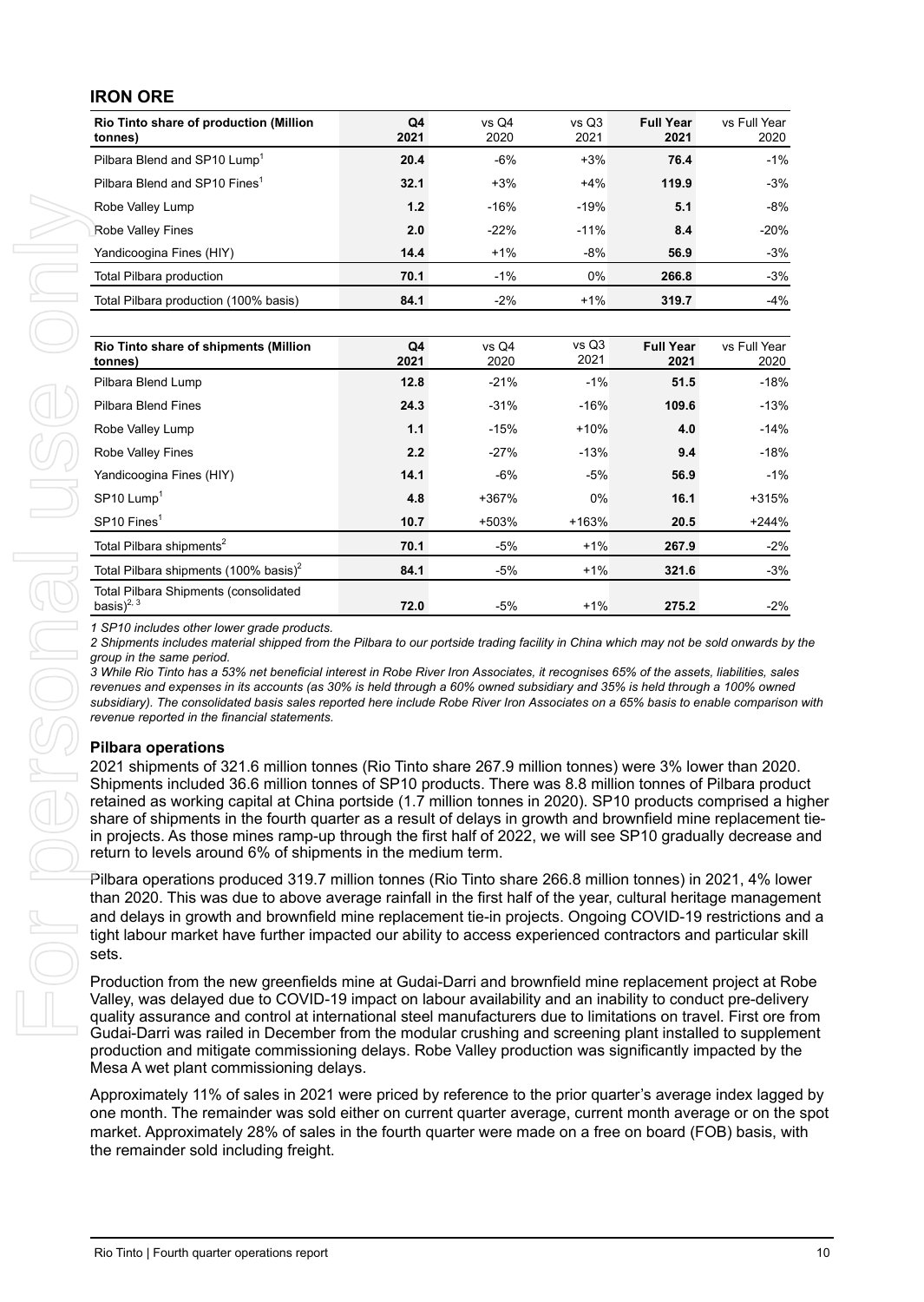Achieved realised pricing in 2021 was \$132.3 per wet metric tonne on an FOB basis (equivalent to \$143.8 per dry metric tonne, at 8% moisture assumption). This compares to the monthly average Platts index for 62% fines converted to an FOB basis of \$146.9 per dry metric tonne. In 2020, average realised pricing was \$91.0 per wet metric tonne (\$98.9 dry metric tonne).

#### **China Portside Trading**

We continue to increase our iron ore portside sales in China, with 5.1 million tonnes of sales in the fourth quarter of 2021 (1.8 million tonnes in the fourth quarter of 2020), leading to a total of 14.0 million tonnes in 2021 (5.5 million tonnes in 2020). We experienced increased inventory levels at the port due to higher volumes of SP10 and constrained availability of high grade blending stocks in the fourth quarter.

Our portside operation handles product from the Pilbara and Canada as well as third party product, and provides blending and screening capabilities. Approximately 81% of portside sales in 2021 were either blended or screened in Chinese ports.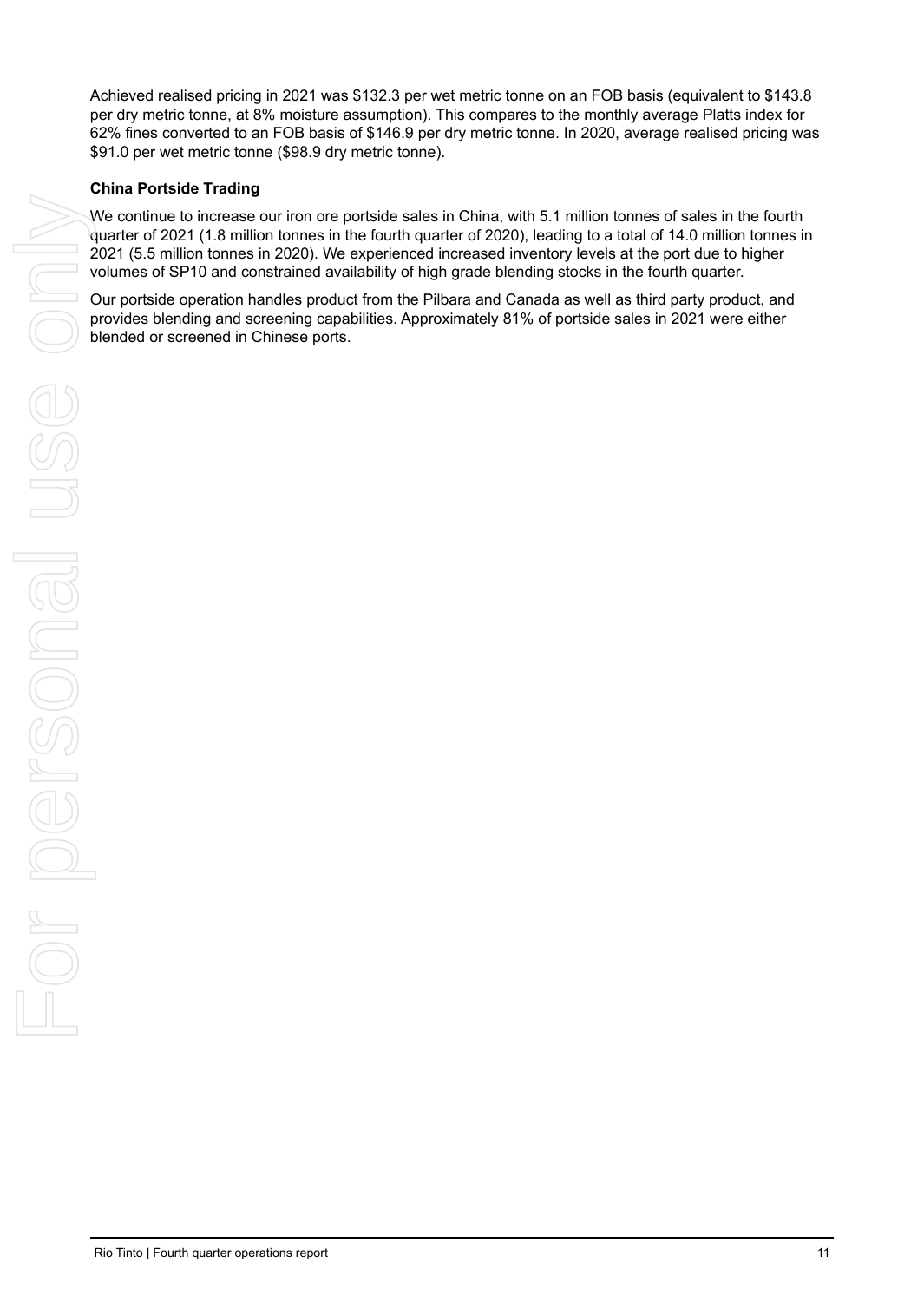#### **ALUMINIUM**

| Rio Tinto share of production ('000 | Q4     | vs Q4 | vs Q3  | <b>Full Year</b> | vs Full Year |
|-------------------------------------|--------|-------|--------|------------------|--------------|
| tonnes)                             | 2021   | 2020  | 2021   | 2021             | 2020         |
| <b>Bauxite</b>                      | 13.095 | $-2%$ | $-6%$  | 54.326           | $-3%$        |
| Bauxite third party shipments       | 8,988  | $-1%$ | $-11%$ | 37.596           | $-4%$        |
| Alumina                             | 1.911  | $-8%$ | $-1%$  | 7.894            | $-2%$        |
| Aluminium                           | 757    | $-7%$ | $-2%$  | 3.151            | $-1%$        |

#### **Bauxite**

Bauxite production of 54.3 million tonnes was 3% lower than 2020 due to severe wet weather in the first quarter impacting system stability throughout the year, equipment reliability issues and overruns on planned shutdowns at our Pacific operations.

We shipped 37.6 million tonnes of bauxite to third parties in 2021, 4% lower than the same period of 2020 due to the major weather events in the first quarter causing shipment delays.

#### **Alumina**

Alumina production of 7.9 million tonnes was 2% lower than 2020, as a result of outages during the year at the Yarwun refinery in Queensland, Australia and at Vaudreuil refinery in Quebec, Canada. Production at the Queensland refinery remained stable year on year.

#### **Aluminium**

Aluminium production of 3.2 million tonnes was 1% lower than 2020 due to reduced capacity at our Kitimat smelter in British Columbia following the strike which commenced in July 2021. Agreement with the labour union and employees was reached in October with a controlled restart in 2022. The reduced capacity was partly offset by a robust performance across the remaining smelting portfolio.

Average realised aluminium prices including both product and market premiums for value-added products (VAP) and remelt were up by 49% to \$2,899 per tonne in 2021 (2020: \$1,946 per tonne). The LME price increased by 46% to \$2,480 per tonne (2020: \$1,704 per tonne), whilst the mid-west premium duty paid increased by 119% to \$584 per tonne in 2021 (2020: \$267 per tonne). Our VAP sales comprised 50% of primary metal sold in 2021 (2020: 43%). Product premiums for VAP sales improved by 8% averaging, \$230 per tonne of VAP sold (2020: \$213 per tonne). American report of the state is the state of the state of the state of the state of the state of the state of the state of the state of the state of the state of the state of the state of the state of the state of the sta

On 17 November, we [announced](https://www.riotinto.com/news/releases/2021/Rio-Tinto-invests-to-increase-low-carbon-AP60-aluminium-production-in-Canada) an investment of \$87 million to increase low-carbon aluminium production in Canada with 16 new smelting cells at our AP60 smelter, in the Saguenay-Lac-Saint-Jean region of Quebec. The investment will increase production at the smelter by around 45%, or 26,500 tonnes of primary aluminium per year, to a capacity of 86,500 metric tonnes and provide a secure future for approximately 100 employees who work at the facility.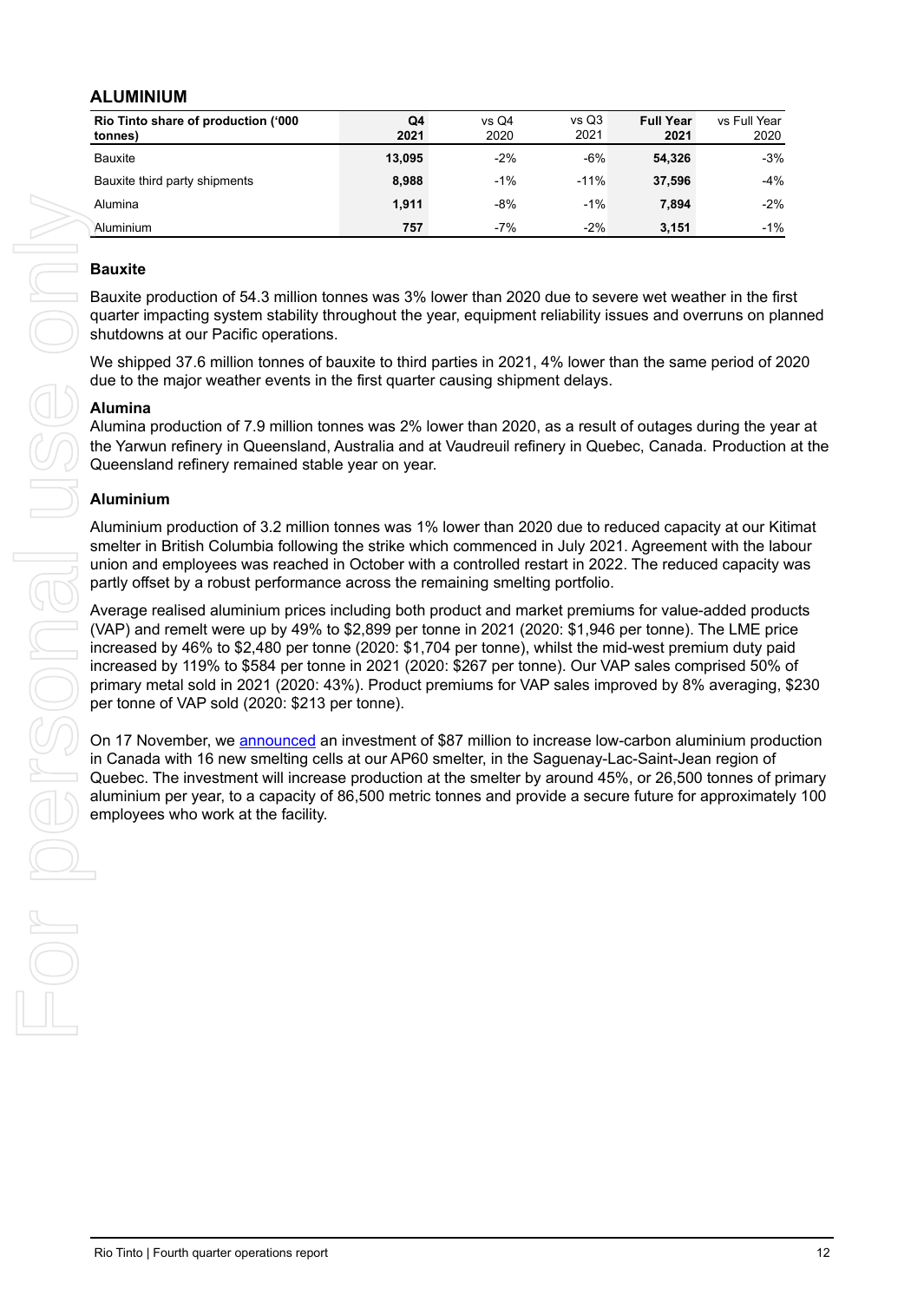### **COPPER**

| Rio Tinto share of production ('000<br>tonnes)                                                                                                                                                                                                                                                                                                                                                                                                                                                                                                                                                                                                                                         | Q4<br>2021 | vs Q4<br>2020 | vs Q3<br>2021 | <b>Full Year</b><br>2021 | vs Full Year<br>2020 |
|----------------------------------------------------------------------------------------------------------------------------------------------------------------------------------------------------------------------------------------------------------------------------------------------------------------------------------------------------------------------------------------------------------------------------------------------------------------------------------------------------------------------------------------------------------------------------------------------------------------------------------------------------------------------------------------|------------|---------------|---------------|--------------------------|----------------------|
| <b>Mined copper</b>                                                                                                                                                                                                                                                                                                                                                                                                                                                                                                                                                                                                                                                                    |            |               |               |                          |                      |
| Kennecott                                                                                                                                                                                                                                                                                                                                                                                                                                                                                                                                                                                                                                                                              | 49.7       | $+47%$        | $+16%$        | 159.4                    | $+14%$               |
| Escondida                                                                                                                                                                                                                                                                                                                                                                                                                                                                                                                                                                                                                                                                              | 69.6       | $-18%$        | $+2%$         | 279.5                    | $-17%$               |
| Oyu Tolgoi                                                                                                                                                                                                                                                                                                                                                                                                                                                                                                                                                                                                                                                                             | 13.0       | -7%           | $-7%$         | 54.6                     | $+9%$                |
| <b>Refined copper</b>                                                                                                                                                                                                                                                                                                                                                                                                                                                                                                                                                                                                                                                                  |            |               |               |                          |                      |
| Kennecott                                                                                                                                                                                                                                                                                                                                                                                                                                                                                                                                                                                                                                                                              | 25.5       | $-38%$        | $-29%$        | 143.3                    | +69%                 |
| Escondida                                                                                                                                                                                                                                                                                                                                                                                                                                                                                                                                                                                                                                                                              | 14.5       | $-5%$         | $-1%$         | 58.6                     | $-17%$               |
| Kennecott<br>Mined copper production was 14% higher than 2020, with higher grades and recovery but less than<br>expected production due to the slope failure in May. The transition to the south wall is complete, with copper<br>head grade exceeding 0.5% in the second half.<br>Refined copper production was 69% higher than 2020 as a result of improved performance through most of                                                                                                                                                                                                                                                                                              |            |               |               |                          |                      |
| the year relative to 2020, despite the furnace failure in September 2021. The smelter was safely restarted in<br>late October and has been stable since. In 2020, there was also significant downtime following an<br>earthquake and major maintenance.                                                                                                                                                                                                                                                                                                                                                                                                                                |            |               |               |                          |                      |
| <b>Escondida</b>                                                                                                                                                                                                                                                                                                                                                                                                                                                                                                                                                                                                                                                                       |            |               |               |                          |                      |
| Mined copper production was 17% lower than 2020, mainly due to 10% lower grade in ore feed to<br>concentrators, 4% lower throughput and 31% lower recoverable copper in ore stacked for leaching, mostly<br>caused by continuous COVID-19 restrictions in 2021 which impacted the mine development due to lower<br>workforce availability.                                                                                                                                                                                                                                                                                                                                             |            |               |               |                          |                      |
| <b>Oyu Tolgoi</b>                                                                                                                                                                                                                                                                                                                                                                                                                                                                                                                                                                                                                                                                      |            |               |               |                          |                      |
| Mined copper production from the open pit was 9% higher than 2020 with improved performance, temporary<br>increase in grades, and increased mill feed following geotechnical issues in the first half, partly offset by<br>lower staffing levels due to COVID-19.                                                                                                                                                                                                                                                                                                                                                                                                                      |            |               |               |                          |                      |
| Safety is our first priority and strict measures are in place to protect our people. In the fourth quarter,<br>stringent Chinese border restrictions continued due to increased cases of COVID-19 in Mongolia. We<br>continue to work closely with the Mongolian and Chinese authorities and our customers to manage the risk<br>of supply chain disruptions. Cross-border concentrate shipments into China have resumed with some<br>measures in place to transport greater volumes in a safe and efficient manner, however uncertainty<br>continues to exist with the rate of COVID-19 cases in Mongolia. The force majeure declared on shipments<br>from 30 March remains in place. |            |               |               |                          |                      |
| <b>Provisional pricing</b><br>At 31 December 2021, the Group had approximately 201 million pounds of copper sales that were<br>provisionally priced at 436 cents per pound. The final price of these sales will be determined during the first<br>half of 2022. This compares with 260 million pounds of open shipments at 31 December 2020, provisionally<br>priced at 336 cents per pound. Provisional pricing adjustments positively impacted revenues in 2021 by \$246<br>million (2020 positive impact of \$182 million).                                                                                                                                                         |            |               |               |                          |                      |
|                                                                                                                                                                                                                                                                                                                                                                                                                                                                                                                                                                                                                                                                                        |            |               |               |                          |                      |
|                                                                                                                                                                                                                                                                                                                                                                                                                                                                                                                                                                                                                                                                                        |            |               |               |                          |                      |
|                                                                                                                                                                                                                                                                                                                                                                                                                                                                                                                                                                                                                                                                                        |            |               |               |                          |                      |

#### **Kennecott**

#### **Escondida**

#### **Oyu Tolgoi**

#### **Provisional pricing**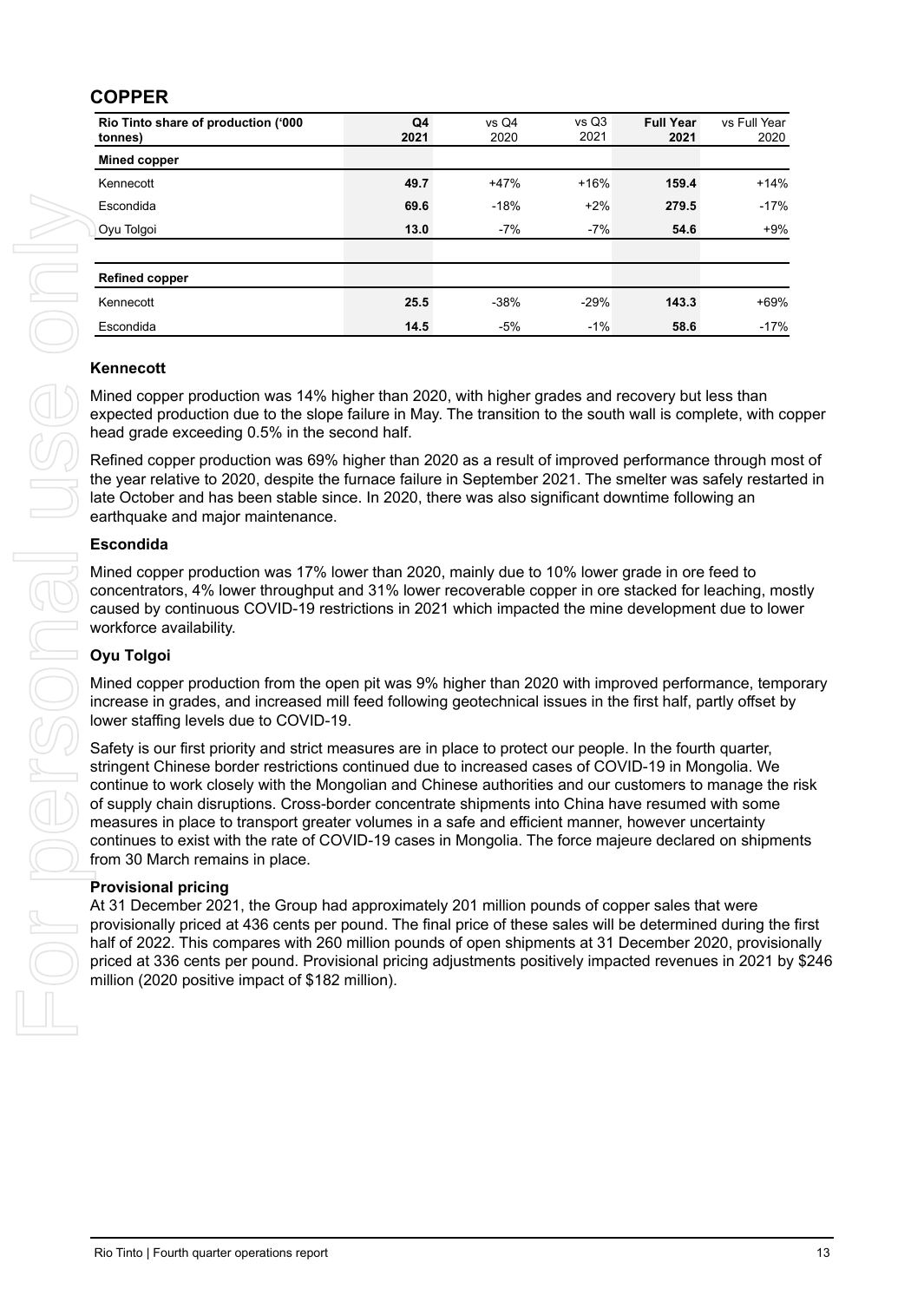#### **MINERALS**

| Iron ore pellets and concentrate<br><b>IOC</b><br>2.5<br>$-9%$<br>$+15%$<br>9.7<br>vs Q3<br>Q4<br>vs Q4<br><b>Full Year</b><br>vs Full Year<br>Rio Tinto share of production ('000<br>2021<br>2021<br>2020<br>2021<br>tonnes)<br><b>Minerals</b><br>117<br>$+18%$<br>Borates - B <sub>2</sub> O <sub>3</sub> content<br>$-5%$<br>488<br>228<br>Titanium dioxide slag<br>$-16%$<br>$+9%$<br>1,014<br><b>Full Year</b><br>Rio Tinto share of production ('000<br>Q4<br>vs Q4<br>vs Q3<br>2020<br>2021<br>2021<br>2021<br>carats)<br>Diavik<br>1,155<br>$+27%$<br>+38%<br>3,847 | Iron ore production was 6% lower than 2020 due to prolonged labour and equipment availability issues<br>impacting product feed and various other operational challenges throughout the year.<br>Borates production in 2021 was in line with 2020 and benefited from improved refinery operating rates<br>following the successful implementation of productivity initiatives supporting system stability. We expect<br>logistical challenges to continue with elevated congestion at the Port of Los Angeles and shipping rate<br>Titanium dioxide production was 9% lower than 2020. The lower production was as a result of community<br>disruptions and subsequent curtailment of operations at Richards Bay Minerals (RBM) in South Africa<br>coupled with unplanned maintenance and equipment reliability issues at Rio Tinto Fer et Titane (RTFT),<br>Canada. On 24 August, RBM resumed operations following stabilisation of the security situation, supported<br>by the national and provincial government, as well as substantive engagement with host communities and<br>On 18 November, we announced we had become the sole owner of Diavik Diamond Mine in the Northwest<br>Territories of Canada, continuing its leading role in the Canadian diamond industry. At Diavik, carats<br>recovered in 2021 were 3% higher than 2020, due to an increased share of production from November,<br>On 28 October, we announced that the 2021 Argyle Pink Diamonds™ Tender collection of 70 rare pink and<br>red diamonds from our Argyle mine in Australia delivered record breaking results in its 38-year history. The<br>2021 collection is a historical collection comprising the pinnacle of the Argyle production, mined in its final | Iron Ore Company of Canada (IOC)<br><b>Borates</b><br>escalation. Labour availability is also posing a threat to supply chain stability.<br><b>Iron and Titanium</b><br>their traditional authorities.<br><b>Diamonds</b><br>which offset plant performance issues and lower ore grade in the fourth quarter.<br>year of operations, before closing in November 2020. | Rio Tinto share of production (million<br>tonnes) | Q4<br>2021 | 2020 | 2021 | 2021 | 2020                 |
|------------------------------------------------------------------------------------------------------------------------------------------------------------------------------------------------------------------------------------------------------------------------------------------------------------------------------------------------------------------------------------------------------------------------------------------------------------------------------------------------------------------------------------------------------------------------------|--------------------------------------------------------------------------------------------------------------------------------------------------------------------------------------------------------------------------------------------------------------------------------------------------------------------------------------------------------------------------------------------------------------------------------------------------------------------------------------------------------------------------------------------------------------------------------------------------------------------------------------------------------------------------------------------------------------------------------------------------------------------------------------------------------------------------------------------------------------------------------------------------------------------------------------------------------------------------------------------------------------------------------------------------------------------------------------------------------------------------------------------------------------------------------------------------------------------------------------------------------------------------------------------------------------------------------------------------------------------------------------------------------------------------------------------------------------------------------------------------------------------------------------------------------------------------------------------------------------------------------------------------------------------------------------------------------------------------------------------------|-----------------------------------------------------------------------------------------------------------------------------------------------------------------------------------------------------------------------------------------------------------------------------------------------------------------------------------------------------------------------|---------------------------------------------------|------------|------|------|------|----------------------|
|                                                                                                                                                                                                                                                                                                                                                                                                                                                                                                                                                                              |                                                                                                                                                                                                                                                                                                                                                                                                                                                                                                                                                                                                                                                                                                                                                                                                                                                                                                                                                                                                                                                                                                                                                                                                                                                                                                                                                                                                                                                                                                                                                                                                                                                                                                                                                  |                                                                                                                                                                                                                                                                                                                                                                       |                                                   |            |      |      |      |                      |
|                                                                                                                                                                                                                                                                                                                                                                                                                                                                                                                                                                              |                                                                                                                                                                                                                                                                                                                                                                                                                                                                                                                                                                                                                                                                                                                                                                                                                                                                                                                                                                                                                                                                                                                                                                                                                                                                                                                                                                                                                                                                                                                                                                                                                                                                                                                                                  |                                                                                                                                                                                                                                                                                                                                                                       |                                                   |            |      |      |      | -6%                  |
|                                                                                                                                                                                                                                                                                                                                                                                                                                                                                                                                                                              |                                                                                                                                                                                                                                                                                                                                                                                                                                                                                                                                                                                                                                                                                                                                                                                                                                                                                                                                                                                                                                                                                                                                                                                                                                                                                                                                                                                                                                                                                                                                                                                                                                                                                                                                                  |                                                                                                                                                                                                                                                                                                                                                                       |                                                   |            |      |      |      |                      |
|                                                                                                                                                                                                                                                                                                                                                                                                                                                                                                                                                                              |                                                                                                                                                                                                                                                                                                                                                                                                                                                                                                                                                                                                                                                                                                                                                                                                                                                                                                                                                                                                                                                                                                                                                                                                                                                                                                                                                                                                                                                                                                                                                                                                                                                                                                                                                  |                                                                                                                                                                                                                                                                                                                                                                       |                                                   |            |      |      |      | 2020                 |
|                                                                                                                                                                                                                                                                                                                                                                                                                                                                                                                                                                              |                                                                                                                                                                                                                                                                                                                                                                                                                                                                                                                                                                                                                                                                                                                                                                                                                                                                                                                                                                                                                                                                                                                                                                                                                                                                                                                                                                                                                                                                                                                                                                                                                                                                                                                                                  |                                                                                                                                                                                                                                                                                                                                                                       |                                                   |            |      |      |      |                      |
|                                                                                                                                                                                                                                                                                                                                                                                                                                                                                                                                                                              |                                                                                                                                                                                                                                                                                                                                                                                                                                                                                                                                                                                                                                                                                                                                                                                                                                                                                                                                                                                                                                                                                                                                                                                                                                                                                                                                                                                                                                                                                                                                                                                                                                                                                                                                                  |                                                                                                                                                                                                                                                                                                                                                                       |                                                   |            |      |      |      | $+2%$                |
|                                                                                                                                                                                                                                                                                                                                                                                                                                                                                                                                                                              |                                                                                                                                                                                                                                                                                                                                                                                                                                                                                                                                                                                                                                                                                                                                                                                                                                                                                                                                                                                                                                                                                                                                                                                                                                                                                                                                                                                                                                                                                                                                                                                                                                                                                                                                                  |                                                                                                                                                                                                                                                                                                                                                                       |                                                   |            |      |      |      | $-9%$                |
|                                                                                                                                                                                                                                                                                                                                                                                                                                                                                                                                                                              |                                                                                                                                                                                                                                                                                                                                                                                                                                                                                                                                                                                                                                                                                                                                                                                                                                                                                                                                                                                                                                                                                                                                                                                                                                                                                                                                                                                                                                                                                                                                                                                                                                                                                                                                                  |                                                                                                                                                                                                                                                                                                                                                                       |                                                   |            |      |      |      | vs Full Year<br>2020 |
|                                                                                                                                                                                                                                                                                                                                                                                                                                                                                                                                                                              |                                                                                                                                                                                                                                                                                                                                                                                                                                                                                                                                                                                                                                                                                                                                                                                                                                                                                                                                                                                                                                                                                                                                                                                                                                                                                                                                                                                                                                                                                                                                                                                                                                                                                                                                                  |                                                                                                                                                                                                                                                                                                                                                                       |                                                   |            |      |      |      | $+3%$                |
|                                                                                                                                                                                                                                                                                                                                                                                                                                                                                                                                                                              |                                                                                                                                                                                                                                                                                                                                                                                                                                                                                                                                                                                                                                                                                                                                                                                                                                                                                                                                                                                                                                                                                                                                                                                                                                                                                                                                                                                                                                                                                                                                                                                                                                                                                                                                                  |                                                                                                                                                                                                                                                                                                                                                                       |                                                   |            |      |      |      |                      |
|                                                                                                                                                                                                                                                                                                                                                                                                                                                                                                                                                                              |                                                                                                                                                                                                                                                                                                                                                                                                                                                                                                                                                                                                                                                                                                                                                                                                                                                                                                                                                                                                                                                                                                                                                                                                                                                                                                                                                                                                                                                                                                                                                                                                                                                                                                                                                  |                                                                                                                                                                                                                                                                                                                                                                       |                                                   |            |      |      |      |                      |
|                                                                                                                                                                                                                                                                                                                                                                                                                                                                                                                                                                              |                                                                                                                                                                                                                                                                                                                                                                                                                                                                                                                                                                                                                                                                                                                                                                                                                                                                                                                                                                                                                                                                                                                                                                                                                                                                                                                                                                                                                                                                                                                                                                                                                                                                                                                                                  |                                                                                                                                                                                                                                                                                                                                                                       |                                                   |            |      |      |      |                      |
|                                                                                                                                                                                                                                                                                                                                                                                                                                                                                                                                                                              |                                                                                                                                                                                                                                                                                                                                                                                                                                                                                                                                                                                                                                                                                                                                                                                                                                                                                                                                                                                                                                                                                                                                                                                                                                                                                                                                                                                                                                                                                                                                                                                                                                                                                                                                                  |                                                                                                                                                                                                                                                                                                                                                                       |                                                   |            |      |      |      |                      |
|                                                                                                                                                                                                                                                                                                                                                                                                                                                                                                                                                                              |                                                                                                                                                                                                                                                                                                                                                                                                                                                                                                                                                                                                                                                                                                                                                                                                                                                                                                                                                                                                                                                                                                                                                                                                                                                                                                                                                                                                                                                                                                                                                                                                                                                                                                                                                  |                                                                                                                                                                                                                                                                                                                                                                       |                                                   |            |      |      |      |                      |
|                                                                                                                                                                                                                                                                                                                                                                                                                                                                                                                                                                              |                                                                                                                                                                                                                                                                                                                                                                                                                                                                                                                                                                                                                                                                                                                                                                                                                                                                                                                                                                                                                                                                                                                                                                                                                                                                                                                                                                                                                                                                                                                                                                                                                                                                                                                                                  |                                                                                                                                                                                                                                                                                                                                                                       |                                                   |            |      |      |      |                      |
|                                                                                                                                                                                                                                                                                                                                                                                                                                                                                                                                                                              |                                                                                                                                                                                                                                                                                                                                                                                                                                                                                                                                                                                                                                                                                                                                                                                                                                                                                                                                                                                                                                                                                                                                                                                                                                                                                                                                                                                                                                                                                                                                                                                                                                                                                                                                                  |                                                                                                                                                                                                                                                                                                                                                                       |                                                   |            |      |      |      |                      |
|                                                                                                                                                                                                                                                                                                                                                                                                                                                                                                                                                                              |                                                                                                                                                                                                                                                                                                                                                                                                                                                                                                                                                                                                                                                                                                                                                                                                                                                                                                                                                                                                                                                                                                                                                                                                                                                                                                                                                                                                                                                                                                                                                                                                                                                                                                                                                  |                                                                                                                                                                                                                                                                                                                                                                       |                                                   |            |      |      |      |                      |
|                                                                                                                                                                                                                                                                                                                                                                                                                                                                                                                                                                              |                                                                                                                                                                                                                                                                                                                                                                                                                                                                                                                                                                                                                                                                                                                                                                                                                                                                                                                                                                                                                                                                                                                                                                                                                                                                                                                                                                                                                                                                                                                                                                                                                                                                                                                                                  |                                                                                                                                                                                                                                                                                                                                                                       |                                                   |            |      |      |      |                      |

#### **Iron Ore Company of Canada (IOC)**

#### **Borates**

#### **Iron and Titanium**

#### **Diamonds**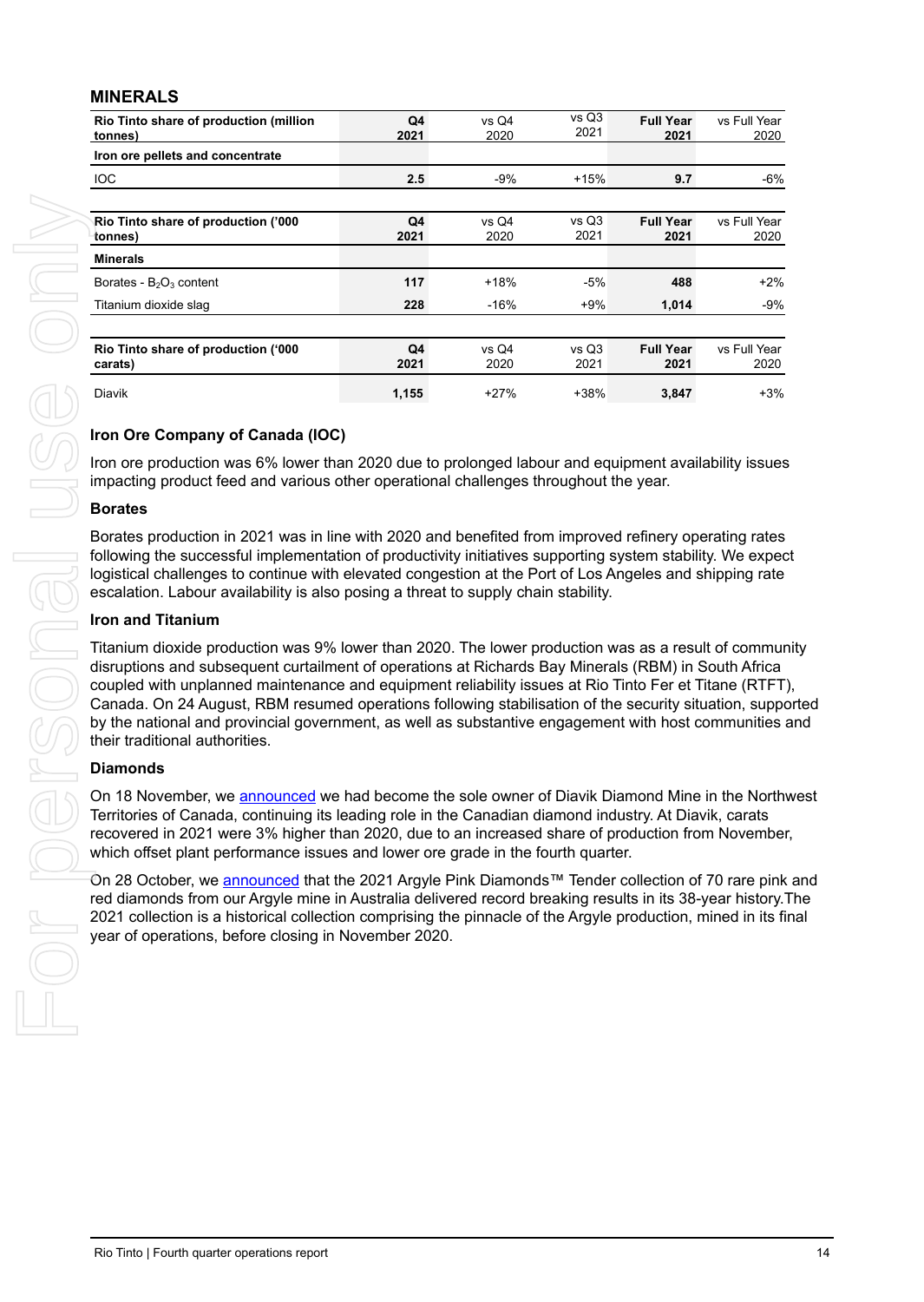### **EXPLORATION AND EVALUATION**

Pre-tax and pre-divestment expenditure on exploration and evaluation charged to the income statement in 2021 was \$726 million, compared with \$625 million in 2020. Approximately 40% of this expenditure was incurred by Copper, 35% by central exploration, 16% by Minerals and 9% by Iron Ore.

There were no significant divestments of central exploration properties in 2021.

#### **Exploration highlights**

| programmes<br>Melville Island, Australia<br>Cape York, Australia<br>Nickel Greenfield: Canada,<br>Finland<br>Copper Greenfield: Australia,<br>Chile, China, Kazakhstan, |
|-------------------------------------------------------------------------------------------------------------------------------------------------------------------------|
|                                                                                                                                                                         |
|                                                                                                                                                                         |
| Zambia, Brazil, Canada,<br>Colombia, Finland, Namibia<br>Diamonds Greenfield: Canada,<br>Angola<br>Diamonds Brownfield: Diavik                                          |
| Greenfield and Brownfield:                                                                                                                                              |
| Pilbara, Australia                                                                                                                                                      |
| Heavy mineral sands<br>Greenfield: South Africa                                                                                                                         |
|                                                                                                                                                                         |
|                                                                                                                                                                         |
|                                                                                                                                                                         |
|                                                                                                                                                                         |
|                                                                                                                                                                         |
|                                                                                                                                                                         |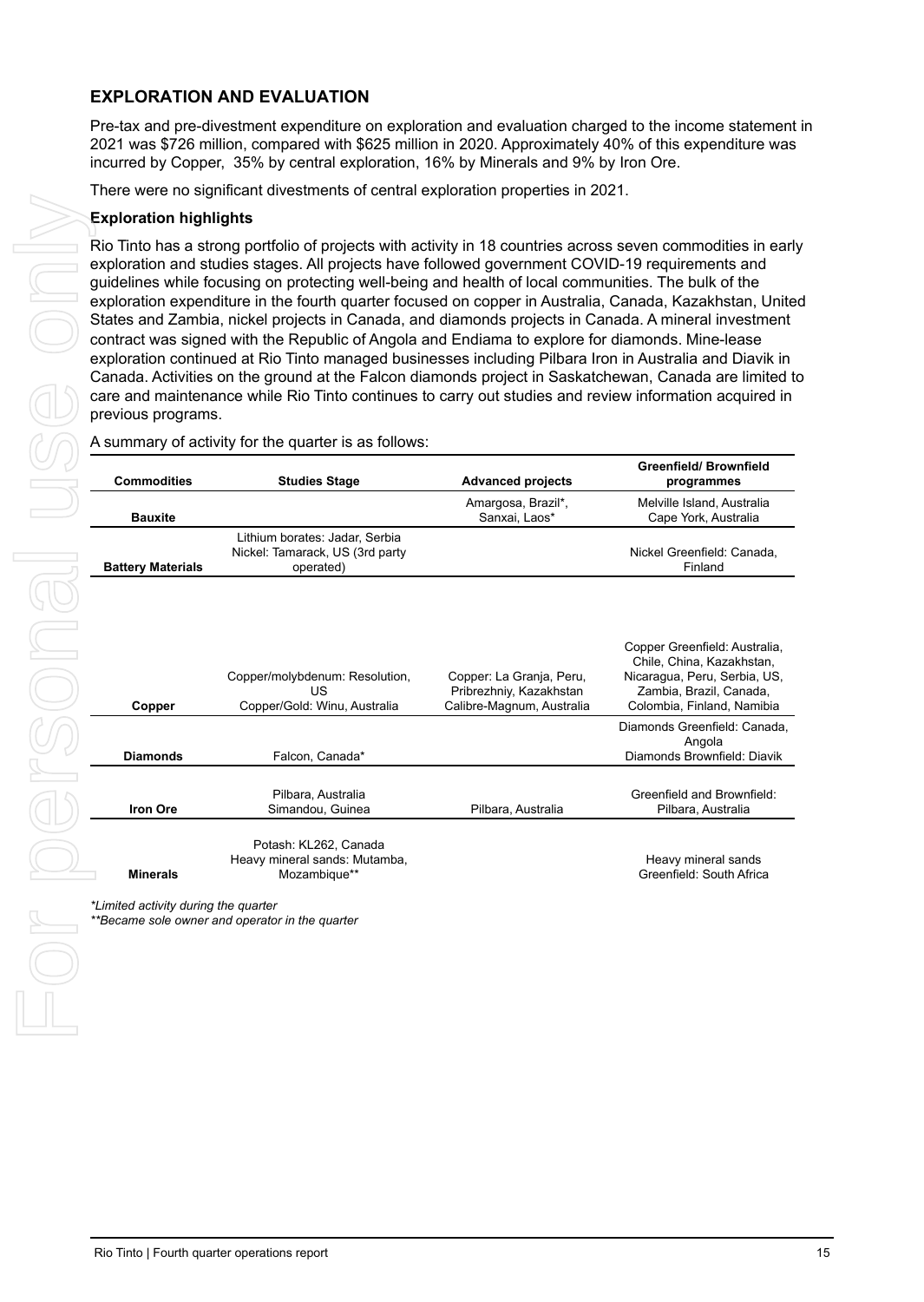#### **FORWARD-LOOKING STATEMENT**

This announcement includes "forward-looking statements" within the meaning of the Private Securities Litigation Reform Act of 1995. All statements other than statements of historical facts included in this announcement, including, without limitation, those regarding Rio Tinto's financial position, business strategy, plans and objectives of management for future operations (including development plans and objectives relating to Rio Tinto's products, production forecasts and reserve and resource positions and any statements related to the ongoing impact of the COVID-19 pandemic), are forward-looking statements. The words "intend", "aim", "project", "anticipate", "estimate", "plan", "believes", "expects", "may", "would", "should", "could", "will", "target", "set to", "seek", "risk" or similar expressions, commonly identify such forward-looking statements.

Such forward-looking statements involve known and unknown risks, uncertainties and other factors which may cause the actual results, performance or achievements of Rio Tinto, or industry results, to be materially different from any future results, performance or achievements expressed or implied by such forward-looking statements. Such forward-looking statements are based on numerous assumptions regarding Rio Tinto's present and future business strategies and the environment in which Rio Tinto will operate in the future. Among the important factors that could cause Rio Tinto's actual results, performance or achievements to differ materially from those in the forward-looking statements are levels of actual production during any period, levels of demand and market prices, the ability to produce and transport products profitably, the impact of foreign currency exchange rates on market prices and operating costs, operational problems, political uncertainty and economic conditions in relevant areas of the world, the actions of competitors, activities by governmental authorities such as changes in taxation or regulation, the risks and uncertainties associated with the ongoing impacts of COVID-19 or other pandemic and such other risk factors identified in Rio Tinto's most recent Annual report and accounts in Australia and the United Kingdom and the most recent Annual report on Form 20-F filed with the United States Securities and Exchange Commission (the "SEC") or Form 6-Ks furnished to, or filed with, the SEC. The above list is not exhaustive. Forward-looking statements should, therefore, be construed in light of such risk factors and undue reliance should not be placed on forward-looking statements, particularly in light of the current economic climate and the significant volatility, uncertainty and disruption caused by the outbreak of COVID-19. These forward-looking statements speak only as of the date of this announcement. Rio Tinto expressly disclaims any obligation or undertaking (except as required by applicable law, the UK Listing Rules, the Disclosure Guidance and Transparency Rules of the Financial Conduct Authority and the Listing Rules of the Australian Securities Exchange) to release publicly any updates or revisions to any forward-looking statement contained herein to reflect any change in Rio Tinto's expectations with regard thereto or any change in events, conditions or circumstances on which any such statement is based. Restricts the riot of the studies and the studies and the studies of the studies of the studies of the riot of the studies of the riot of the studies of the studies of the riot of the studies of the riot of the studies of

Nothing in this announcement should be interpreted to mean that future earnings per share of Rio Tinto plc or Rio Tinto Limited will necessarily match or exceed its historical published earnings per share.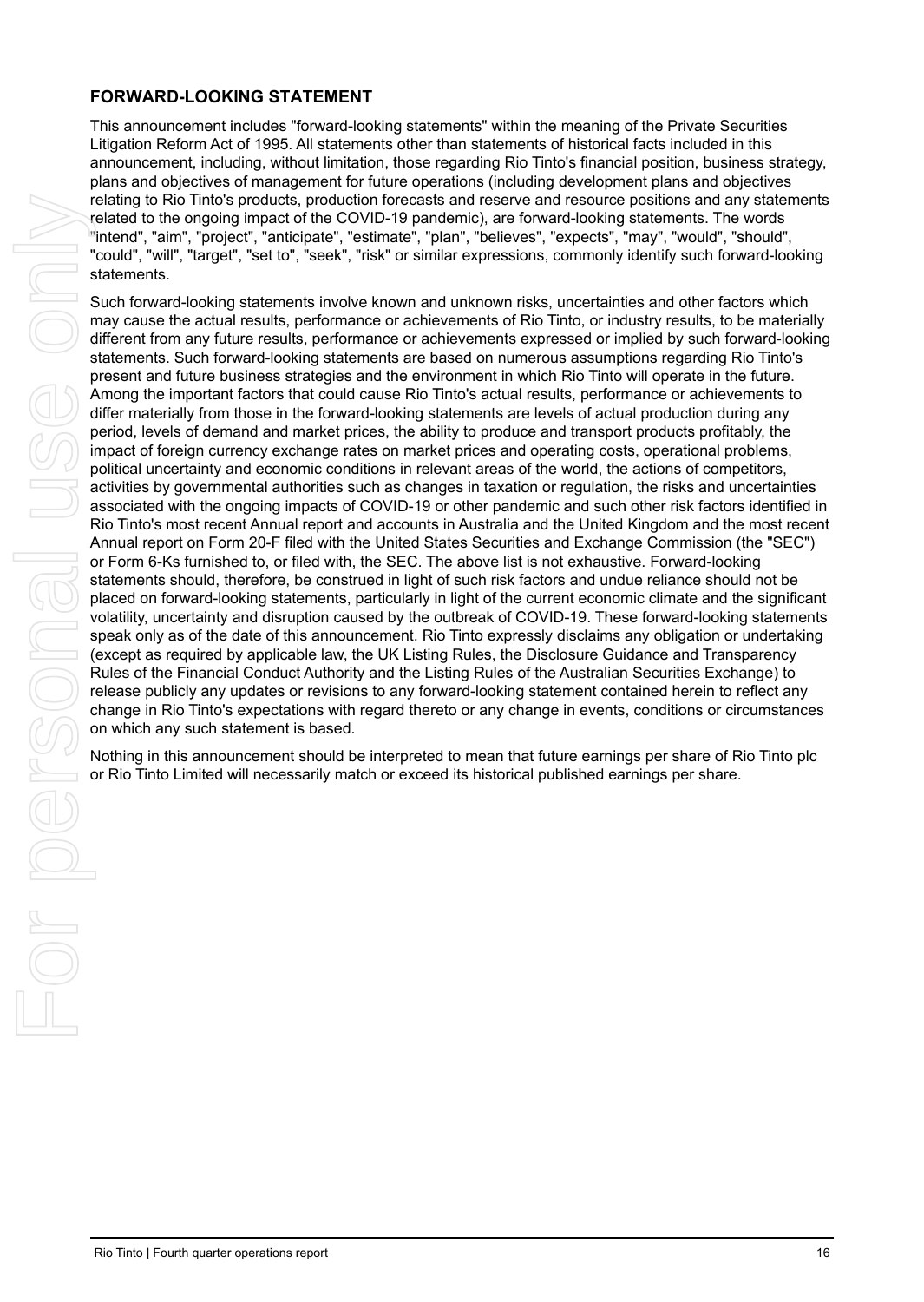## **Contacts** Please direct all enquiries to **media.enquiries@riotinto.com**

#### **Media Relations, UK**

**Illtud Harri** M +44 7920 503 600

**David Outhwaite** M +44 7787 597 493

#### **Media Relations, Americas**

**Matthew Klar**

#### **Investor Relations, UK**

**Menno Sanderse** M +44 7825 195 178

**David Ovington** M +44 7920 010 978

**Clare Peever** M: +44 7788 967 877

#### **Rio Tinto plc** 6 St James's Square London SW1Y 4AD United Kingdom

T +44 20 7781 2000 Registered in England No. 719885

#### **Media Relations, Australia**

**Jonathan Rose** M +61 447 028 913

**Matt Chambers** M +61 433 525 739

**Jesse Riseborough** M +61 436 653 412

#### **Investor Relations, Australia**

**Natalie Worley** M +61 409 210 462

**Amar Jambaa**  M +61 472 865 948

**Rio Tinto Limited** Level 7, 360 Collins Street Melbourne 3000 Australia

T +61 3 9283 3333 Registered in Australia ABN 96 004 458 404

This announcement is authorised for release to the market by Steve Allen, Rio Tinto's Group Company Secretary.

### **riotinto.com**

LEI: 213800YOEO5OQ72G2R82 Classification: 3.1 Additional regulated information required to be disclosed under the laws of a Member State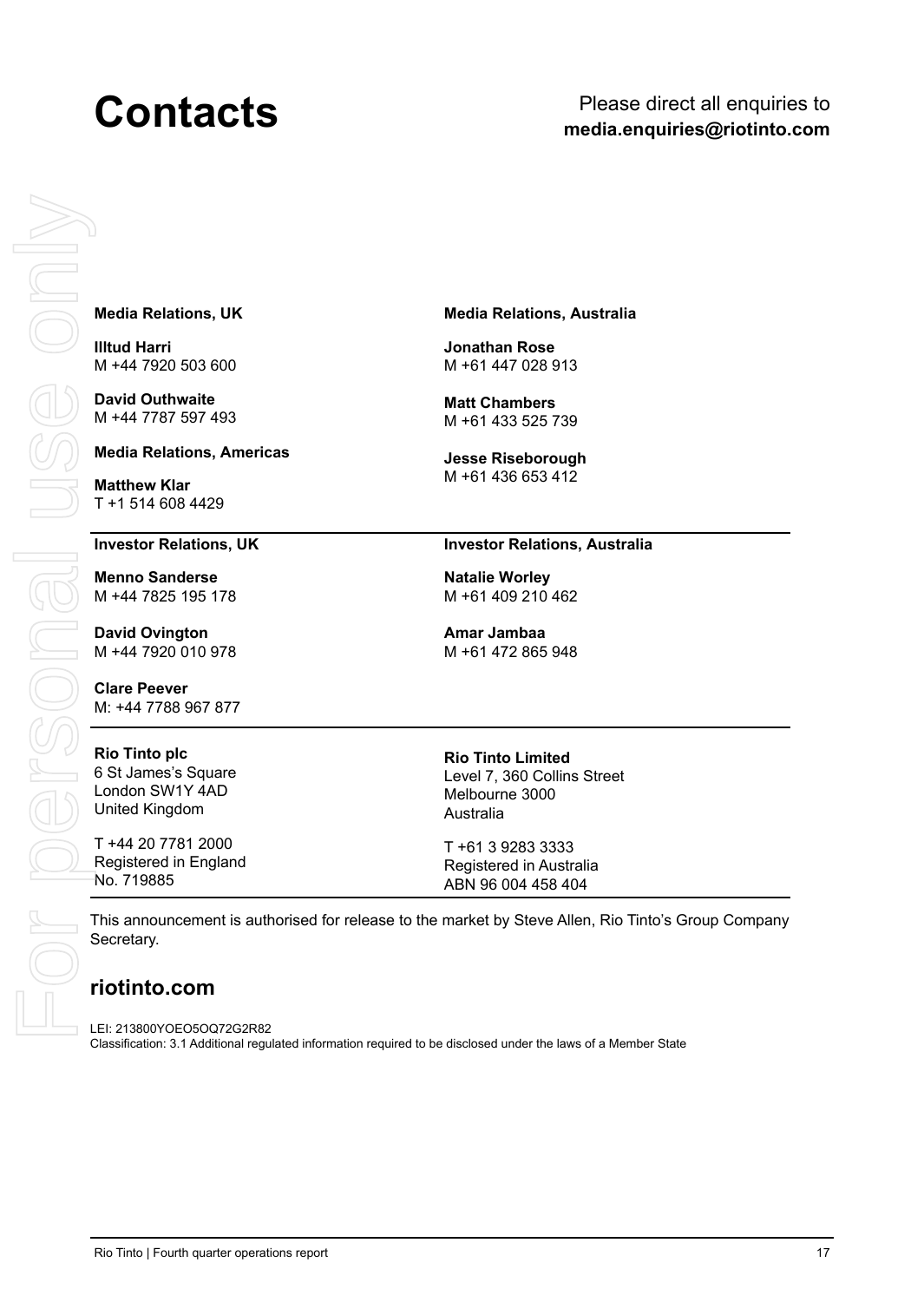# **Rio Tinto production summary**

## **Rio Tinto share of production**

|                                                                                   |                     |                               | Quarter                |                        | <b>Full Year</b>                                                                                                                                                                                                                                                            |                 |                             | % change             |                    |
|-----------------------------------------------------------------------------------|---------------------|-------------------------------|------------------------|------------------------|-----------------------------------------------------------------------------------------------------------------------------------------------------------------------------------------------------------------------------------------------------------------------------|-----------------|-----------------------------|----------------------|--------------------|
|                                                                                   |                     | 2020<br>Q <sub>4</sub>        | 2021<br>Q <sub>3</sub> | 2021<br>Q <sub>4</sub> | 2020                                                                                                                                                                                                                                                                        | 2021            | Q4 21<br><b>VS</b><br>Q4 20 | Q4 21<br>vs<br>Q3 21 | 2021<br>vs<br>2020 |
| <b>Principal commodities</b>                                                      |                     |                               |                        |                        |                                                                                                                                                                                                                                                                             |                 |                             |                      |                    |
| Alumina                                                                           | (000 t)             | 2,085                         | 1,937                  | 1,911                  | 8,039                                                                                                                                                                                                                                                                       | 7,894           | $-8%$                       | $-1%$                | $-2%$              |
| Aluminium                                                                         | (000 t)             | 815                           | 774                    | 757                    | 3,180                                                                                                                                                                                                                                                                       | 3,151           | -7%                         | $-2%$                | $-1%$              |
| <b>Bauxite</b>                                                                    |                     | ('000 t) 13,299 13,967 13,095 |                        |                        | 56,131                                                                                                                                                                                                                                                                      | 54,326          | $-2%$                       | $-6%$                | $-3%$              |
| <b>Borates</b>                                                                    | (000 t)             | 100                           | 123                    | 117                    | 480                                                                                                                                                                                                                                                                         | 488             | $+18%$                      | $-5%$                | $+2%$              |
| Copper - mined                                                                    | (000 t)             | 132.5                         | 125.2                  | 132.3                  | 527.9                                                                                                                                                                                                                                                                       | 493.5           | $0\%$                       | $+6%$                | $-7%$              |
| Copper - refined                                                                  | (000 t)             | 56.1                          | 50.5                   | 40.0                   | 155.0                                                                                                                                                                                                                                                                       | 201.9           | $-29%$                      | $-21%$               | $+30%$             |
| Diamonds                                                                          | $(000 \text{ cts})$ | 910                           | 834                    | 1,155                  | 3,731                                                                                                                                                                                                                                                                       | 3,847           | $+27%$                      | +38%                 | $+3%$              |
| Iron Ore                                                                          |                     | ('000 t) 73,749 72,074 72,561 |                        |                        |                                                                                                                                                                                                                                                                             | 285,932 276,557 | $-2%$                       | $+1%$                | $-3%$              |
| Titanium dioxide slag                                                             | (000 t)             | 272                           | 209                    | 228                    | 1,120                                                                                                                                                                                                                                                                       | 1,014           | $-16%$                      | $+9%$                | $-9%$              |
| <b>Other Metals &amp; Minerals</b>                                                |                     |                               |                        |                        |                                                                                                                                                                                                                                                                             |                 |                             |                      |                    |
| Gold - mined                                                                      | (000 oz)            | 89.1                          | 94.5                   | 73.9                   | 283.0                                                                                                                                                                                                                                                                       | 344.9           | $-17%$                      | $-22%$               | $+22%$             |
| Gold - refined                                                                    | (000 oz)            | 38.9                          | 44.5                   | 31.5                   | 117.5                                                                                                                                                                                                                                                                       | 176.4           | $-19%$                      | $-29%$               | +50%               |
| Molybdenum                                                                        | (000 t)             | 6.4                           | 0.4                    | $1.1$                  | 20.4                                                                                                                                                                                                                                                                        | 7.6             | $-83%$                      | $+144%$              | $-63%$             |
| Uranium                                                                           | $(000$ lbs)         | 742                           | 0                      | $\bf{0}$               | 2,870                                                                                                                                                                                                                                                                       | 65              | $-100%$                     | 0%                   | $-98%$             |
| Salt                                                                              | (000 t)             | 1,113                         | 1,508                  | 1,471                  | 4,861                                                                                                                                                                                                                                                                       | 5,848           | $+32%$                      | $-2%$                | $+20%$             |
| Silver - mined                                                                    | (000 oz)            | 1,120                         | 1,110                  | 1,108                  | 4,357                                                                                                                                                                                                                                                                       | 4,148           | $-1%$                       | 0%                   | $-5%$              |
| Silver - refined                                                                  | (000 oz)            | 449                           | 733                    | 516                    | 1,363                                                                                                                                                                                                                                                                       | 2,671           | $+15%$                      | $-30%$               | +96%               |
|                                                                                   |                     |                               |                        |                        | Throughout this report, figures in italics indicate adjustments made since the figure was previously quoted on the equivalent page or<br>reported for the first time. Production figures are sometimes more precise than the rounded numbers shown, hence small differences |                 |                             |                      |                    |
| may result between the total of the quarter figures and the year to date figures. |                     |                               |                        |                        |                                                                                                                                                                                                                                                                             |                 |                             |                      |                    |
|                                                                                   |                     |                               |                        |                        |                                                                                                                                                                                                                                                                             |                 |                             |                      |                    |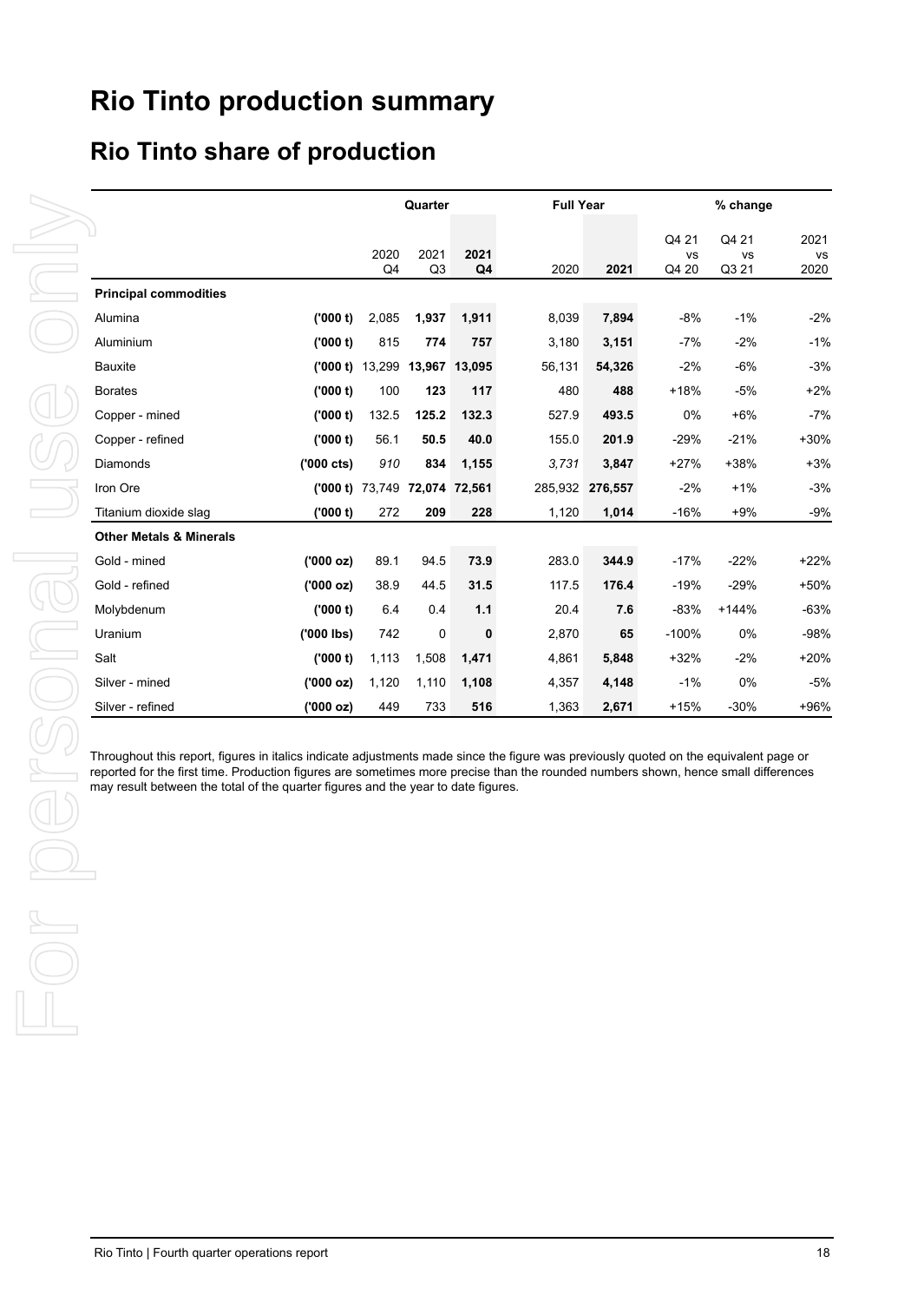|                                                                                                                                                                                                                                                                                                                                     | Rio Tinto<br>interest | Q4<br>2020 | Q <sub>1</sub><br>2021 | Q2<br>2021 | Q3<br>2021 | Q4<br>2021 | Full Year<br>2020 | <b>Full Year</b><br>2021 |
|-------------------------------------------------------------------------------------------------------------------------------------------------------------------------------------------------------------------------------------------------------------------------------------------------------------------------------------|-----------------------|------------|------------------------|------------|------------|------------|-------------------|--------------------------|
| <b>ALUMINA</b>                                                                                                                                                                                                                                                                                                                      |                       |            |                        |            |            |            |                   |                          |
| Production ('000 tonnes)                                                                                                                                                                                                                                                                                                            |                       |            |                        |            |            |            |                   |                          |
| Jonquière (Vaudreuil)                                                                                                                                                                                                                                                                                                               | 100 %                 | 364        | 352                    | 349        | 325        | 338        | 1,424             | 1,364                    |
| Jonquière (Vaudreuil) specialty Alumina plant                                                                                                                                                                                                                                                                                       | 100 %                 | 24         | 22                     | 28         | 29         | 28         | 94                | 107                      |
| Queensland Alumina                                                                                                                                                                                                                                                                                                                  | 80 %                  | 774        | 743                    | 756        | 738        | 727        | 2,961             | 2,964                    |
| São Luis (Alumar)                                                                                                                                                                                                                                                                                                                   | 10 %                  | 99         | 95                     | 97         | 75         | 99         | 385               | 366                      |
| Yarwun                                                                                                                                                                                                                                                                                                                              | 100 %                 | 823        | 822                    | 782        | 770        | 719        | 3,175             | 3,093                    |
| Rio Tinto total alumina production                                                                                                                                                                                                                                                                                                  |                       | 2,085      | 2,034                  | 2,012      | 1,937      | 1,911      | 8,039             | 7,894                    |
| <b>ALUMINIUM</b>                                                                                                                                                                                                                                                                                                                    |                       |            |                        |            |            |            |                   |                          |
| Production ('000 tonnes)                                                                                                                                                                                                                                                                                                            |                       |            |                        |            |            |            |                   |                          |
|                                                                                                                                                                                                                                                                                                                                     | 100 %                 | 48         | 46                     | 47         |            |            | 192               | 189                      |
| Australia - Bell Bay                                                                                                                                                                                                                                                                                                                | 59 %                  | 77         | 74                     | 75         | 48         | 48         |                   | 298                      |
| Australia - Boyne Island                                                                                                                                                                                                                                                                                                            |                       |            |                        |            | 75         | 75         | 303               |                          |
| Australia - Tomago                                                                                                                                                                                                                                                                                                                  | 52 %                  | 77<br>387  | 75<br>385              | 75<br>391  | 77         | 78         | 305               | 305                      |
| Canada - six wholly owned                                                                                                                                                                                                                                                                                                           | 100 %<br>40 %         | 63         | 62                     | 63         | 343<br>64  | 325<br>63  | 1,506<br>249      | 1,444<br>251             |
| Canada - Alouette (Sept-Îles)<br>Canada - Bécancour                                                                                                                                                                                                                                                                                 |                       | 29         |                        |            |            |            |                   | 116                      |
|                                                                                                                                                                                                                                                                                                                                     | 25 %<br>100 %         | 48         | 28<br>49               | 29<br>51   | 29         | 30         | 98<br>183         | 203                      |
| Iceland - ISAL (Reykjavik)<br>New Zealand - Tiwai Point                                                                                                                                                                                                                                                                             | 79 %                  | 67         | 65                     | 65         | 52<br>67   | 52<br>67   | 265               | 264                      |
| Oman - Sohar                                                                                                                                                                                                                                                                                                                        | 20 %                  | 20         | 20                     | 20         | 20         | 20         | 79                | 79                       |
| Rio Tinto total aluminium production                                                                                                                                                                                                                                                                                                |                       | 815        | 803                    | 816        | 774        | 757        | 3,180             | 3,151                    |
| Gove                                                                                                                                                                                                                                                                                                                                | 100 %                 | 3,090      | 2,879                  | 3,030      | 3,067      | 2,787      | 12,299            | 11,763                   |
|                                                                                                                                                                                                                                                                                                                                     |                       |            |                        |            |            |            |                   | 1,366                    |
| Sangaredi                                                                                                                                                                                                                                                                                                                           | (b)                   | 1,887      | 1,887                  | 1,755      | 1,763      | 1,704      | 7,428             | 7,109                    |
| Weipa                                                                                                                                                                                                                                                                                                                               | 100 %                 | 7,929      | 8,545                  | 8,550      | 8,805      | 8,188      | 35,009            | 34,088                   |
| Rio Tinto total bauxite production                                                                                                                                                                                                                                                                                                  |                       | 13,299     | 13,566                 | 13,699     | 13,967     | 13,095     | 56,131            | 54,326                   |
| Production ('000 tonnes) (a)<br>Porto Trombetas<br>(a) Mine production figures for metals refer to the total quantity of metal produced in concentrates, leach liquor or doré bullion<br>irrespective of whether these products are then refined onsite, except for the data for bauxite and iron ore which represent production of | 12 %                  | 392        | 254                    | 364        | 332        | 416        | 1,395             |                          |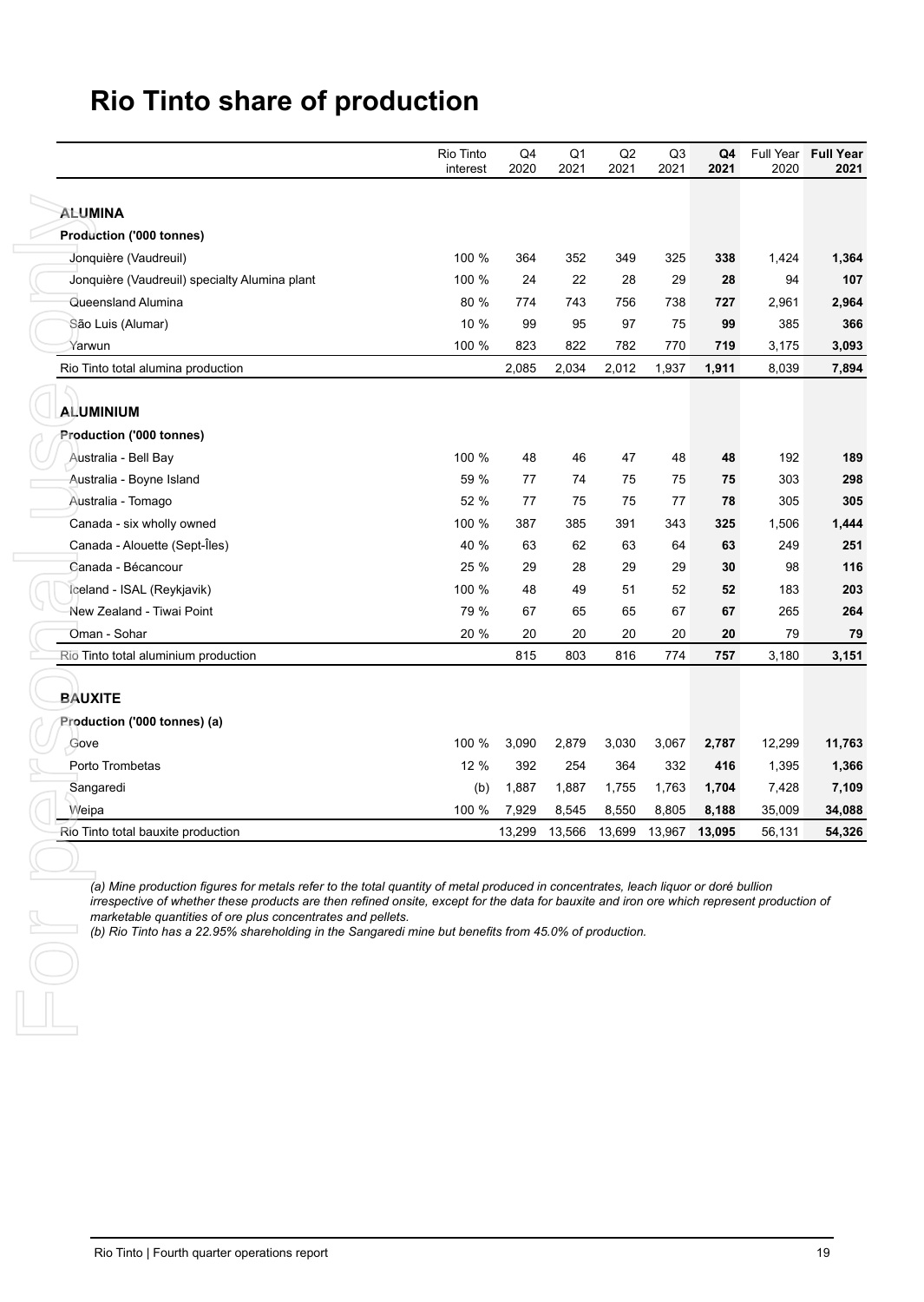| <b>BORATES</b><br>Rio Tinto Borates - borates<br><b>COPPER</b> | Production ('000 tonnes $B_2O_3$ content)                                                                                                                                                                                                                                                                                                                                                                                                                                                                                                                                                         | interest | 2020         | 2021         | 2021         | 2021         | 2021         | 2020          | 2021           |
|----------------------------------------------------------------|---------------------------------------------------------------------------------------------------------------------------------------------------------------------------------------------------------------------------------------------------------------------------------------------------------------------------------------------------------------------------------------------------------------------------------------------------------------------------------------------------------------------------------------------------------------------------------------------------|----------|--------------|--------------|--------------|--------------|--------------|---------------|----------------|
|                                                                |                                                                                                                                                                                                                                                                                                                                                                                                                                                                                                                                                                                                   |          |              |              |              |              |              |               |                |
|                                                                |                                                                                                                                                                                                                                                                                                                                                                                                                                                                                                                                                                                                   |          |              |              |              |              |              |               |                |
|                                                                |                                                                                                                                                                                                                                                                                                                                                                                                                                                                                                                                                                                                   |          |              |              |              |              |              |               |                |
|                                                                |                                                                                                                                                                                                                                                                                                                                                                                                                                                                                                                                                                                                   | 100 %    | 100          | 122          | 126          | 123          | 117          | 480           | 488            |
|                                                                |                                                                                                                                                                                                                                                                                                                                                                                                                                                                                                                                                                                                   |          |              |              |              |              |              |               |                |
|                                                                |                                                                                                                                                                                                                                                                                                                                                                                                                                                                                                                                                                                                   |          |              |              |              |              |              |               |                |
|                                                                | Mine production ('000 tonnes) (a)                                                                                                                                                                                                                                                                                                                                                                                                                                                                                                                                                                 |          |              |              |              |              |              |               |                |
| Bingham Canyon                                                 |                                                                                                                                                                                                                                                                                                                                                                                                                                                                                                                                                                                                   | 100 %    | 33.8         | 33.2         | 33.7         | 42.8         | 49.7         | 140.0         | 159.4          |
| Escondida                                                      |                                                                                                                                                                                                                                                                                                                                                                                                                                                                                                                                                                                                   | 30 %     | 84.8         | 72.1         | 69.5         | 68.4         | 69.6         | 337.8         | 279.5          |
| Oyu Tolgoi (b)                                                 |                                                                                                                                                                                                                                                                                                                                                                                                                                                                                                                                                                                                   | 34 %     | 14.0         | 15.2         | 12.3         | 14.1         | 13.0         | 50.2          | 54.6           |
| Rio Tinto total mine production                                |                                                                                                                                                                                                                                                                                                                                                                                                                                                                                                                                                                                                   |          | 132.5        | 120.5        | 115.5        | 125.2        | 132.3        | 527.9         | 493.5          |
|                                                                | <b>Refined production ('000 tonnes)</b>                                                                                                                                                                                                                                                                                                                                                                                                                                                                                                                                                           |          |              |              |              |              |              |               |                |
| Escondida                                                      |                                                                                                                                                                                                                                                                                                                                                                                                                                                                                                                                                                                                   | 30 %     | 15.2         | 14.0         | 15.3         | 14.7         | 14.5         | 70.2          | 58.6           |
| Rio Tinto Kennecott (c)                                        |                                                                                                                                                                                                                                                                                                                                                                                                                                                                                                                                                                                                   | 100 %    | 40.9         | 45.2         | 36.9         | 35.7         | 25.5         | 84.8          | 143.3          |
| Rio Tinto total refined production                             |                                                                                                                                                                                                                                                                                                                                                                                                                                                                                                                                                                                                   |          | 56.1         | 59.2         | 52.3         | 50.5         | 40.0         | 155.0         | 201.9          |
| <b>DIAMONDS</b>                                                | marketable quantities of ore plus concentrates and pellets.<br>(b) Rio Tinto owns a 33.52% indirect interest in Oyu Tolgoi through its 50.79% interest in Turquoise Hill Resources Ltd.<br>(c) We continue to process third party concentrate to optimise smelter utilisation, including 38.1 thousand tonnes of cathode produced<br>from purchased concentrate in year-to-date 2021. Purchased and tolled copper concentrates are excluded from reported production<br>figures and production guidance. Sales of cathodes produced from purchased concentrate are included in reported revenues. |          |              |              |              |              |              |               |                |
| <b>Production ('000 carats)</b>                                |                                                                                                                                                                                                                                                                                                                                                                                                                                                                                                                                                                                                   |          |              |              |              |              |              |               |                |
| Diavik (a)                                                     |                                                                                                                                                                                                                                                                                                                                                                                                                                                                                                                                                                                                   | 100 %    | 910          | 1,007        | 851          | 834          | 1,155        | 3,731         |                |
| 1 November 2021.                                               | (a) On 17 November 2021, Rio Tinto's ownership interest in Diavik increased from 60% to 100%. Production is reported including this change from                                                                                                                                                                                                                                                                                                                                                                                                                                                   |          |              |              |              |              |              |               |                |
| <b>GOLD</b>                                                    |                                                                                                                                                                                                                                                                                                                                                                                                                                                                                                                                                                                                   |          |              |              |              |              |              |               | 3,847          |
|                                                                | Mine production ('000 ounces) (a)                                                                                                                                                                                                                                                                                                                                                                                                                                                                                                                                                                 |          |              |              |              |              |              |               |                |
| Bingham Canyon                                                 |                                                                                                                                                                                                                                                                                                                                                                                                                                                                                                                                                                                                   | 100 %    | 45.3         | 36.2         | 30.5         | 38.1         | 34.7         | 171.2         | 139.5          |
| Escondida                                                      |                                                                                                                                                                                                                                                                                                                                                                                                                                                                                                                                                                                                   |          | 14.3         | 11.4         | 11.7         | 12.6         | 12.9         | 50.9          |                |
|                                                                |                                                                                                                                                                                                                                                                                                                                                                                                                                                                                                                                                                                                   | 30 %     |              |              |              |              |              |               | 48.5           |
| Oyu Tolgoi (b)<br>Rio Tinto total mine production              |                                                                                                                                                                                                                                                                                                                                                                                                                                                                                                                                                                                                   | 34 %     | 29.4<br>89.1 | 48.8<br>96.4 | 37.9<br>80.1 | 43.8<br>94.5 | 26.3<br>73.9 | 61.0<br>283.0 | 156.9<br>344.9 |
|                                                                | Refined production ('000 ounces)                                                                                                                                                                                                                                                                                                                                                                                                                                                                                                                                                                  |          |              |              |              |              |              |               |                |

#### **DIAMONDS**

| $\sim$ .<br>$\cdots$<br>)iavik (a)<br>D1a | 100 % | 910 | ,007<br>. | 851 | 834 | 1,155 | ,731<br>◡.<br>___ | 3.847 |
|-------------------------------------------|-------|-----|-----------|-----|-----|-------|-------------------|-------|
|                                           |       |     |           |     |     |       |                   |       |

| <b>GOLD</b>                       |       |      |      |      |      |      |       |       |
|-----------------------------------|-------|------|------|------|------|------|-------|-------|
| Mine production ('000 ounces) (a) |       |      |      |      |      |      |       |       |
| Bingham Canyon                    | 100 % | 45.3 | 36.2 | 30.5 | 38.1 | 34.7 | 171.2 | 139.5 |
| Escondida                         | 30 %  | 14.3 | 11.4 | 11.7 | 12.6 | 12.9 | 50.9  | 48.5  |
| Oyu Tolgoi (b)                    | 34 %  | 29.4 | 48.8 | 37.9 | 43.8 | 26.3 | 61.0  | 156.9 |
| Rio Tinto total mine production   |       | 89.1 | 96.4 | 80.1 | 94.5 | 73.9 | 283.0 | 344.9 |
| Refined production ('000 ounces)  |       |      |      |      |      |      |       |       |
| Rio Tinto Kennecott               | 100 % | 38.9 | 56.8 | 43.6 | 44.5 | 31.5 | 117.5 | 176.4 |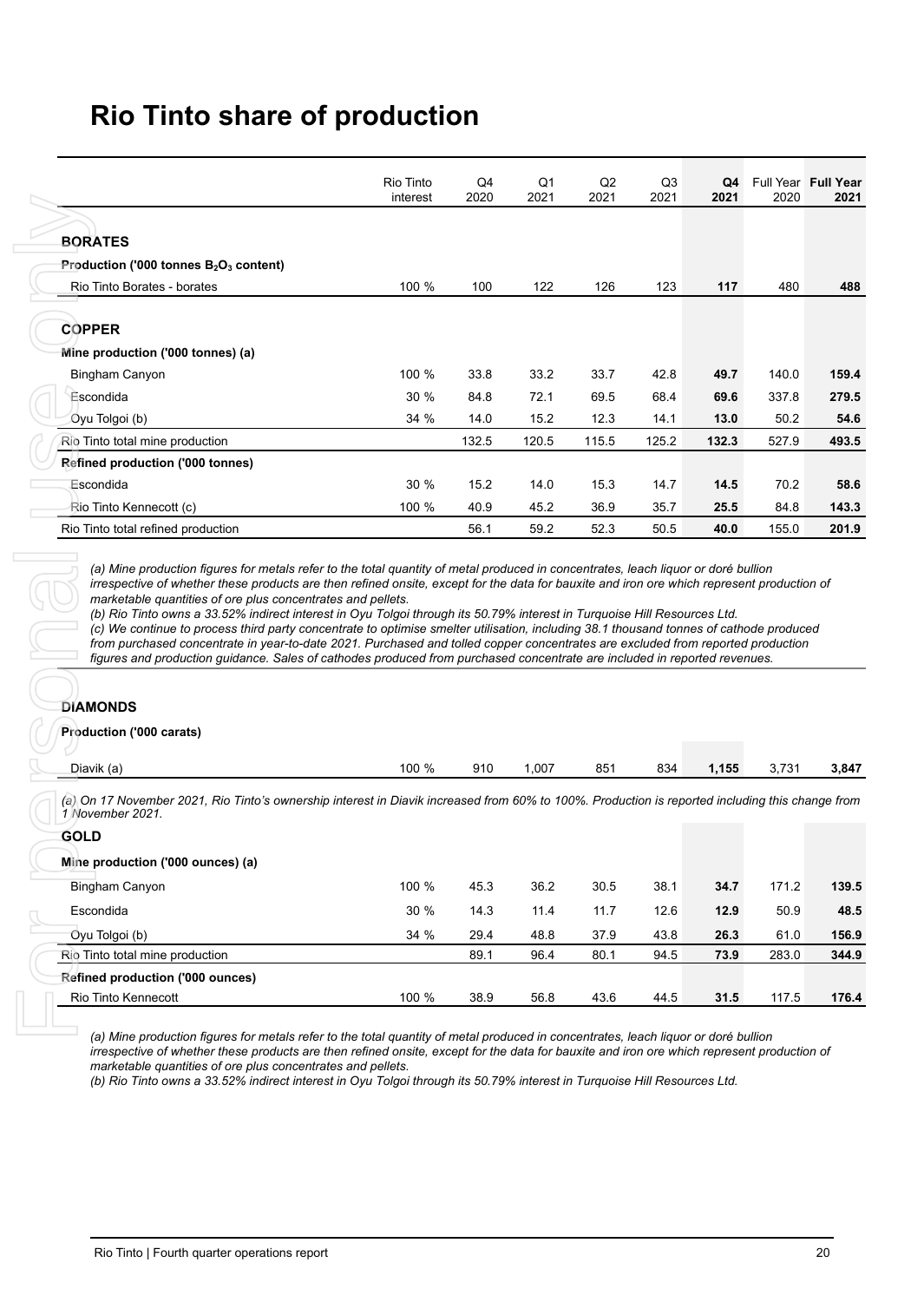| <b>IRON ORE</b><br>Production ('000 tonnes) (a)<br>210,682<br>Hamersley mines<br>(b)<br>53,316 47,063 47,621 53,041 51,974<br>Hamersley - Channar (c)<br>100 %<br>1,935<br>2,250<br>2,712<br>2,593<br>6,139<br>3,075<br>6,571<br>Hope Downs<br>50 %<br>5,616<br>5,960<br>6,500<br>6,567<br>24,522<br>Iron Ore Company of Canada<br>59 %<br>2,740<br>2,345<br>2,721<br>2,163<br>2,498<br>10,402<br>53 %<br>3,090<br>Robe River - Pannawonica (Mesas J and A)<br>3,988<br>3,506<br>3,721<br>3,196<br>16,056<br>Robe River - West Angelas<br>53 %<br>5,199<br>4,900<br>4,137<br>4,056<br>5,252<br>18,131<br>73,749 65,681 66,241 72,074 72,561<br>285,932<br>Rio Tinto iron ore production ('000 tonnes)<br>Breakdown of Production:<br>Pilbara Blend and SP10 Lump (d)<br>21,666 18,050 18,265 19,742 20,374<br>77,393<br>Pilbara Blend and SP10 Fines (d)<br>31,122 28,245 28,796 30,825 32,081<br>123,292<br>Robe Valley Lump<br>1,364<br>1,307<br>1,219<br>1,423<br>5,561<br>1,152<br>Robe Valley Fines<br>2,624<br>2,199<br>1,871<br>2,297<br>2,044<br>10,496<br>Yandicoogina Fines (HIY)<br>14,233<br>13,534 13,369 15,623 14,412<br>58,789<br>71,009 63,336 63,520 69,910 70,063<br>Pilbara iron ore production ('000 tonnes)<br>275,530<br>1,297<br><b>IOC Concentrate</b><br>871<br>1,154<br>829<br>1,009<br>4,781<br><b>IOC Pellets</b><br>1,443<br>1,474<br>1,335<br>1,489<br>5,622<br>1,567<br>IOC iron ore production ('000 tonnes)<br>2,740<br>2,345<br>2,721<br>2,163<br>2,498<br>10,402<br>Breakdown of Shipments:<br>Pilbara Blend Lump<br>16,280 12,842 12,830 13,018 12,832<br>62,878<br>Pilbara Blend Fines<br>35,140 28,565 27,795 28,901 24,308<br>126,578<br>Robe Valley Lump<br>1,246<br>1,025<br>934<br>962<br>1,061<br>4,608<br>Robe Valley Fines<br>3,062<br>2,402<br>2,190<br>2,567<br>2,237<br>11,473<br>15,055 14,222 13,640 14,906 14,121<br>Yandicoogina Fines (HIY)<br>57,749<br>SP10 Lump (d)<br>1,037<br>2,664<br>3,748<br>4,826<br>4,841<br>3,879<br>SP10 Fines (d)<br>1,771<br>2,923<br>2,817<br>4,063 10,684<br>5,951<br>Pilbara iron ore shipments ('000 tonnes) (e)<br>73,590 64,642 63,953 69,242 70,084<br>273,115<br>Pilbara iron ore shipments - consolidated basis ('000 tonnes) (e) (g)<br>75,630 66,431 65,627 71,131 71,972<br>280,831<br><b>IOC Concentrate</b><br>1,157<br>1,019<br>1,048<br>1,054<br>989<br>4,928 |
|-------------------------------------------------------------------------------------------------------------------------------------------------------------------------------------------------------------------------------------------------------------------------------------------------------------------------------------------------------------------------------------------------------------------------------------------------------------------------------------------------------------------------------------------------------------------------------------------------------------------------------------------------------------------------------------------------------------------------------------------------------------------------------------------------------------------------------------------------------------------------------------------------------------------------------------------------------------------------------------------------------------------------------------------------------------------------------------------------------------------------------------------------------------------------------------------------------------------------------------------------------------------------------------------------------------------------------------------------------------------------------------------------------------------------------------------------------------------------------------------------------------------------------------------------------------------------------------------------------------------------------------------------------------------------------------------------------------------------------------------------------------------------------------------------------------------------------------------------------------------------------------------------------------------------------------------------------------------------------------------------------------------------------------------------------------------------------------------------------------------------------------------------------------------------------------------------------------------------------------------------------------------------------------------------------------------------------------------------------------------|
|                                                                                                                                                                                                                                                                                                                                                                                                                                                                                                                                                                                                                                                                                                                                                                                                                                                                                                                                                                                                                                                                                                                                                                                                                                                                                                                                                                                                                                                                                                                                                                                                                                                                                                                                                                                                                                                                                                                                                                                                                                                                                                                                                                                                                                                                                                                                                                   |
|                                                                                                                                                                                                                                                                                                                                                                                                                                                                                                                                                                                                                                                                                                                                                                                                                                                                                                                                                                                                                                                                                                                                                                                                                                                                                                                                                                                                                                                                                                                                                                                                                                                                                                                                                                                                                                                                                                                                                                                                                                                                                                                                                                                                                                                                                                                                                                   |
|                                                                                                                                                                                                                                                                                                                                                                                                                                                                                                                                                                                                                                                                                                                                                                                                                                                                                                                                                                                                                                                                                                                                                                                                                                                                                                                                                                                                                                                                                                                                                                                                                                                                                                                                                                                                                                                                                                                                                                                                                                                                                                                                                                                                                                                                                                                                                                   |
|                                                                                                                                                                                                                                                                                                                                                                                                                                                                                                                                                                                                                                                                                                                                                                                                                                                                                                                                                                                                                                                                                                                                                                                                                                                                                                                                                                                                                                                                                                                                                                                                                                                                                                                                                                                                                                                                                                                                                                                                                                                                                                                                                                                                                                                                                                                                                                   |
|                                                                                                                                                                                                                                                                                                                                                                                                                                                                                                                                                                                                                                                                                                                                                                                                                                                                                                                                                                                                                                                                                                                                                                                                                                                                                                                                                                                                                                                                                                                                                                                                                                                                                                                                                                                                                                                                                                                                                                                                                                                                                                                                                                                                                                                                                                                                                                   |
|                                                                                                                                                                                                                                                                                                                                                                                                                                                                                                                                                                                                                                                                                                                                                                                                                                                                                                                                                                                                                                                                                                                                                                                                                                                                                                                                                                                                                                                                                                                                                                                                                                                                                                                                                                                                                                                                                                                                                                                                                                                                                                                                                                                                                                                                                                                                                                   |
|                                                                                                                                                                                                                                                                                                                                                                                                                                                                                                                                                                                                                                                                                                                                                                                                                                                                                                                                                                                                                                                                                                                                                                                                                                                                                                                                                                                                                                                                                                                                                                                                                                                                                                                                                                                                                                                                                                                                                                                                                                                                                                                                                                                                                                                                                                                                                                   |
|                                                                                                                                                                                                                                                                                                                                                                                                                                                                                                                                                                                                                                                                                                                                                                                                                                                                                                                                                                                                                                                                                                                                                                                                                                                                                                                                                                                                                                                                                                                                                                                                                                                                                                                                                                                                                                                                                                                                                                                                                                                                                                                                                                                                                                                                                                                                                                   |
|                                                                                                                                                                                                                                                                                                                                                                                                                                                                                                                                                                                                                                                                                                                                                                                                                                                                                                                                                                                                                                                                                                                                                                                                                                                                                                                                                                                                                                                                                                                                                                                                                                                                                                                                                                                                                                                                                                                                                                                                                                                                                                                                                                                                                                                                                                                                                                   |
|                                                                                                                                                                                                                                                                                                                                                                                                                                                                                                                                                                                                                                                                                                                                                                                                                                                                                                                                                                                                                                                                                                                                                                                                                                                                                                                                                                                                                                                                                                                                                                                                                                                                                                                                                                                                                                                                                                                                                                                                                                                                                                                                                                                                                                                                                                                                                                   |
|                                                                                                                                                                                                                                                                                                                                                                                                                                                                                                                                                                                                                                                                                                                                                                                                                                                                                                                                                                                                                                                                                                                                                                                                                                                                                                                                                                                                                                                                                                                                                                                                                                                                                                                                                                                                                                                                                                                                                                                                                                                                                                                                                                                                                                                                                                                                                                   |
|                                                                                                                                                                                                                                                                                                                                                                                                                                                                                                                                                                                                                                                                                                                                                                                                                                                                                                                                                                                                                                                                                                                                                                                                                                                                                                                                                                                                                                                                                                                                                                                                                                                                                                                                                                                                                                                                                                                                                                                                                                                                                                                                                                                                                                                                                                                                                                   |
|                                                                                                                                                                                                                                                                                                                                                                                                                                                                                                                                                                                                                                                                                                                                                                                                                                                                                                                                                                                                                                                                                                                                                                                                                                                                                                                                                                                                                                                                                                                                                                                                                                                                                                                                                                                                                                                                                                                                                                                                                                                                                                                                                                                                                                                                                                                                                                   |
|                                                                                                                                                                                                                                                                                                                                                                                                                                                                                                                                                                                                                                                                                                                                                                                                                                                                                                                                                                                                                                                                                                                                                                                                                                                                                                                                                                                                                                                                                                                                                                                                                                                                                                                                                                                                                                                                                                                                                                                                                                                                                                                                                                                                                                                                                                                                                                   |
|                                                                                                                                                                                                                                                                                                                                                                                                                                                                                                                                                                                                                                                                                                                                                                                                                                                                                                                                                                                                                                                                                                                                                                                                                                                                                                                                                                                                                                                                                                                                                                                                                                                                                                                                                                                                                                                                                                                                                                                                                                                                                                                                                                                                                                                                                                                                                                   |
|                                                                                                                                                                                                                                                                                                                                                                                                                                                                                                                                                                                                                                                                                                                                                                                                                                                                                                                                                                                                                                                                                                                                                                                                                                                                                                                                                                                                                                                                                                                                                                                                                                                                                                                                                                                                                                                                                                                                                                                                                                                                                                                                                                                                                                                                                                                                                                   |
|                                                                                                                                                                                                                                                                                                                                                                                                                                                                                                                                                                                                                                                                                                                                                                                                                                                                                                                                                                                                                                                                                                                                                                                                                                                                                                                                                                                                                                                                                                                                                                                                                                                                                                                                                                                                                                                                                                                                                                                                                                                                                                                                                                                                                                                                                                                                                                   |
|                                                                                                                                                                                                                                                                                                                                                                                                                                                                                                                                                                                                                                                                                                                                                                                                                                                                                                                                                                                                                                                                                                                                                                                                                                                                                                                                                                                                                                                                                                                                                                                                                                                                                                                                                                                                                                                                                                                                                                                                                                                                                                                                                                                                                                                                                                                                                                   |
|                                                                                                                                                                                                                                                                                                                                                                                                                                                                                                                                                                                                                                                                                                                                                                                                                                                                                                                                                                                                                                                                                                                                                                                                                                                                                                                                                                                                                                                                                                                                                                                                                                                                                                                                                                                                                                                                                                                                                                                                                                                                                                                                                                                                                                                                                                                                                                   |
|                                                                                                                                                                                                                                                                                                                                                                                                                                                                                                                                                                                                                                                                                                                                                                                                                                                                                                                                                                                                                                                                                                                                                                                                                                                                                                                                                                                                                                                                                                                                                                                                                                                                                                                                                                                                                                                                                                                                                                                                                                                                                                                                                                                                                                                                                                                                                                   |
|                                                                                                                                                                                                                                                                                                                                                                                                                                                                                                                                                                                                                                                                                                                                                                                                                                                                                                                                                                                                                                                                                                                                                                                                                                                                                                                                                                                                                                                                                                                                                                                                                                                                                                                                                                                                                                                                                                                                                                                                                                                                                                                                                                                                                                                                                                                                                                   |
|                                                                                                                                                                                                                                                                                                                                                                                                                                                                                                                                                                                                                                                                                                                                                                                                                                                                                                                                                                                                                                                                                                                                                                                                                                                                                                                                                                                                                                                                                                                                                                                                                                                                                                                                                                                                                                                                                                                                                                                                                                                                                                                                                                                                                                                                                                                                                                   |
|                                                                                                                                                                                                                                                                                                                                                                                                                                                                                                                                                                                                                                                                                                                                                                                                                                                                                                                                                                                                                                                                                                                                                                                                                                                                                                                                                                                                                                                                                                                                                                                                                                                                                                                                                                                                                                                                                                                                                                                                                                                                                                                                                                                                                                                                                                                                                                   |
|                                                                                                                                                                                                                                                                                                                                                                                                                                                                                                                                                                                                                                                                                                                                                                                                                                                                                                                                                                                                                                                                                                                                                                                                                                                                                                                                                                                                                                                                                                                                                                                                                                                                                                                                                                                                                                                                                                                                                                                                                                                                                                                                                                                                                                                                                                                                                                   |
|                                                                                                                                                                                                                                                                                                                                                                                                                                                                                                                                                                                                                                                                                                                                                                                                                                                                                                                                                                                                                                                                                                                                                                                                                                                                                                                                                                                                                                                                                                                                                                                                                                                                                                                                                                                                                                                                                                                                                                                                                                                                                                                                                                                                                                                                                                                                                                   |
|                                                                                                                                                                                                                                                                                                                                                                                                                                                                                                                                                                                                                                                                                                                                                                                                                                                                                                                                                                                                                                                                                                                                                                                                                                                                                                                                                                                                                                                                                                                                                                                                                                                                                                                                                                                                                                                                                                                                                                                                                                                                                                                                                                                                                                                                                                                                                                   |
|                                                                                                                                                                                                                                                                                                                                                                                                                                                                                                                                                                                                                                                                                                                                                                                                                                                                                                                                                                                                                                                                                                                                                                                                                                                                                                                                                                                                                                                                                                                                                                                                                                                                                                                                                                                                                                                                                                                                                                                                                                                                                                                                                                                                                                                                                                                                                                   |
|                                                                                                                                                                                                                                                                                                                                                                                                                                                                                                                                                                                                                                                                                                                                                                                                                                                                                                                                                                                                                                                                                                                                                                                                                                                                                                                                                                                                                                                                                                                                                                                                                                                                                                                                                                                                                                                                                                                                                                                                                                                                                                                                                                                                                                                                                                                                                                   |
|                                                                                                                                                                                                                                                                                                                                                                                                                                                                                                                                                                                                                                                                                                                                                                                                                                                                                                                                                                                                                                                                                                                                                                                                                                                                                                                                                                                                                                                                                                                                                                                                                                                                                                                                                                                                                                                                                                                                                                                                                                                                                                                                                                                                                                                                                                                                                                   |
|                                                                                                                                                                                                                                                                                                                                                                                                                                                                                                                                                                                                                                                                                                                                                                                                                                                                                                                                                                                                                                                                                                                                                                                                                                                                                                                                                                                                                                                                                                                                                                                                                                                                                                                                                                                                                                                                                                                                                                                                                                                                                                                                                                                                                                                                                                                                                                   |
|                                                                                                                                                                                                                                                                                                                                                                                                                                                                                                                                                                                                                                                                                                                                                                                                                                                                                                                                                                                                                                                                                                                                                                                                                                                                                                                                                                                                                                                                                                                                                                                                                                                                                                                                                                                                                                                                                                                                                                                                                                                                                                                                                                                                                                                                                                                                                                   |
| <b>IOC Pellets</b><br>1,539<br>1,711<br>1,477<br>1,303<br>1,374<br>6,006                                                                                                                                                                                                                                                                                                                                                                                                                                                                                                                                                                                                                                                                                                                                                                                                                                                                                                                                                                                                                                                                                                                                                                                                                                                                                                                                                                                                                                                                                                                                                                                                                                                                                                                                                                                                                                                                                                                                                                                                                                                                                                                                                                                                                                                                                          |
| 2,696                                                                                                                                                                                                                                                                                                                                                                                                                                                                                                                                                                                                                                                                                                                                                                                                                                                                                                                                                                                                                                                                                                                                                                                                                                                                                                                                                                                                                                                                                                                                                                                                                                                                                                                                                                                                                                                                                                                                                                                                                                                                                                                                                                                                                                                                                                                                                             |
|                                                                                                                                                                                                                                                                                                                                                                                                                                                                                                                                                                                                                                                                                                                                                                                                                                                                                                                                                                                                                                                                                                                                                                                                                                                                                                                                                                                                                                                                                                                                                                                                                                                                                                                                                                                                                                                                                                                                                                                                                                                                                                                                                                                                                                                                                                                                                                   |
|                                                                                                                                                                                                                                                                                                                                                                                                                                                                                                                                                                                                                                                                                                                                                                                                                                                                                                                                                                                                                                                                                                                                                                                                                                                                                                                                                                                                                                                                                                                                                                                                                                                                                                                                                                                                                                                                                                                                                                                                                                                                                                                                                                                                                                                                                                                                                                   |
| IOC fron ore shipments ('000 tonnes) (e)<br>2,496<br>2,352<br>2,428<br>2,700<br>10,934<br>Rio Tinto iron ore shipments ('000 tonnes) (e)<br>76,286 67,137 66,305 71,671 72,784<br>284,050<br>76,125 65,551 67,145 70,967 69,489<br>283,778<br>Rio Tinto iron ore sales ('000 tonnes) (f)<br>(a) Mine production figures for metals refer to the total quantity of metal produced in concentrates, leach liquor or doré bullion                                                                                                                                                                                                                                                                                                                                                                                                                                                                                                                                                                                                                                                                                                                                                                                                                                                                                                                                                                                                                                                                                                                                                                                                                                                                                                                                                                                                                                                                                                                                                                                                                                                                                                                                                                                                                                                                                                                                    |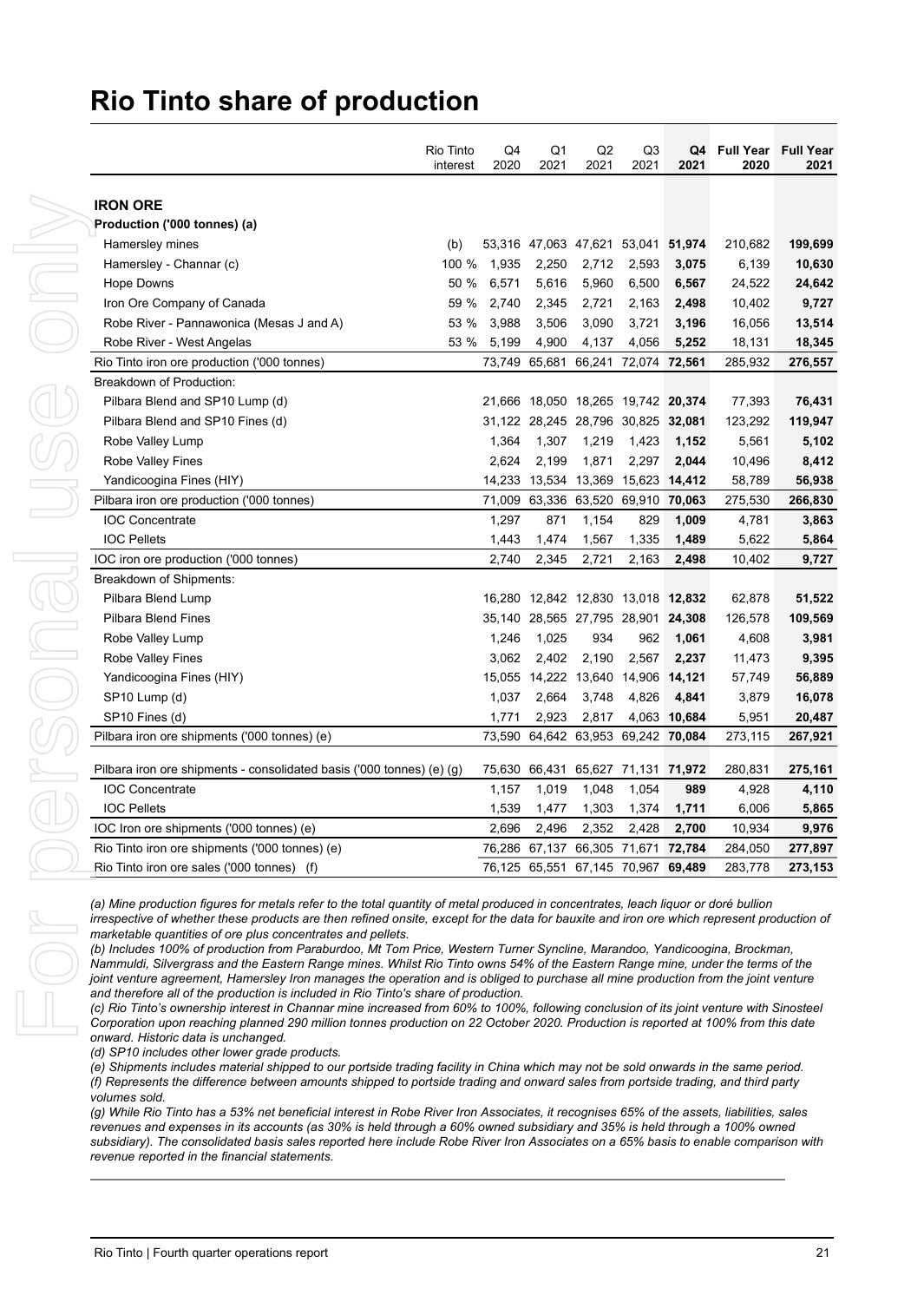|                                   | Rio Tinto<br>interest | Q4<br>2020 | Q1<br>2021 | Q2<br>2021 | Q3<br>2021 | 2021 | Q4 Full Year Full Year<br>2020 | 2021 |
|-----------------------------------|-----------------------|------------|------------|------------|------------|------|--------------------------------|------|
| MOLYBDENUM                        |                       |            |            |            |            |      |                                |      |
| Mine production ('000 tonnes) (a) |                       |            |            |            |            |      |                                |      |
| Bingham Canyon                    | 100 %                 | 6.4        | 5.0        | 1.1        | 0.4        | 1.1  | 20.4                           | 7.6  |

#### **SALT**

| Bingham Canyon                                                                                                                                                                                                                                                                                                                                                                                    | 100 % | 6.4   | 5.0   | 1.1   | 0.4   | 1.1   | 20.4           |
|---------------------------------------------------------------------------------------------------------------------------------------------------------------------------------------------------------------------------------------------------------------------------------------------------------------------------------------------------------------------------------------------------|-------|-------|-------|-------|-------|-------|----------------|
|                                                                                                                                                                                                                                                                                                                                                                                                   |       |       |       |       |       |       |                |
| (a) Mine production figures for metals refer to the total quantity of metal produced in concentrates, leach liquor or doré bullion<br>irrespective of whether these products are then refined onsite, except for the data for bauxite and iron ore which represent production of<br>marketable quantities of ore plus concentrates and pellets.                                                   |       |       |       |       |       |       |                |
| <b>SALT</b>                                                                                                                                                                                                                                                                                                                                                                                       |       |       |       |       |       |       |                |
| Production ('000 tonnes)                                                                                                                                                                                                                                                                                                                                                                          |       |       |       |       |       |       |                |
| Dampier Salt                                                                                                                                                                                                                                                                                                                                                                                      | 68 %  | 1,113 | 1,411 | 1,458 | 1,508 | 1,471 | 4,861          |
| <b>SILVER</b>                                                                                                                                                                                                                                                                                                                                                                                     |       |       |       |       |       |       |                |
| Mine production ('000 ounces) (a)                                                                                                                                                                                                                                                                                                                                                                 |       |       |       |       |       |       |                |
| Bingham Canyon                                                                                                                                                                                                                                                                                                                                                                                    | 100 % | 555   | 524   | 476   | 639   | 589   | 2,205          |
| Escondida                                                                                                                                                                                                                                                                                                                                                                                         | 30 %  | 488   | 395   | 370   | 387   | 439   | 1,859          |
| Oyu Tolgoi (b)                                                                                                                                                                                                                                                                                                                                                                                    | 34 %  | 77    | 85    | 79    | 84    | 80    | 293            |
| Rio Tinto total mine production                                                                                                                                                                                                                                                                                                                                                                   |       | 1,120 | 1,005 | 925   | 1,110 | 1,108 | 4,357          |
| <b>Refined production ('000 ounces)</b>                                                                                                                                                                                                                                                                                                                                                           |       |       |       |       |       |       |                |
| Rio Tinto Kennecott                                                                                                                                                                                                                                                                                                                                                                               | 100 % | 449   | 812   | 609   | 733   | 516   | 1,363          |
|                                                                                                                                                                                                                                                                                                                                                                                                   |       |       |       |       |       |       |                |
| marketable quantities of ore plus concentrates and pellets.<br>(b) Rio Tinto owns a 33.52% indirect interest in Oyu Tolgoi through its 50.79% interest in Turquoise Hill Resources Ltd.<br><b>TITANIUM DIOXIDE SLAG</b><br>Production ('000 tonnes)                                                                                                                                               |       |       |       |       |       |       |                |
| Rio Tinto Iron & Titanium (a)                                                                                                                                                                                                                                                                                                                                                                     | 100 % | 272   | 279   | 298   | 209   | 228   |                |
| (a) Quantities comprise 100% of Rio Tinto Fer et Titane and Rio Tinto's 74% interest in Richards Bay Minerals (RBM).                                                                                                                                                                                                                                                                              |       |       |       |       |       |       |                |
|                                                                                                                                                                                                                                                                                                                                                                                                   |       |       |       |       |       |       |                |
| <b>URANIUM</b><br>Production ('000 lbs $U_3O_8$ ) (a)                                                                                                                                                                                                                                                                                                                                             |       |       |       |       |       |       |                |
| Energy Resources of Australia                                                                                                                                                                                                                                                                                                                                                                     | 86 %  | 742   | 65    |       |       |       | 1,120<br>2,870 |
| (a) ERA production data are drummed $U_3O_8$ .<br>ERA ceased processing operations on 8 January 2021, as required by the Ranger Authority.                                                                                                                                                                                                                                                        |       |       |       |       |       |       |                |
|                                                                                                                                                                                                                                                                                                                                                                                                   |       |       |       |       |       |       |                |
|                                                                                                                                                                                                                                                                                                                                                                                                   |       |       |       |       |       |       |                |
| Rio Tinto's Argyle operations were closed in 2020. No data for these operations are included in the Share of production table.<br>Production figures are sometimes more precise than the rounded numbers shown, hence small differences may result between the total<br>of the quarter figures and the year to date figures.<br>Rio Tinto percentage interest shown above is at 31 December 2021. |       |       |       |       |       |       |                |

| <b>TITANIUM DIOXIDE SLAG</b>    |       |     |     |     |     |     |       |       |
|---------------------------------|-------|-----|-----|-----|-----|-----|-------|-------|
| <b>Production ('000 tonnes)</b> |       |     |     |     |     |     |       |       |
| Rio Tinto Iron & Titanium (a)   | 100 % | 272 | 279 | 298 | 209 | 228 | 1.120 | 1.014 |

| <b>URANIUM</b>                      |        |     |    |  |       |    |
|-------------------------------------|--------|-----|----|--|-------|----|
| Production ('000 lbs $U_3O_8$ ) (a) |        |     |    |  |       |    |
| Energy Resources of Australia       | $86\%$ | 742 | 65 |  | 2.870 | 65 |
|                                     |        |     |    |  |       |    |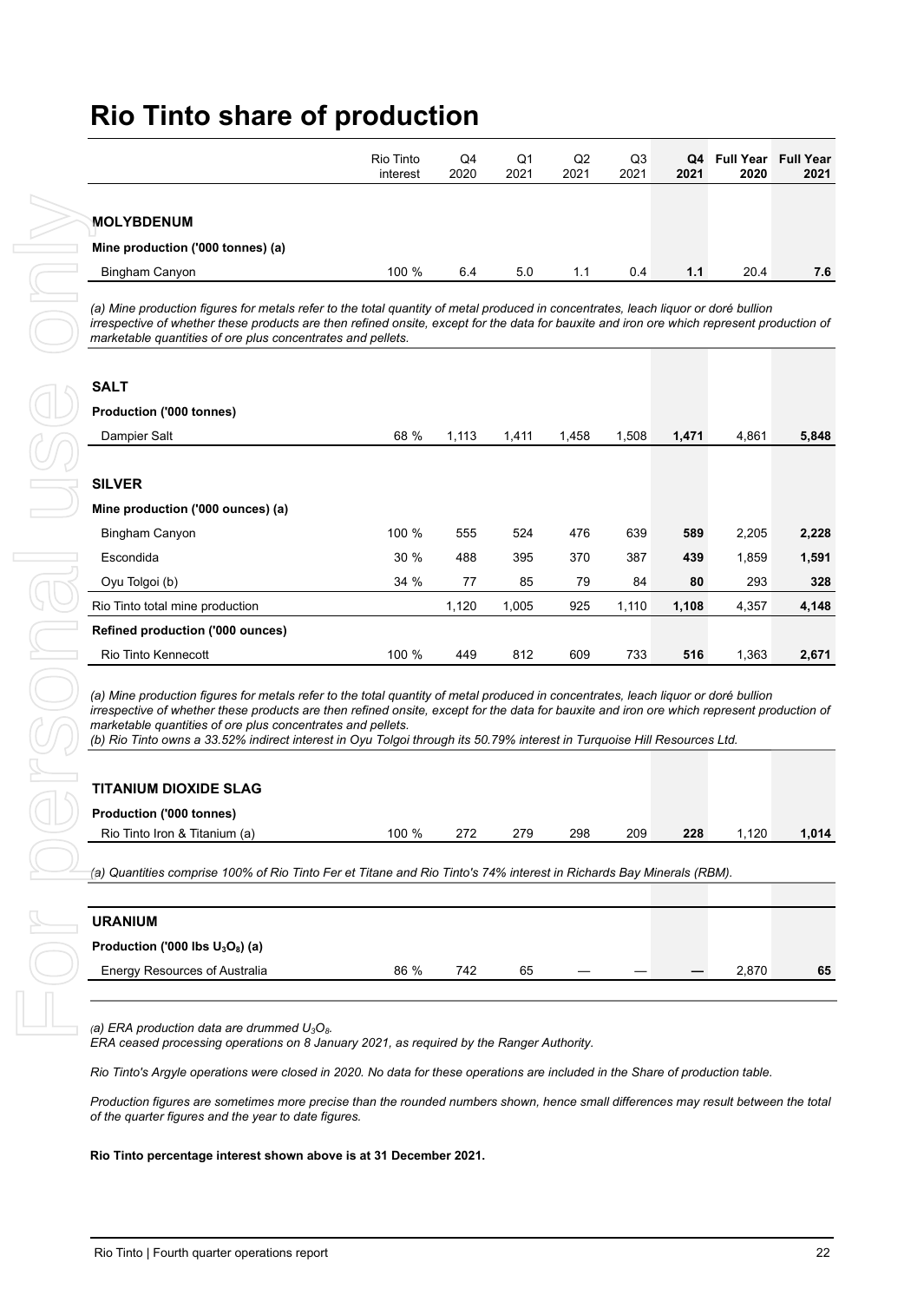| <b>ALUMINA</b><br>Smelter Grade Alumina - Aluminium Group<br>Alumina production ('000 tonnes)<br>Australia<br>922<br>Queensland Alumina Refinery - Queensland<br>80 %<br>968<br>929<br>945<br>909<br>3,701<br>Yarwun refinery - Queensland<br>100 %<br>823<br>822<br>782<br>770<br>719<br>3,175<br>Brazil<br>São Luis (Alumar) refinery<br>10 %<br>990<br>953<br>968<br>748<br>993<br>3,848<br>Canada<br>Jonquière (Vaudreuil) refinery - Quebec (a)<br>100 %<br>364<br>352<br>349<br>325<br>338<br>1,424<br>(a) Jonquière's (Vaudreuil's) production shows smelter grade alumina only and excludes hydrate produced and used for specialty<br>alumina.<br><b>Speciality Alumina - Aluminium Group</b><br>Speciality alumina production ('000 tonnes)<br>Canada<br>22<br>28<br>29<br>Jonquière (Vaudreuil) plant - Quebec<br>100 %<br>24<br>28<br>94<br>Rio Tinto percentage interest shown above is at 31 December 2021. The data represents production and sales on a 100% basis<br>unless otherwise stated. |  | 2021 | 2021 | Q3<br>2021 | 2021 | 2020 |
|----------------------------------------------------------------------------------------------------------------------------------------------------------------------------------------------------------------------------------------------------------------------------------------------------------------------------------------------------------------------------------------------------------------------------------------------------------------------------------------------------------------------------------------------------------------------------------------------------------------------------------------------------------------------------------------------------------------------------------------------------------------------------------------------------------------------------------------------------------------------------------------------------------------------------------------------------------------------------------------------------------------|--|------|------|------------|------|------|
|                                                                                                                                                                                                                                                                                                                                                                                                                                                                                                                                                                                                                                                                                                                                                                                                                                                                                                                                                                                                                |  |      |      |            |      |      |
|                                                                                                                                                                                                                                                                                                                                                                                                                                                                                                                                                                                                                                                                                                                                                                                                                                                                                                                                                                                                                |  |      |      |            |      |      |
|                                                                                                                                                                                                                                                                                                                                                                                                                                                                                                                                                                                                                                                                                                                                                                                                                                                                                                                                                                                                                |  |      |      |            |      |      |
|                                                                                                                                                                                                                                                                                                                                                                                                                                                                                                                                                                                                                                                                                                                                                                                                                                                                                                                                                                                                                |  |      |      |            |      |      |
|                                                                                                                                                                                                                                                                                                                                                                                                                                                                                                                                                                                                                                                                                                                                                                                                                                                                                                                                                                                                                |  |      |      |            |      |      |
|                                                                                                                                                                                                                                                                                                                                                                                                                                                                                                                                                                                                                                                                                                                                                                                                                                                                                                                                                                                                                |  |      |      |            |      |      |
|                                                                                                                                                                                                                                                                                                                                                                                                                                                                                                                                                                                                                                                                                                                                                                                                                                                                                                                                                                                                                |  |      |      |            |      |      |
|                                                                                                                                                                                                                                                                                                                                                                                                                                                                                                                                                                                                                                                                                                                                                                                                                                                                                                                                                                                                                |  |      |      |            |      |      |
|                                                                                                                                                                                                                                                                                                                                                                                                                                                                                                                                                                                                                                                                                                                                                                                                                                                                                                                                                                                                                |  |      |      |            |      |      |
|                                                                                                                                                                                                                                                                                                                                                                                                                                                                                                                                                                                                                                                                                                                                                                                                                                                                                                                                                                                                                |  |      |      |            |      |      |
|                                                                                                                                                                                                                                                                                                                                                                                                                                                                                                                                                                                                                                                                                                                                                                                                                                                                                                                                                                                                                |  |      |      |            |      |      |
|                                                                                                                                                                                                                                                                                                                                                                                                                                                                                                                                                                                                                                                                                                                                                                                                                                                                                                                                                                                                                |  |      |      |            |      |      |
|                                                                                                                                                                                                                                                                                                                                                                                                                                                                                                                                                                                                                                                                                                                                                                                                                                                                                                                                                                                                                |  |      |      |            |      |      |
|                                                                                                                                                                                                                                                                                                                                                                                                                                                                                                                                                                                                                                                                                                                                                                                                                                                                                                                                                                                                                |  |      |      |            |      |      |
|                                                                                                                                                                                                                                                                                                                                                                                                                                                                                                                                                                                                                                                                                                                                                                                                                                                                                                                                                                                                                |  |      |      |            |      |      |
|                                                                                                                                                                                                                                                                                                                                                                                                                                                                                                                                                                                                                                                                                                                                                                                                                                                                                                                                                                                                                |  |      |      |            |      |      |
|                                                                                                                                                                                                                                                                                                                                                                                                                                                                                                                                                                                                                                                                                                                                                                                                                                                                                                                                                                                                                |  |      |      |            |      |      |
|                                                                                                                                                                                                                                                                                                                                                                                                                                                                                                                                                                                                                                                                                                                                                                                                                                                                                                                                                                                                                |  |      |      |            |      |      |
|                                                                                                                                                                                                                                                                                                                                                                                                                                                                                                                                                                                                                                                                                                                                                                                                                                                                                                                                                                                                                |  |      |      |            |      |      |
|                                                                                                                                                                                                                                                                                                                                                                                                                                                                                                                                                                                                                                                                                                                                                                                                                                                                                                                                                                                                                |  |      |      |            |      |      |
|                                                                                                                                                                                                                                                                                                                                                                                                                                                                                                                                                                                                                                                                                                                                                                                                                                                                                                                                                                                                                |  |      |      |            |      |      |
|                                                                                                                                                                                                                                                                                                                                                                                                                                                                                                                                                                                                                                                                                                                                                                                                                                                                                                                                                                                                                |  |      |      |            |      |      |
|                                                                                                                                                                                                                                                                                                                                                                                                                                                                                                                                                                                                                                                                                                                                                                                                                                                                                                                                                                                                                |  |      |      |            |      |      |
|                                                                                                                                                                                                                                                                                                                                                                                                                                                                                                                                                                                                                                                                                                                                                                                                                                                                                                                                                                                                                |  |      |      |            |      |      |
|                                                                                                                                                                                                                                                                                                                                                                                                                                                                                                                                                                                                                                                                                                                                                                                                                                                                                                                                                                                                                |  |      |      |            |      |      |
|                                                                                                                                                                                                                                                                                                                                                                                                                                                                                                                                                                                                                                                                                                                                                                                                                                                                                                                                                                                                                |  |      |      |            |      |      |
|                                                                                                                                                                                                                                                                                                                                                                                                                                                                                                                                                                                                                                                                                                                                                                                                                                                                                                                                                                                                                |  |      |      |            |      |      |
|                                                                                                                                                                                                                                                                                                                                                                                                                                                                                                                                                                                                                                                                                                                                                                                                                                                                                                                                                                                                                |  |      |      |            |      |      |
|                                                                                                                                                                                                                                                                                                                                                                                                                                                                                                                                                                                                                                                                                                                                                                                                                                                                                                                                                                                                                |  |      |      |            |      |      |
|                                                                                                                                                                                                                                                                                                                                                                                                                                                                                                                                                                                                                                                                                                                                                                                                                                                                                                                                                                                                                |  |      |      |            |      |      |
|                                                                                                                                                                                                                                                                                                                                                                                                                                                                                                                                                                                                                                                                                                                                                                                                                                                                                                                                                                                                                |  |      |      |            |      |      |
|                                                                                                                                                                                                                                                                                                                                                                                                                                                                                                                                                                                                                                                                                                                                                                                                                                                                                                                                                                                                                |  |      |      |            |      |      |
|                                                                                                                                                                                                                                                                                                                                                                                                                                                                                                                                                                                                                                                                                                                                                                                                                                                                                                                                                                                                                |  |      |      |            |      |      |
|                                                                                                                                                                                                                                                                                                                                                                                                                                                                                                                                                                                                                                                                                                                                                                                                                                                                                                                                                                                                                |  |      |      |            |      |      |
|                                                                                                                                                                                                                                                                                                                                                                                                                                                                                                                                                                                                                                                                                                                                                                                                                                                                                                                                                                                                                |  |      |      |            |      |      |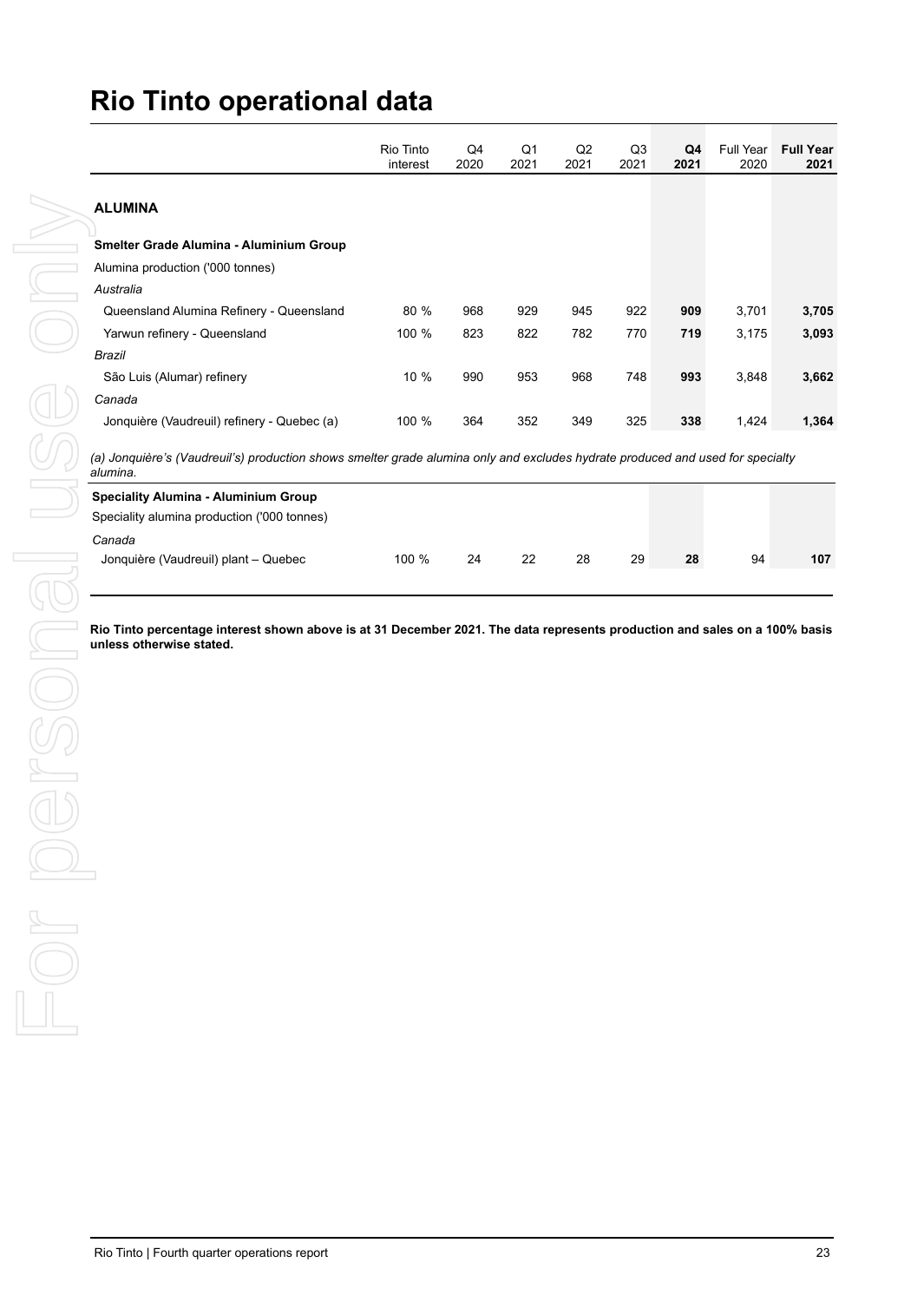| ALUMINIUM<br><b>Primary Aluminium</b><br>Primary aluminium production ('000 tonnes)<br>Australia<br>Bell Bay smelter - Tasmania<br>100 %<br>48<br>47<br>192<br>46<br>48<br>48<br>59 %<br>Boyne Island smelter - Queensland<br>129<br>127<br>126<br>510<br>124<br>125<br>52 %<br>149<br>145<br>146<br>150<br>150<br>592<br>Tomago smelter - New South Wales<br>Canada<br>Alma smelter - Quebec<br>100 %<br>117<br>117<br>119<br>473<br>119<br>119<br>Alouette (Sept-Îles) smelter - Quebec<br>40 %<br>158<br>155<br>157<br>159<br>157<br>623<br>Arvida smelter - Quebec<br>100 %<br>41<br>40<br>42<br>42<br>43<br>169<br>Arvida AP60 smelter - Quebec<br>100 %<br>15<br>15<br>15<br>15<br>15<br>60<br>25 %<br>Bécancour smelter - Quebec<br>112<br>117<br>119<br>393<br>115<br>115<br>Grande-Baie smelter - Quebec<br>100 %<br>57<br>56<br>57<br>58<br>58<br>225<br>100 %<br>91<br>95<br>97<br>329<br>Kitimat smelter - British Columbia<br>46<br>25<br>100 %<br>Laterrière smelter - Quebec<br>63<br>62<br>63<br>63<br>64<br>250<br>Iceland<br>51<br>52<br>ISAL (Reykjavik) smelter<br>100 %<br>48<br>49<br>52<br>183<br>New Zealand<br>79 %<br>Tiwai Point smelter<br>84<br>82<br>82<br>84<br>85<br>333<br>Oman<br>20 %<br>397<br>Sohar smelter<br>100<br>98<br>99<br>100<br>100<br>Rio Tinto percentage interest shown above is at 31 December 2021. The data represents production and sales on a 100% basis<br>unless otherwise stated. |  | Rio Tinto<br>interest | Q4<br>2020 | Q <sub>1</sub><br>2021 | $\mathsf{Q2}$<br>2021 | Q3<br>2021 | 2021 | Q4 Full Year Full Year<br>2020 |
|---------------------------------------------------------------------------------------------------------------------------------------------------------------------------------------------------------------------------------------------------------------------------------------------------------------------------------------------------------------------------------------------------------------------------------------------------------------------------------------------------------------------------------------------------------------------------------------------------------------------------------------------------------------------------------------------------------------------------------------------------------------------------------------------------------------------------------------------------------------------------------------------------------------------------------------------------------------------------------------------------------------------------------------------------------------------------------------------------------------------------------------------------------------------------------------------------------------------------------------------------------------------------------------------------------------------------------------------------------------------------------------------------------------------------------------------|--|-----------------------|------------|------------------------|-----------------------|------------|------|--------------------------------|
|                                                                                                                                                                                                                                                                                                                                                                                                                                                                                                                                                                                                                                                                                                                                                                                                                                                                                                                                                                                                                                                                                                                                                                                                                                                                                                                                                                                                                                             |  |                       |            |                        |                       |            |      |                                |
|                                                                                                                                                                                                                                                                                                                                                                                                                                                                                                                                                                                                                                                                                                                                                                                                                                                                                                                                                                                                                                                                                                                                                                                                                                                                                                                                                                                                                                             |  |                       |            |                        |                       |            |      |                                |
|                                                                                                                                                                                                                                                                                                                                                                                                                                                                                                                                                                                                                                                                                                                                                                                                                                                                                                                                                                                                                                                                                                                                                                                                                                                                                                                                                                                                                                             |  |                       |            |                        |                       |            |      |                                |
|                                                                                                                                                                                                                                                                                                                                                                                                                                                                                                                                                                                                                                                                                                                                                                                                                                                                                                                                                                                                                                                                                                                                                                                                                                                                                                                                                                                                                                             |  |                       |            |                        |                       |            |      |                                |
|                                                                                                                                                                                                                                                                                                                                                                                                                                                                                                                                                                                                                                                                                                                                                                                                                                                                                                                                                                                                                                                                                                                                                                                                                                                                                                                                                                                                                                             |  |                       |            |                        |                       |            |      |                                |
|                                                                                                                                                                                                                                                                                                                                                                                                                                                                                                                                                                                                                                                                                                                                                                                                                                                                                                                                                                                                                                                                                                                                                                                                                                                                                                                                                                                                                                             |  |                       |            |                        |                       |            |      |                                |
|                                                                                                                                                                                                                                                                                                                                                                                                                                                                                                                                                                                                                                                                                                                                                                                                                                                                                                                                                                                                                                                                                                                                                                                                                                                                                                                                                                                                                                             |  |                       |            |                        |                       |            |      |                                |
|                                                                                                                                                                                                                                                                                                                                                                                                                                                                                                                                                                                                                                                                                                                                                                                                                                                                                                                                                                                                                                                                                                                                                                                                                                                                                                                                                                                                                                             |  |                       |            |                        |                       |            |      |                                |
|                                                                                                                                                                                                                                                                                                                                                                                                                                                                                                                                                                                                                                                                                                                                                                                                                                                                                                                                                                                                                                                                                                                                                                                                                                                                                                                                                                                                                                             |  |                       |            |                        |                       |            |      |                                |
|                                                                                                                                                                                                                                                                                                                                                                                                                                                                                                                                                                                                                                                                                                                                                                                                                                                                                                                                                                                                                                                                                                                                                                                                                                                                                                                                                                                                                                             |  |                       |            |                        |                       |            |      |                                |
|                                                                                                                                                                                                                                                                                                                                                                                                                                                                                                                                                                                                                                                                                                                                                                                                                                                                                                                                                                                                                                                                                                                                                                                                                                                                                                                                                                                                                                             |  |                       |            |                        |                       |            |      |                                |
|                                                                                                                                                                                                                                                                                                                                                                                                                                                                                                                                                                                                                                                                                                                                                                                                                                                                                                                                                                                                                                                                                                                                                                                                                                                                                                                                                                                                                                             |  |                       |            |                        |                       |            |      |                                |
|                                                                                                                                                                                                                                                                                                                                                                                                                                                                                                                                                                                                                                                                                                                                                                                                                                                                                                                                                                                                                                                                                                                                                                                                                                                                                                                                                                                                                                             |  |                       |            |                        |                       |            |      |                                |
|                                                                                                                                                                                                                                                                                                                                                                                                                                                                                                                                                                                                                                                                                                                                                                                                                                                                                                                                                                                                                                                                                                                                                                                                                                                                                                                                                                                                                                             |  |                       |            |                        |                       |            |      |                                |
|                                                                                                                                                                                                                                                                                                                                                                                                                                                                                                                                                                                                                                                                                                                                                                                                                                                                                                                                                                                                                                                                                                                                                                                                                                                                                                                                                                                                                                             |  |                       |            |                        |                       |            |      |                                |
|                                                                                                                                                                                                                                                                                                                                                                                                                                                                                                                                                                                                                                                                                                                                                                                                                                                                                                                                                                                                                                                                                                                                                                                                                                                                                                                                                                                                                                             |  |                       |            |                        |                       |            |      |                                |
|                                                                                                                                                                                                                                                                                                                                                                                                                                                                                                                                                                                                                                                                                                                                                                                                                                                                                                                                                                                                                                                                                                                                                                                                                                                                                                                                                                                                                                             |  |                       |            |                        |                       |            |      |                                |
|                                                                                                                                                                                                                                                                                                                                                                                                                                                                                                                                                                                                                                                                                                                                                                                                                                                                                                                                                                                                                                                                                                                                                                                                                                                                                                                                                                                                                                             |  |                       |            |                        |                       |            |      |                                |
|                                                                                                                                                                                                                                                                                                                                                                                                                                                                                                                                                                                                                                                                                                                                                                                                                                                                                                                                                                                                                                                                                                                                                                                                                                                                                                                                                                                                                                             |  |                       |            |                        |                       |            |      |                                |
|                                                                                                                                                                                                                                                                                                                                                                                                                                                                                                                                                                                                                                                                                                                                                                                                                                                                                                                                                                                                                                                                                                                                                                                                                                                                                                                                                                                                                                             |  |                       |            |                        |                       |            |      |                                |
|                                                                                                                                                                                                                                                                                                                                                                                                                                                                                                                                                                                                                                                                                                                                                                                                                                                                                                                                                                                                                                                                                                                                                                                                                                                                                                                                                                                                                                             |  |                       |            |                        |                       |            |      |                                |
|                                                                                                                                                                                                                                                                                                                                                                                                                                                                                                                                                                                                                                                                                                                                                                                                                                                                                                                                                                                                                                                                                                                                                                                                                                                                                                                                                                                                                                             |  |                       |            |                        |                       |            |      |                                |
|                                                                                                                                                                                                                                                                                                                                                                                                                                                                                                                                                                                                                                                                                                                                                                                                                                                                                                                                                                                                                                                                                                                                                                                                                                                                                                                                                                                                                                             |  |                       |            |                        |                       |            |      |                                |
|                                                                                                                                                                                                                                                                                                                                                                                                                                                                                                                                                                                                                                                                                                                                                                                                                                                                                                                                                                                                                                                                                                                                                                                                                                                                                                                                                                                                                                             |  |                       |            |                        |                       |            |      |                                |
|                                                                                                                                                                                                                                                                                                                                                                                                                                                                                                                                                                                                                                                                                                                                                                                                                                                                                                                                                                                                                                                                                                                                                                                                                                                                                                                                                                                                                                             |  |                       |            |                        |                       |            |      |                                |
|                                                                                                                                                                                                                                                                                                                                                                                                                                                                                                                                                                                                                                                                                                                                                                                                                                                                                                                                                                                                                                                                                                                                                                                                                                                                                                                                                                                                                                             |  |                       |            |                        |                       |            |      |                                |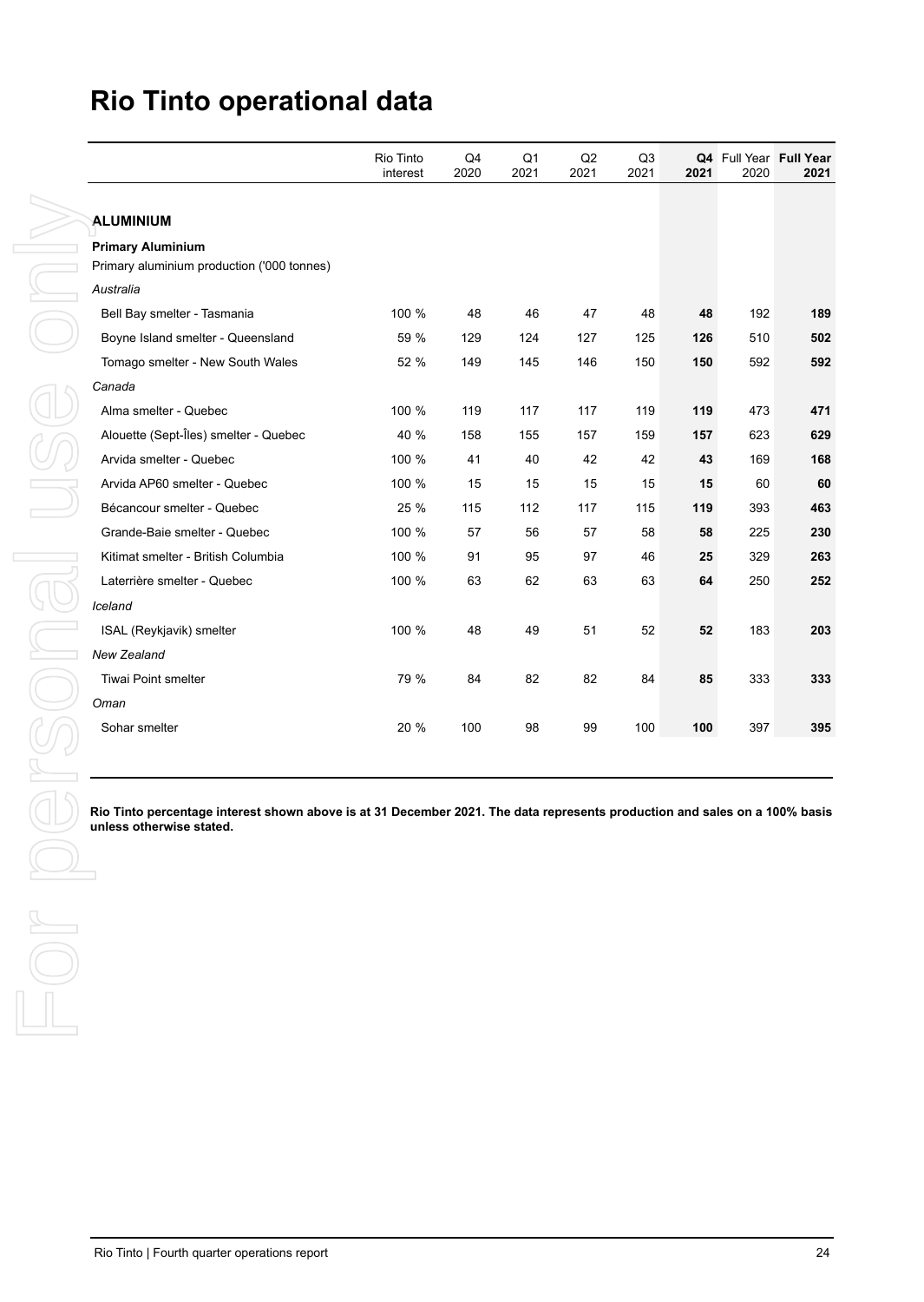| Rio Tinto<br>interest                                                                                                                                                                                                                                                                                                                                                                                                                                                                                                                                                                                                                                                                                                                                          | Q4<br>2020                                                                                                                                            | Q1<br>2021                   | Q2<br>2021                   | Q3<br>2021                   | Q4<br>2021                                                                                                                                                                                                                                               | Full Year Full Year<br>2020           | 2021                  |
|----------------------------------------------------------------------------------------------------------------------------------------------------------------------------------------------------------------------------------------------------------------------------------------------------------------------------------------------------------------------------------------------------------------------------------------------------------------------------------------------------------------------------------------------------------------------------------------------------------------------------------------------------------------------------------------------------------------------------------------------------------------|-------------------------------------------------------------------------------------------------------------------------------------------------------|------------------------------|------------------------------|------------------------------|----------------------------------------------------------------------------------------------------------------------------------------------------------------------------------------------------------------------------------------------------------|---------------------------------------|-----------------------|
|                                                                                                                                                                                                                                                                                                                                                                                                                                                                                                                                                                                                                                                                                                                                                                |                                                                                                                                                       |                              |                              |                              |                                                                                                                                                                                                                                                          |                                       |                       |
|                                                                                                                                                                                                                                                                                                                                                                                                                                                                                                                                                                                                                                                                                                                                                                |                                                                                                                                                       |                              |                              |                              |                                                                                                                                                                                                                                                          |                                       |                       |
|                                                                                                                                                                                                                                                                                                                                                                                                                                                                                                                                                                                                                                                                                                                                                                |                                                                                                                                                       |                              |                              |                              |                                                                                                                                                                                                                                                          |                                       |                       |
| 100 %                                                                                                                                                                                                                                                                                                                                                                                                                                                                                                                                                                                                                                                                                                                                                          | 3,090                                                                                                                                                 | 2,879                        | 3,030                        | 3,067                        | 2,787                                                                                                                                                                                                                                                    | 12,299                                | 11,763                |
| 100 %                                                                                                                                                                                                                                                                                                                                                                                                                                                                                                                                                                                                                                                                                                                                                          | 7,929                                                                                                                                                 | 8,545                        | 8,550                        | 8,805                        | 8,188                                                                                                                                                                                                                                                    | 35,009                                | 34,088                |
|                                                                                                                                                                                                                                                                                                                                                                                                                                                                                                                                                                                                                                                                                                                                                                |                                                                                                                                                       |                              |                              |                              |                                                                                                                                                                                                                                                          |                                       |                       |
|                                                                                                                                                                                                                                                                                                                                                                                                                                                                                                                                                                                                                                                                                                                                                                |                                                                                                                                                       |                              |                              |                              |                                                                                                                                                                                                                                                          |                                       | 11,383                |
| 23 %                                                                                                                                                                                                                                                                                                                                                                                                                                                                                                                                                                                                                                                                                                                                                           | 4,193                                                                                                                                                 | 4,194                        | 3,899                        | 3,919                        | 3,786                                                                                                                                                                                                                                                    | 16,506                                | 15,797                |
|                                                                                                                                                                                                                                                                                                                                                                                                                                                                                                                                                                                                                                                                                                                                                                |                                                                                                                                                       |                              |                              |                              |                                                                                                                                                                                                                                                          |                                       |                       |
|                                                                                                                                                                                                                                                                                                                                                                                                                                                                                                                                                                                                                                                                                                                                                                | 12,993                                                                                                                                                | 13,444                       |                              |                              | 13,031                                                                                                                                                                                                                                                   | 55,345                                | 54,278                |
|                                                                                                                                                                                                                                                                                                                                                                                                                                                                                                                                                                                                                                                                                                                                                                | 9,104                                                                                                                                                 | 9,024                        | 9,493                        |                              | 8,988                                                                                                                                                                                                                                                    | 39,357                                | 37,596                |
|                                                                                                                                                                                                                                                                                                                                                                                                                                                                                                                                                                                                                                                                                                                                                                |                                                                                                                                                       |                              |                              |                              |                                                                                                                                                                                                                                                          |                                       |                       |
| Rio Tinto                                                                                                                                                                                                                                                                                                                                                                                                                                                                                                                                                                                                                                                                                                                                                      | Q4                                                                                                                                                    | Q <sub>1</sub>               | Q2                           | Q <sub>3</sub>               | Q4                                                                                                                                                                                                                                                       | Full Year                             | <b>Full Year</b>      |
|                                                                                                                                                                                                                                                                                                                                                                                                                                                                                                                                                                                                                                                                                                                                                                |                                                                                                                                                       |                              |                              |                              |                                                                                                                                                                                                                                                          |                                       |                       |
|                                                                                                                                                                                                                                                                                                                                                                                                                                                                                                                                                                                                                                                                                                                                                                |                                                                                                                                                       |                              |                              |                              |                                                                                                                                                                                                                                                          |                                       |                       |
|                                                                                                                                                                                                                                                                                                                                                                                                                                                                                                                                                                                                                                                                                                                                                                |                                                                                                                                                       |                              |                              |                              |                                                                                                                                                                                                                                                          |                                       |                       |
|                                                                                                                                                                                                                                                                                                                                                                                                                                                                                                                                                                                                                                                                                                                                                                |                                                                                                                                                       |                              |                              |                              |                                                                                                                                                                                                                                                          |                                       |                       |
|                                                                                                                                                                                                                                                                                                                                                                                                                                                                                                                                                                                                                                                                                                                                                                |                                                                                                                                                       |                              |                              |                              |                                                                                                                                                                                                                                                          |                                       |                       |
|                                                                                                                                                                                                                                                                                                                                                                                                                                                                                                                                                                                                                                                                                                                                                                |                                                                                                                                                       |                              |                              |                              |                                                                                                                                                                                                                                                          |                                       |                       |
| Rio Tinto                                                                                                                                                                                                                                                                                                                                                                                                                                                                                                                                                                                                                                                                                                                                                      | Q4                                                                                                                                                    | Q1                           | Q2                           | Q <sub>3</sub>               | Q4                                                                                                                                                                                                                                                       | Full Year                             | <b>Full Year</b>      |
| interest                                                                                                                                                                                                                                                                                                                                                                                                                                                                                                                                                                                                                                                                                                                                                       |                                                                                                                                                       |                              |                              |                              | 2021                                                                                                                                                                                                                                                     | 2020                                  |                       |
|                                                                                                                                                                                                                                                                                                                                                                                                                                                                                                                                                                                                                                                                                                                                                                |                                                                                                                                                       |                              |                              |                              |                                                                                                                                                                                                                                                          |                                       |                       |
| 30 %                                                                                                                                                                                                                                                                                                                                                                                                                                                                                                                                                                                                                                                                                                                                                           |                                                                                                                                                       |                              |                              |                              |                                                                                                                                                                                                                                                          |                                       |                       |
|                                                                                                                                                                                                                                                                                                                                                                                                                                                                                                                                                                                                                                                                                                                                                                |                                                                                                                                                       |                              |                              |                              |                                                                                                                                                                                                                                                          |                                       |                       |
|                                                                                                                                                                                                                                                                                                                                                                                                                                                                                                                                                                                                                                                                                                                                                                | 36,303                                                                                                                                                | 32,654                       | 31,903                       | 33,528                       | 35,787                                                                                                                                                                                                                                                   | 139,230                               | 133,872               |
|                                                                                                                                                                                                                                                                                                                                                                                                                                                                                                                                                                                                                                                                                                                                                                | 0.83                                                                                                                                                  | 0.78                         | 0.78                         | 0.73                         | 0.71                                                                                                                                                                                                                                                     | 0.83                                  |                       |
|                                                                                                                                                                                                                                                                                                                                                                                                                                                                                                                                                                                                                                                                                                                                                                |                                                                                                                                                       |                              |                              |                              |                                                                                                                                                                                                                                                          |                                       |                       |
|                                                                                                                                                                                                                                                                                                                                                                                                                                                                                                                                                                                                                                                                                                                                                                | 246.1                                                                                                                                                 | 207.8                        | 202.8                        | 201.2                        | 203.6                                                                                                                                                                                                                                                    | 956.8                                 | 815.5                 |
|                                                                                                                                                                                                                                                                                                                                                                                                                                                                                                                                                                                                                                                                                                                                                                | 47.8                                                                                                                                                  | 38.0                         | 38.9                         | 42.0                         | 42.9                                                                                                                                                                                                                                                     | 169.5                                 | 161.7                 |
|                                                                                                                                                                                                                                                                                                                                                                                                                                                                                                                                                                                                                                                                                                                                                                | 1,627                                                                                                                                                 | 1,318                        | 1,234                        | 1,291                        | 1,462                                                                                                                                                                                                                                                    | 6,196                                 | 5,305                 |
|                                                                                                                                                                                                                                                                                                                                                                                                                                                                                                                                                                                                                                                                                                                                                                | 36.5                                                                                                                                                  | 32.5                         | 28.7                         | 26.7                         | 28.4                                                                                                                                                                                                                                                     | 169.1                                 | 116.3                 |
|                                                                                                                                                                                                                                                                                                                                                                                                                                                                                                                                                                                                                                                                                                                                                                |                                                                                                                                                       |                              |                              |                              |                                                                                                                                                                                                                                                          |                                       |                       |
|                                                                                                                                                                                                                                                                                                                                                                                                                                                                                                                                                                                                                                                                                                                                                                | 50.8                                                                                                                                                  | 46.6                         | 51.1                         | 49.0                         | 48.4                                                                                                                                                                                                                                                     | 233.9                                 | 195.3                 |
|                                                                                                                                                                                                                                                                                                                                                                                                                                                                                                                                                                                                                                                                                                                                                                |                                                                                                                                                       |                              |                              |                              |                                                                                                                                                                                                                                                          |                                       |                       |
| <b>BAUXITE</b><br>Bauxite production ('000 tonnes)<br>Gove mine - Northern Territory<br>Weipa mine - Queensland<br>Porto Trombetas (MRN) mine<br>Sangaredi mine (a)<br>Rio Tinto share of bauxite shipments<br>Share of total bauxite shipments ('000 tonnes)<br><b>BORATES</b><br><b>Rio Tinto Borates - borates</b><br>Borates ('000 tonnes) (a)<br>(a) Production is expressed as $B_2O_3$ content.<br><b>COPPER &amp; GOLD</b><br>Escondida<br>Sulphide ore to concentrator ('000 tonnes)<br>Average copper grade (%)<br>Mill production (metals in concentrates):<br>Contained copper ('000 tonnes)<br>Contained gold ('000 ounces)<br>Contained silver ('000 ounces)<br>Refined production from leach plants:<br>Copper cathode production ('000 tonnes) | 12 %<br>Share of third party bauxite shipments ('000 tonnes)<br>interest<br>100 %<br>Recoverable copper in ore stacked for leaching ('000 tonnes) (a) | 3,268<br>2020<br>100<br>2020 | 2,117<br>2021<br>122<br>2021 | 3,033<br>2021<br>126<br>2021 | 2,764<br>10,091<br>(a) Rio Tinto has a 22.95% shareholding in the Sangaredi mine but benefits from 45.0% of production.<br>2021<br>123<br>2021<br>(a) The calculation of copper in material mined for leaching is based on ore stacked at the leach pad. | 3,469<br>13,602 14,201<br>2021<br>117 | 11,629<br>2020<br>480 |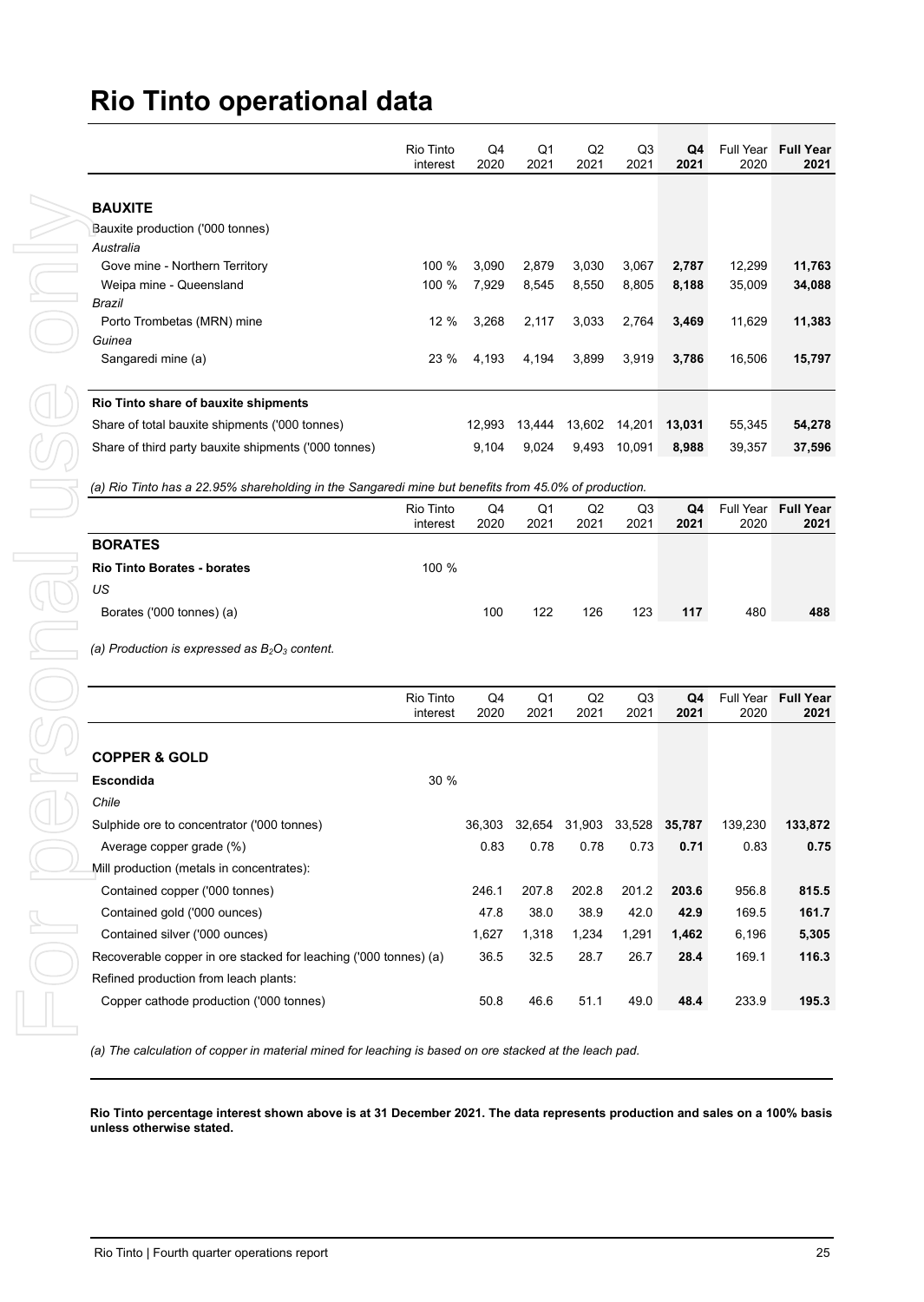| <b>COPPER &amp; GOLD (continued)</b><br><b>Rio Tinto Kennecott</b><br>100 %<br><b>Bingham Canyon mine</b><br>Utah, US<br>Ore treated ('000 tonnes)<br>11,418 10,054<br>7,918<br>9,995<br>9,809<br>Average ore grade:<br>Copper (%)<br>0.34<br>0.38<br>0.48<br>0.47<br>0.55<br>0.22<br>Gold (g/t)<br>0.21<br>0.21<br>0.22<br>0.21<br>Silver (g/t)<br>2.07<br>2.30<br>2.64<br>2.80<br>2.55<br>0.068<br>Molybdenum (%)<br>0.058<br>0.021<br>0.017<br>0.020<br>Copper concentrates produced ('000 tonnes)<br>138<br>140<br>141<br>180<br>187<br>24.2<br>23.7<br>Average concentrate grade (% Cu)<br>23.9<br>23.7<br>26.3<br>Production of metals in copper concentrates:<br>33.8<br>33.2<br>Copper ('000 tonnes) (a)<br>33.7<br>42.8<br>49.7<br>Gold ('000 ounces)<br>45.3<br>36.2<br>30.5<br>38.1<br>34.7<br>Silver ('000 ounces)<br>555<br>524<br>476<br>639<br>589<br>2.2<br>Molybdenum concentrates produced ('000 tonnes):<br>12.2<br>9.4<br>1.0<br>2.2<br>5.0<br>1.1<br>Molybdenum in concentrates ('000 tonnes)<br>6.4<br>0.4<br>1.1<br>100 %<br>Kennecott smelter & refinery<br>240<br>Copper concentrates smelted ('000 tonnes)<br>234<br>103<br>165<br>157<br>Copper anodes produced ('000 tonnes) (b)<br>44.8<br>50.5<br>23.5<br>35.7<br>32.9<br>Production of refined metal:<br>Copper ('000 tonnes) (c)<br>40.9<br>45.2<br>36.9<br>35.7<br>25.5<br>Gold ('000 ounces) (d)<br>38.9<br>56.8<br>43.6<br>44.5<br>31.5<br>Silver ('000 ounces) (d)<br>812<br>449<br>609<br>733<br>516 | (a) Includes a small amount of copper in precipitates.<br>(b) New metal excluding recycled material.<br>(c) We continue to process third party concentrate to optimise smelter utilisation, including 38.1 thousand tonnes of cathode produced<br>from purchased concentrate in year-to-date 2021. Purchased and tolled copper concentrates are excluded from reported production<br>figures and production guidance. Sales of cathodes produced from purchased concentrate are included in reported revenues.<br>(d) Includes gold and silver in intermediate products.<br>Rio Tinto percentage interest shown above is at 31 December 2021. The data represents production and sales on a 100% basis<br>unless otherwise stated. |
|-------------------------------------------------------------------------------------------------------------------------------------------------------------------------------------------------------------------------------------------------------------------------------------------------------------------------------------------------------------------------------------------------------------------------------------------------------------------------------------------------------------------------------------------------------------------------------------------------------------------------------------------------------------------------------------------------------------------------------------------------------------------------------------------------------------------------------------------------------------------------------------------------------------------------------------------------------------------------------------------------------------------------------------------------------------------------------------------------------------------------------------------------------------------------------------------------------------------------------------------------------------------------------------------------------------------------------------------------------------------------------------------------------------------------------------------------------------------------------------------|------------------------------------------------------------------------------------------------------------------------------------------------------------------------------------------------------------------------------------------------------------------------------------------------------------------------------------------------------------------------------------------------------------------------------------------------------------------------------------------------------------------------------------------------------------------------------------------------------------------------------------------------------------------------------------------------------------------------------------|
| 44,676<br>0.36<br>0.22<br>2.08<br>0.059<br>561<br>24.8<br>140.0<br>171.2<br>2,205<br>40.7<br>20.4<br>448<br>86.9<br>84.8<br>117.5<br>1,363                                                                                                                                                                                                                                                                                                                                                                                                                                                                                                                                                                                                                                                                                                                                                                                                                                                                                                                                                                                                                                                                                                                                                                                                                                                                                                                                                |                                                                                                                                                                                                                                                                                                                                                                                                                                                                                                                                                                                                                                                                                                                                    |
|                                                                                                                                                                                                                                                                                                                                                                                                                                                                                                                                                                                                                                                                                                                                                                                                                                                                                                                                                                                                                                                                                                                                                                                                                                                                                                                                                                                                                                                                                           |                                                                                                                                                                                                                                                                                                                                                                                                                                                                                                                                                                                                                                                                                                                                    |
|                                                                                                                                                                                                                                                                                                                                                                                                                                                                                                                                                                                                                                                                                                                                                                                                                                                                                                                                                                                                                                                                                                                                                                                                                                                                                                                                                                                                                                                                                           |                                                                                                                                                                                                                                                                                                                                                                                                                                                                                                                                                                                                                                                                                                                                    |
|                                                                                                                                                                                                                                                                                                                                                                                                                                                                                                                                                                                                                                                                                                                                                                                                                                                                                                                                                                                                                                                                                                                                                                                                                                                                                                                                                                                                                                                                                           |                                                                                                                                                                                                                                                                                                                                                                                                                                                                                                                                                                                                                                                                                                                                    |
|                                                                                                                                                                                                                                                                                                                                                                                                                                                                                                                                                                                                                                                                                                                                                                                                                                                                                                                                                                                                                                                                                                                                                                                                                                                                                                                                                                                                                                                                                           |                                                                                                                                                                                                                                                                                                                                                                                                                                                                                                                                                                                                                                                                                                                                    |
|                                                                                                                                                                                                                                                                                                                                                                                                                                                                                                                                                                                                                                                                                                                                                                                                                                                                                                                                                                                                                                                                                                                                                                                                                                                                                                                                                                                                                                                                                           |                                                                                                                                                                                                                                                                                                                                                                                                                                                                                                                                                                                                                                                                                                                                    |
|                                                                                                                                                                                                                                                                                                                                                                                                                                                                                                                                                                                                                                                                                                                                                                                                                                                                                                                                                                                                                                                                                                                                                                                                                                                                                                                                                                                                                                                                                           |                                                                                                                                                                                                                                                                                                                                                                                                                                                                                                                                                                                                                                                                                                                                    |
|                                                                                                                                                                                                                                                                                                                                                                                                                                                                                                                                                                                                                                                                                                                                                                                                                                                                                                                                                                                                                                                                                                                                                                                                                                                                                                                                                                                                                                                                                           |                                                                                                                                                                                                                                                                                                                                                                                                                                                                                                                                                                                                                                                                                                                                    |
|                                                                                                                                                                                                                                                                                                                                                                                                                                                                                                                                                                                                                                                                                                                                                                                                                                                                                                                                                                                                                                                                                                                                                                                                                                                                                                                                                                                                                                                                                           |                                                                                                                                                                                                                                                                                                                                                                                                                                                                                                                                                                                                                                                                                                                                    |
|                                                                                                                                                                                                                                                                                                                                                                                                                                                                                                                                                                                                                                                                                                                                                                                                                                                                                                                                                                                                                                                                                                                                                                                                                                                                                                                                                                                                                                                                                           |                                                                                                                                                                                                                                                                                                                                                                                                                                                                                                                                                                                                                                                                                                                                    |
|                                                                                                                                                                                                                                                                                                                                                                                                                                                                                                                                                                                                                                                                                                                                                                                                                                                                                                                                                                                                                                                                                                                                                                                                                                                                                                                                                                                                                                                                                           |                                                                                                                                                                                                                                                                                                                                                                                                                                                                                                                                                                                                                                                                                                                                    |
|                                                                                                                                                                                                                                                                                                                                                                                                                                                                                                                                                                                                                                                                                                                                                                                                                                                                                                                                                                                                                                                                                                                                                                                                                                                                                                                                                                                                                                                                                           |                                                                                                                                                                                                                                                                                                                                                                                                                                                                                                                                                                                                                                                                                                                                    |
|                                                                                                                                                                                                                                                                                                                                                                                                                                                                                                                                                                                                                                                                                                                                                                                                                                                                                                                                                                                                                                                                                                                                                                                                                                                                                                                                                                                                                                                                                           |                                                                                                                                                                                                                                                                                                                                                                                                                                                                                                                                                                                                                                                                                                                                    |
|                                                                                                                                                                                                                                                                                                                                                                                                                                                                                                                                                                                                                                                                                                                                                                                                                                                                                                                                                                                                                                                                                                                                                                                                                                                                                                                                                                                                                                                                                           |                                                                                                                                                                                                                                                                                                                                                                                                                                                                                                                                                                                                                                                                                                                                    |
|                                                                                                                                                                                                                                                                                                                                                                                                                                                                                                                                                                                                                                                                                                                                                                                                                                                                                                                                                                                                                                                                                                                                                                                                                                                                                                                                                                                                                                                                                           |                                                                                                                                                                                                                                                                                                                                                                                                                                                                                                                                                                                                                                                                                                                                    |
|                                                                                                                                                                                                                                                                                                                                                                                                                                                                                                                                                                                                                                                                                                                                                                                                                                                                                                                                                                                                                                                                                                                                                                                                                                                                                                                                                                                                                                                                                           |                                                                                                                                                                                                                                                                                                                                                                                                                                                                                                                                                                                                                                                                                                                                    |
|                                                                                                                                                                                                                                                                                                                                                                                                                                                                                                                                                                                                                                                                                                                                                                                                                                                                                                                                                                                                                                                                                                                                                                                                                                                                                                                                                                                                                                                                                           |                                                                                                                                                                                                                                                                                                                                                                                                                                                                                                                                                                                                                                                                                                                                    |
|                                                                                                                                                                                                                                                                                                                                                                                                                                                                                                                                                                                                                                                                                                                                                                                                                                                                                                                                                                                                                                                                                                                                                                                                                                                                                                                                                                                                                                                                                           |                                                                                                                                                                                                                                                                                                                                                                                                                                                                                                                                                                                                                                                                                                                                    |
|                                                                                                                                                                                                                                                                                                                                                                                                                                                                                                                                                                                                                                                                                                                                                                                                                                                                                                                                                                                                                                                                                                                                                                                                                                                                                                                                                                                                                                                                                           |                                                                                                                                                                                                                                                                                                                                                                                                                                                                                                                                                                                                                                                                                                                                    |
|                                                                                                                                                                                                                                                                                                                                                                                                                                                                                                                                                                                                                                                                                                                                                                                                                                                                                                                                                                                                                                                                                                                                                                                                                                                                                                                                                                                                                                                                                           |                                                                                                                                                                                                                                                                                                                                                                                                                                                                                                                                                                                                                                                                                                                                    |
|                                                                                                                                                                                                                                                                                                                                                                                                                                                                                                                                                                                                                                                                                                                                                                                                                                                                                                                                                                                                                                                                                                                                                                                                                                                                                                                                                                                                                                                                                           |                                                                                                                                                                                                                                                                                                                                                                                                                                                                                                                                                                                                                                                                                                                                    |
|                                                                                                                                                                                                                                                                                                                                                                                                                                                                                                                                                                                                                                                                                                                                                                                                                                                                                                                                                                                                                                                                                                                                                                                                                                                                                                                                                                                                                                                                                           |                                                                                                                                                                                                                                                                                                                                                                                                                                                                                                                                                                                                                                                                                                                                    |
|                                                                                                                                                                                                                                                                                                                                                                                                                                                                                                                                                                                                                                                                                                                                                                                                                                                                                                                                                                                                                                                                                                                                                                                                                                                                                                                                                                                                                                                                                           |                                                                                                                                                                                                                                                                                                                                                                                                                                                                                                                                                                                                                                                                                                                                    |
|                                                                                                                                                                                                                                                                                                                                                                                                                                                                                                                                                                                                                                                                                                                                                                                                                                                                                                                                                                                                                                                                                                                                                                                                                                                                                                                                                                                                                                                                                           |                                                                                                                                                                                                                                                                                                                                                                                                                                                                                                                                                                                                                                                                                                                                    |
|                                                                                                                                                                                                                                                                                                                                                                                                                                                                                                                                                                                                                                                                                                                                                                                                                                                                                                                                                                                                                                                                                                                                                                                                                                                                                                                                                                                                                                                                                           |                                                                                                                                                                                                                                                                                                                                                                                                                                                                                                                                                                                                                                                                                                                                    |
|                                                                                                                                                                                                                                                                                                                                                                                                                                                                                                                                                                                                                                                                                                                                                                                                                                                                                                                                                                                                                                                                                                                                                                                                                                                                                                                                                                                                                                                                                           |                                                                                                                                                                                                                                                                                                                                                                                                                                                                                                                                                                                                                                                                                                                                    |
|                                                                                                                                                                                                                                                                                                                                                                                                                                                                                                                                                                                                                                                                                                                                                                                                                                                                                                                                                                                                                                                                                                                                                                                                                                                                                                                                                                                                                                                                                           |                                                                                                                                                                                                                                                                                                                                                                                                                                                                                                                                                                                                                                                                                                                                    |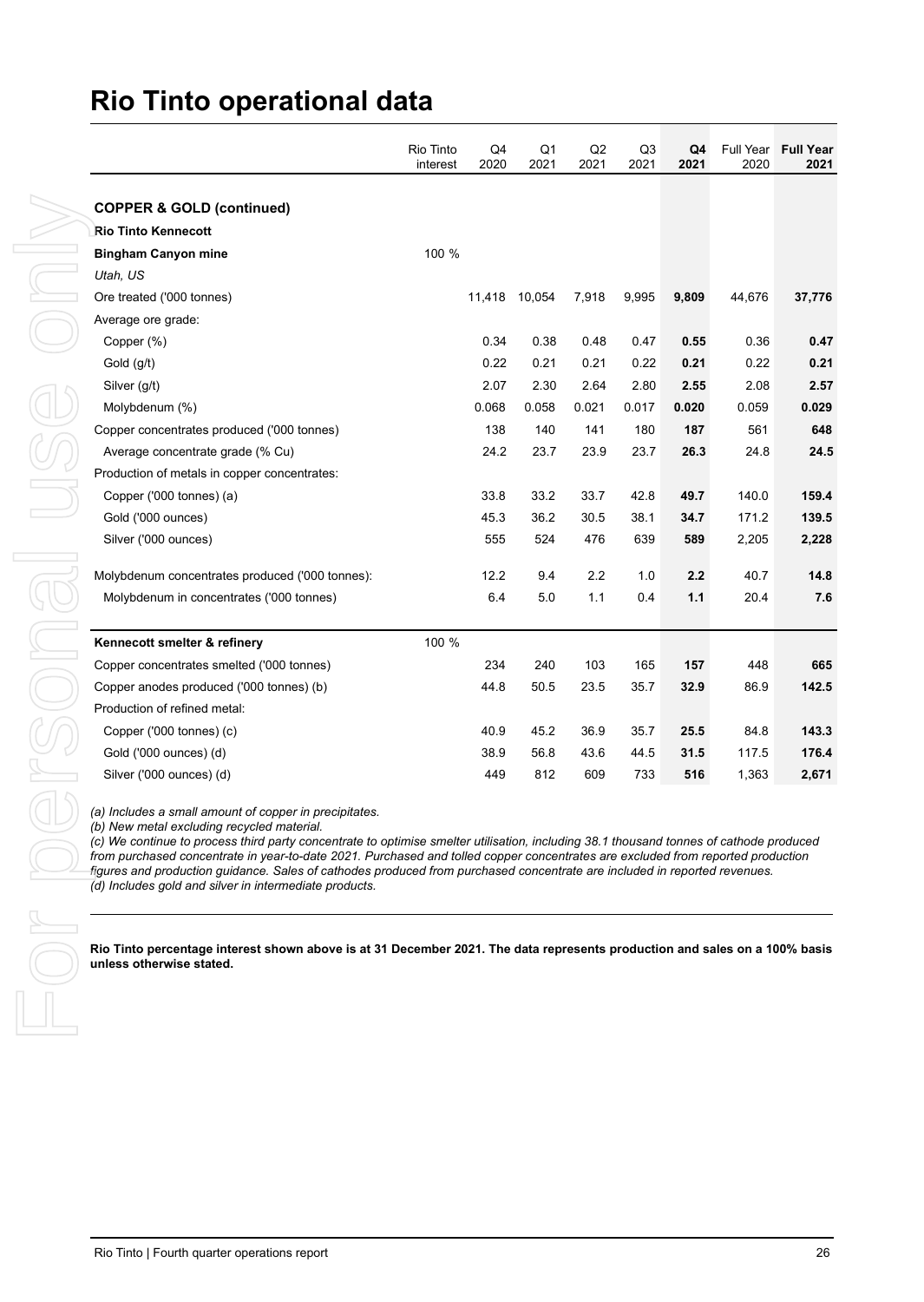| <b>COPPER &amp; GOLD (continued)</b><br><b>Turquoise Hill Resources</b><br>Oyu Tolgoi mine (a)<br>Mongolia<br>Ore Treated ('000 tonnes)<br>Average mill head grades:<br>Copper (%)<br>Gold (g/t)<br>Silver (g/t) | 34 %                  | 9,594        |              |            |                        |            |                   |
|------------------------------------------------------------------------------------------------------------------------------------------------------------------------------------------------------------------|-----------------------|--------------|--------------|------------|------------------------|------------|-------------------|
|                                                                                                                                                                                                                  |                       |              |              |            |                        |            |                   |
|                                                                                                                                                                                                                  |                       |              |              |            |                        |            |                   |
|                                                                                                                                                                                                                  |                       |              |              |            |                        |            |                   |
|                                                                                                                                                                                                                  |                       |              |              |            |                        |            |                   |
|                                                                                                                                                                                                                  |                       |              |              |            |                        |            |                   |
|                                                                                                                                                                                                                  |                       |              | 9,813        | 9,401      | 9,336                  | 10,573     | 40,200            |
|                                                                                                                                                                                                                  |                       |              |              |            |                        |            |                   |
|                                                                                                                                                                                                                  |                       | 0.50<br>0.41 | 0.56<br>0.68 | 0.47       | 0.53                   | 0.46       | 0.46              |
|                                                                                                                                                                                                                  |                       |              |              | 0.50       | 0.63                   | 0.38       | 0.24              |
|                                                                                                                                                                                                                  |                       | 1.16         | 1.29         | 1.19       | 1.29                   | 1.27       | 1.18              |
| Copper concentrates produced ('000 tonnes)                                                                                                                                                                       |                       | 190.2        | 201.9        | 173.2      | 191.9                  | 182.7      | 693.1             |
| Average concentrate grade (% Cu)                                                                                                                                                                                 |                       | 21.9         | 22.5         | 21.2       | 21.9                   | 21.3       | 21.6              |
| Production of metals in concentrates:                                                                                                                                                                            |                       |              |              |            |                        |            |                   |
| Copper in concentrates ('000 tonnes)                                                                                                                                                                             |                       | 41.6         | 45.4         | 36.7       | 41.9                   | 38.9       | 149.6             |
| Gold in concentrates ('000 ounces)                                                                                                                                                                               |                       | 87.8         | 145.7        | 113.1      | 130.8                  | 78.6       | 181.9             |
| Silver in concentrates ('000 ounces)                                                                                                                                                                             |                       | 231          | 255          | 235        | 249                    | 239        | 876               |
| Sales of metals in concentrates:                                                                                                                                                                                 |                       |              |              |            |                        |            |                   |
| Copper in concentrates ('000 tonnes)                                                                                                                                                                             |                       | 37.9         | 39.0         | 19.6       | 46.4                   | 34.4       | 137.8             |
| Gold in concentrates ('000 ounces)                                                                                                                                                                               |                       | 65.8         | 110.9        | 72.6       | 149.1                  | 102.2      | 150.0             |
| Silver in concentrates ('000 ounces)                                                                                                                                                                             |                       | 194          | 207          | 106        | 278                    | 192        | 760               |
| (a) Rio Tinto owns a 33.52% indirect interest in Oyu Tolgoi through its 50.79% interest in Turquoise Hill Resources.                                                                                             | Rio Tinto<br>interest | Q4<br>2020   | Q1<br>2021   | Q2<br>2021 | Q <sub>3</sub><br>2021 | Q4<br>2021 | Full Year<br>2020 |
|                                                                                                                                                                                                                  |                       |              |              |            |                        |            |                   |
| <b>DIAMONDS</b>                                                                                                                                                                                                  |                       |              |              |            |                        |            |                   |
| Argyle Diamonds (a)                                                                                                                                                                                              | 100 %                 |              |              |            |                        |            |                   |
| Western Australia                                                                                                                                                                                                |                       |              |              |            |                        |            |                   |
| AK1 ore processed ('000 tonnes)                                                                                                                                                                                  |                       | 1,078        |              |            |                        |            | 5,773             |
| AK1 diamonds produced ('000 carats)                                                                                                                                                                              |                       | 1,893        |              |            |                        |            | 10,945            |
| Diavik Diamonds (b)                                                                                                                                                                                              | 100 %                 |              |              |            |                        |            |                   |
| Northwest Territories, Canada                                                                                                                                                                                    |                       |              |              |            |                        |            |                   |
| Ore processed ('000 tonnes)                                                                                                                                                                                      |                       | 643          | 632          | 669        | 643                    | 596        | 2,518             |

|                                     | Rio Tinto<br>interest | Q4<br>2020 | Q1<br>2021 | Q2<br>2021 | Q3<br>2021 | Q4<br>2021 | 2020   | Full Year Full Year<br>2021 |
|-------------------------------------|-----------------------|------------|------------|------------|------------|------------|--------|-----------------------------|
|                                     |                       |            |            |            |            |            |        |                             |
| <b>DIAMONDS</b>                     |                       |            |            |            |            |            |        |                             |
| Argyle Diamonds (a)                 | 100 %                 |            |            |            |            |            |        |                             |
| Western Australia                   |                       |            |            |            |            |            |        |                             |
| AK1 ore processed ('000 tonnes)     |                       | 1,078      |            |            |            |            | 5,773  |                             |
| AK1 diamonds produced ('000 carats) |                       | 1,893      |            |            |            |            | 10,945 |                             |
| Diavik Diamonds (b)                 | 100 %                 |            |            |            |            |            |        |                             |
| Northwest Territories, Canada       |                       |            |            |            |            |            |        |                             |
| Ore processed ('000 tonnes)         |                       | 643        | 632        | 669        | 643        | 596        | 2,518  | 2,540                       |
| Diamonds recovered ('000 carats)    |                       | 1,517      | 1,678      | 1,418      | 1,390      | 1,356      | 6,218  | 5,843                       |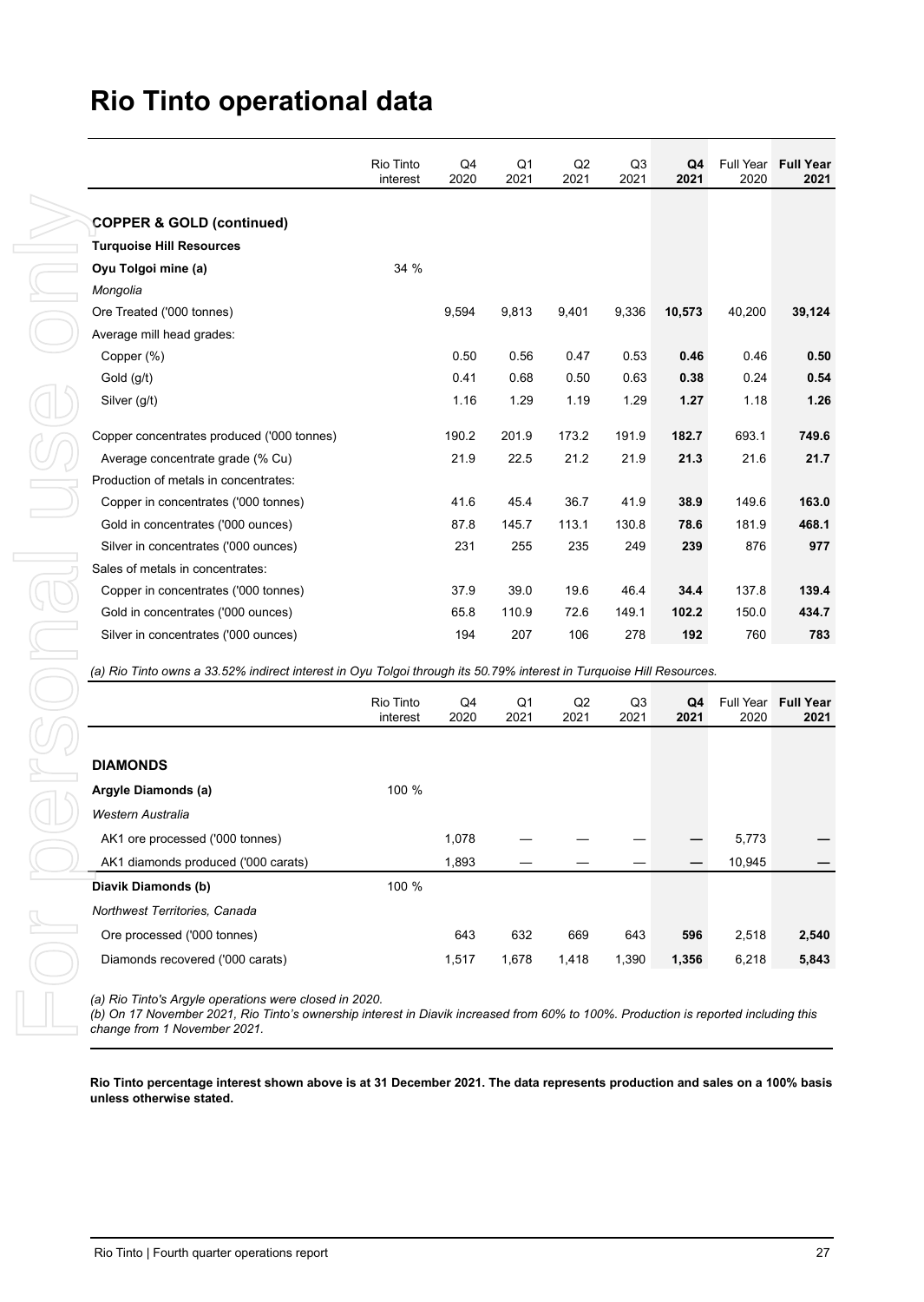| <b>IRON ORE</b><br><b>Rio Tinto Iron Ore</b><br>Western Australia<br><b>Pilbara Operations</b><br>Saleable iron ore production ('000 tonnes) |                       |                 | 2021                   | 2021            | 2021                   | 2021             | 2020                                                  |
|----------------------------------------------------------------------------------------------------------------------------------------------|-----------------------|-----------------|------------------------|-----------------|------------------------|------------------|-------------------------------------------------------|
|                                                                                                                                              |                       |                 |                        |                 |                        |                  |                                                       |
|                                                                                                                                              |                       |                 |                        |                 |                        |                  |                                                       |
|                                                                                                                                              |                       |                 |                        |                 |                        |                  |                                                       |
|                                                                                                                                              |                       |                 |                        |                 |                        |                  |                                                       |
|                                                                                                                                              |                       |                 |                        |                 |                        |                  |                                                       |
|                                                                                                                                              |                       |                 |                        |                 |                        |                  |                                                       |
| Hamersley mines                                                                                                                              |                       | (a) 53,316      | 47,063                 | 47,621          | 53,041                 | 51,974           | 210,682                                               |
| Hamersley - Channar (b)                                                                                                                      | 100 %                 | 2,169           | 2,250                  | 2,712           | 2,593                  | 3,075            | 9,175                                                 |
| <b>Hope Downs</b>                                                                                                                            | 50 %                  | 13,142          | 11,232                 | 11,920          | 13,000                 | 13,133           | 49,045                                                |
| Robe River - Pannawonica (Mesas J and A)                                                                                                     | 53 %                  | 7,525           | 6,616                  | 5,830           | 7,021                  | 6,031            | 30,295                                                |
| Robe River - West Angelas                                                                                                                    | 53 %                  | 9,809           | 9,246                  | 7,806           | 7,652                  | 9,909            | 34,209                                                |
| Total production ('000 tonnes)                                                                                                               |                       | 85,961          | 76,406                 | 75,889          | 83,306                 | 84,122           | 333,405                                               |
| Breakdown of total production:                                                                                                               |                       |                 |                        |                 |                        |                  |                                                       |
| Pilbara Blend and SP10 Lump (c)                                                                                                              |                       | 25,888          | 21,901                 | 21,946          | 23,617                 | 24,998           | 94,375                                                |
| Pilbara Blend and SP10 Fines (c)                                                                                                             |                       | 38,316          | 34,356                 | 34,743          | 37,046                 | 38,681           | 149,947                                               |
| Robe Valley Lump                                                                                                                             |                       | 2,574           | 2,467                  | 2,300           | 2,686                  | 2,173            | 10,492                                                |
| Robe Valley Fines                                                                                                                            |                       | 4,951           | 4,149                  | 3,530           | 4,335                  | 3,857            | 19,803                                                |
| Yandicoogina Fines (HIY)                                                                                                                     |                       | 14,233          | 13,534                 | 13,369          | 15,623                 | 14,412           | 58,789                                                |
| Breakdown of total shipments:                                                                                                                |                       |                 |                        |                 |                        |                  |                                                       |
| Pilbara Blend Lump                                                                                                                           |                       | 20,155          | 15,740                 | 15,631          | 16,710                 | 16,616           | 77,117                                                |
| <b>Pilbara Blend Fines</b>                                                                                                                   |                       | 42,727          | 35,777                 | 34,607          | 36,199                 | 31,620           | 155,533                                               |
| Robe Valley Lump                                                                                                                             |                       | 2,351           | 1,934                  | 1,762           | 1,814                  | 2,001            | 8,694                                                 |
| Robe Valley Fines                                                                                                                            |                       | 5,778           | 4,532                  | 4,131           | 4,843                  | 4,221            | 21,648                                                |
|                                                                                                                                              |                       | 15,055          | 14,222                 |                 |                        |                  |                                                       |
| Yandicoogina Fines (HIY)                                                                                                                     |                       |                 |                        | 13,640          | 14,906                 | 14,121           | 57,749                                                |
| SP10 Lump (c)                                                                                                                                |                       | 1,037           | 2,664                  | 3,748           | 4,826                  | 4,841            | 3,879                                                 |
| SP10 Fines (c)<br>Total shipments ('000 tonnes) (d)                                                                                          |                       | 1,771<br>88,873 | 2,923<br>77,791        | 2,817<br>76,336 | 4,063<br>83,360        | 10,684<br>84,104 | 5,951<br>330,570                                      |
|                                                                                                                                              |                       |                 |                        |                 |                        |                  |                                                       |
|                                                                                                                                              | Rio Tinto<br>interest | Q4<br>2020      | Q <sub>1</sub><br>2021 | Q2<br>2021      | Q <sub>3</sub><br>2021 | Q4<br>2021       | Full Year<br>2020                                     |
|                                                                                                                                              |                       |                 |                        |                 |                        |                  |                                                       |
|                                                                                                                                              |                       |                 |                        |                 |                        |                  |                                                       |
| Iron Ore Company of Canada                                                                                                                   | 59 %                  |                 |                        |                 |                        |                  |                                                       |
| Newfoundland & Labrador and Quebec in Canada                                                                                                 |                       |                 |                        |                 |                        |                  |                                                       |
| Saleable iron ore production:                                                                                                                |                       |                 |                        |                 |                        |                  |                                                       |
| Concentrates ('000 tonnes)                                                                                                                   |                       | 2,208           | 1,484                  | 1,965           | 1,411                  | 1,718            |                                                       |
| Pellets ('000 tonnes)                                                                                                                        |                       | 2,457           | 2,510                  | 2,669           | 2,273                  | 2,535            |                                                       |
| IOC Total production ('000 tonnes)                                                                                                           |                       | 4,666           | 3,993                  | 4,634           | 3,684                  | 4,254            |                                                       |
| Shipments:                                                                                                                                   |                       |                 |                        |                 |                        |                  |                                                       |
| Concentrates ('000 tonnes)                                                                                                                   |                       | 1,970           | 1,735                  | 1,785           | 1,795                  | 1,684            |                                                       |
| Pellets ('000 tonnes)                                                                                                                        |                       | 2,620           | 2,515                  | 2,220           | 2,340                  | 2,914            |                                                       |
| IOC Total Shipments ('000 tonnes) (d)                                                                                                        |                       | 4,591           | 4,250                  | 4,005           | 4,136                  | 4,598            | 8,141<br>9,574<br>17,715<br>8,392<br>10,229<br>18,621 |
| <b>Global Iron Ore Totals</b>                                                                                                                |                       |                 |                        |                 |                        |                  |                                                       |
| Iron Ore Production ('000 tonnes)                                                                                                            |                       | 90,627          | 80,400                 | 80,523          | 86,990                 | 88,375           |                                                       |
| Iron Ore Shipments ('000 tonnes)                                                                                                             |                       | 93.464          | 82,041                 | 80,341          | 87,496                 | 88,702           | 351,121<br>349,190                                    |